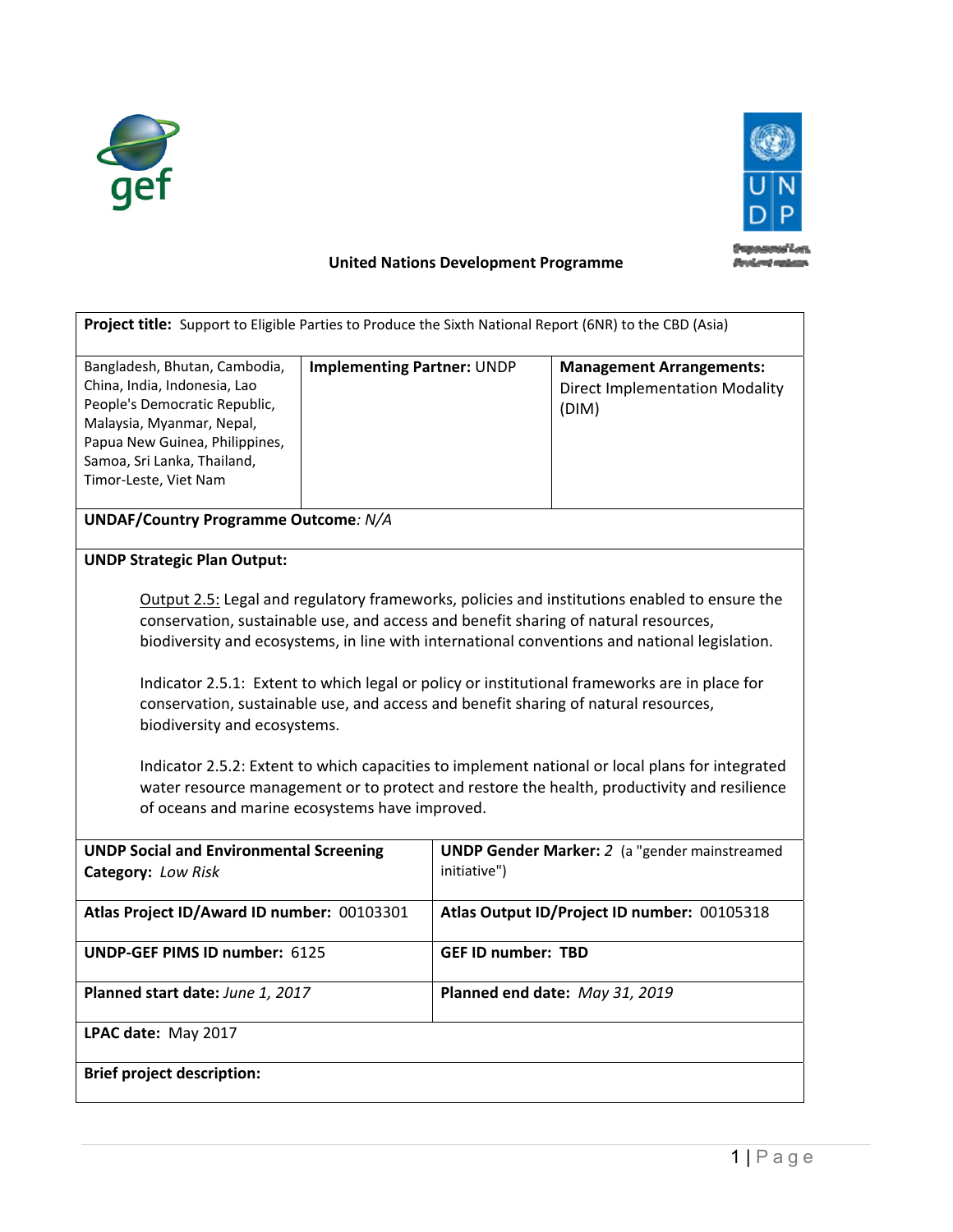*The goal of this project is to provide technical support to GEF‐eligible Parties to the Convention on Biological ‐Diversity (CBD) in their work to develop a high quality, data‐driven sixth national report (6NR) that improves national decision‐making processes for the implementation of NBSAPs; that report on progress towards achieving the Aichi Biodiversity Targets and inform both the fifth Global Biodiversity Outlook (GBO5) and the Global Biodiversity Strategy of 2021 – 2030. The challenge is that the rate of change of natural capital, open which economies and human wellbeing depend, is too faster for policy makers to adapt to, and an updated national report is required to understand changes in the status and trends of biodiversity, and their implications. This information will provide the main rational for the follow up work on the Strategic Plan beyond this decade and will help shape the post‐ 2020 global biodiversity agenda. It is therefore essential that these reports provide an accurate and up‐to‐date reflection of national and global progress to address the Aichi Biodiversity Targets (ABTs).* 

| <b>FINANCING PLAN</b>                                                                             |             |                  |                                |  |  |  |
|---------------------------------------------------------------------------------------------------|-------------|------------------|--------------------------------|--|--|--|
| <b>GEF Trust Fund</b>                                                                             |             | USD: 1,963,500   |                                |  |  |  |
| <b>UNDP TRAC resources</b>                                                                        |             | USD <sub>0</sub> |                                |  |  |  |
| Cash co-financing to be administered by UNDP                                                      |             | USD <sub>0</sub> |                                |  |  |  |
| (1) Total Budget administered by UNDP                                                             |             | USD 1,963,500    |                                |  |  |  |
| PARALLEL CO-FINANCING (all other co-financing that is not cash co-financing administered by UNDP) |             |                  |                                |  |  |  |
|                                                                                                   | <b>UNDP</b> | USD 100,000      |                                |  |  |  |
| Government                                                                                        |             | USD 2,048,902    |                                |  |  |  |
| (2) Total co-financing                                                                            |             | USD 2,148,902    |                                |  |  |  |
| (3) Grand-Total Project Financing (1)+(2)                                                         |             | USD 4,112,402    |                                |  |  |  |
| <b>SIGNATURES</b>                                                                                 |             |                  |                                |  |  |  |
| Signature: Adriana Dinu                                                                           | <b>UNDP</b> | <b>Agreed by</b> | Date/Month/Year:<br><b>TBD</b> |  |  |  |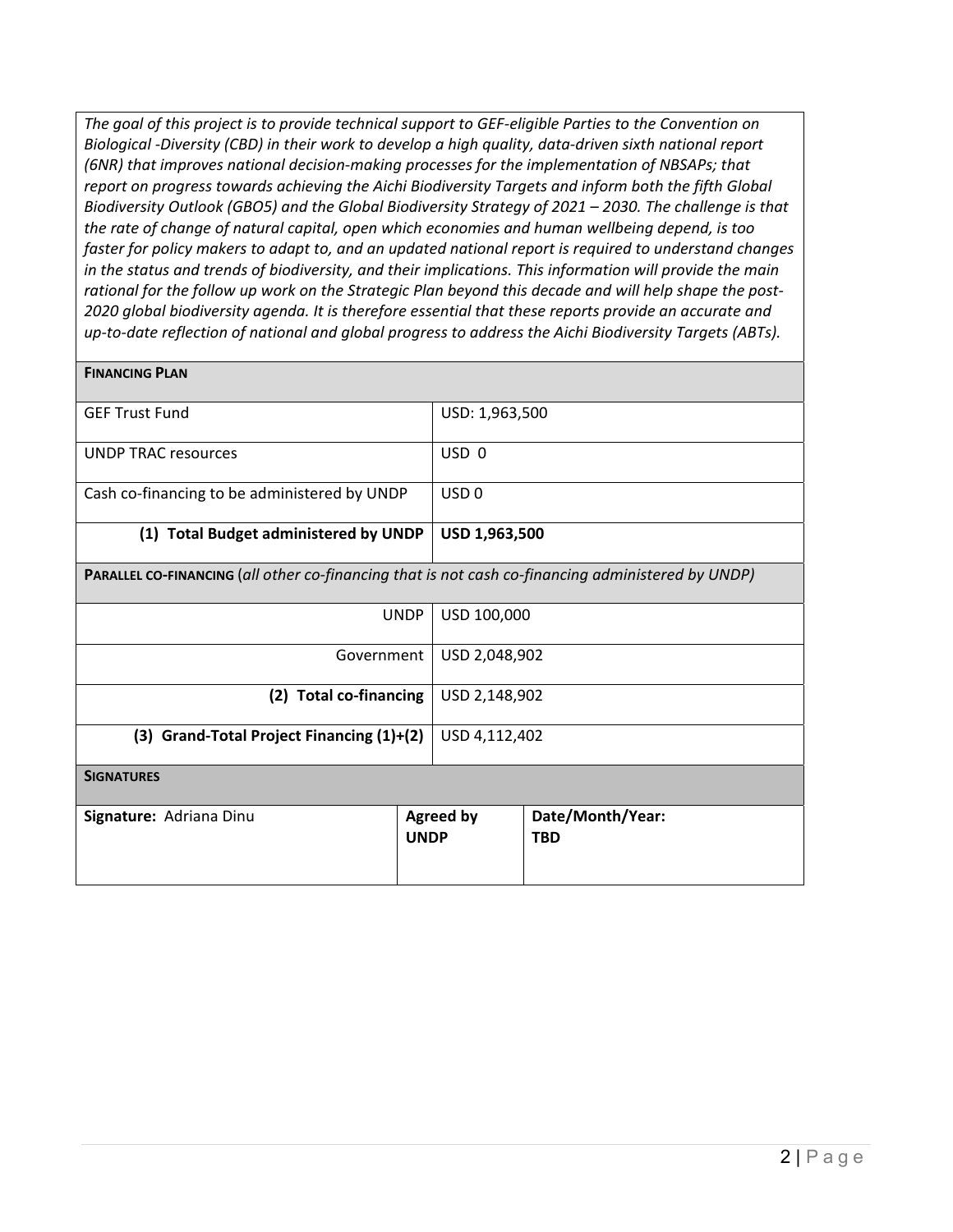### **I. TABLE OF CONTENTS**

| $\mathbf{L}$    |  |
|-----------------|--|
| $\mathbf{II}$ . |  |
| III.            |  |
| IV.             |  |
| V.              |  |
| VI.             |  |
| VII.            |  |
| VIII.           |  |
| IX.             |  |
| X.              |  |
| XI.             |  |
| XII.            |  |

# *Acronyms used in this proposal:*

| 6NR           | Sixth National Report on Biodiversity to the Convention on Biological Diversity |
|---------------|---------------------------------------------------------------------------------|
| CBD.          | Convention on Biological Diversity                                              |
| SCBD          | Secretariat of the Convention on Biological Diversity                           |
| <b>GEF</b>    | <b>Global Environment Facility</b>                                              |
| <b>GEFSEC</b> | <b>Global Environment Facility Secretariat</b>                                  |
| MSP           | <b>Medium Sized Project</b>                                                     |
| <b>NBSAP</b>  | National Biodiversity Strategies and Action Plan                                |
| <b>PIR</b>    | <b>GEF Project Implementation Report</b>                                        |
| <b>POPP</b>   | Programme and Operations Policies and Procedures                                |
| IINID CEC     | LINDR Clobal Environmental Einance Unit                                         |

UNDP‐GEF UNDP Global Environmental Finance Unit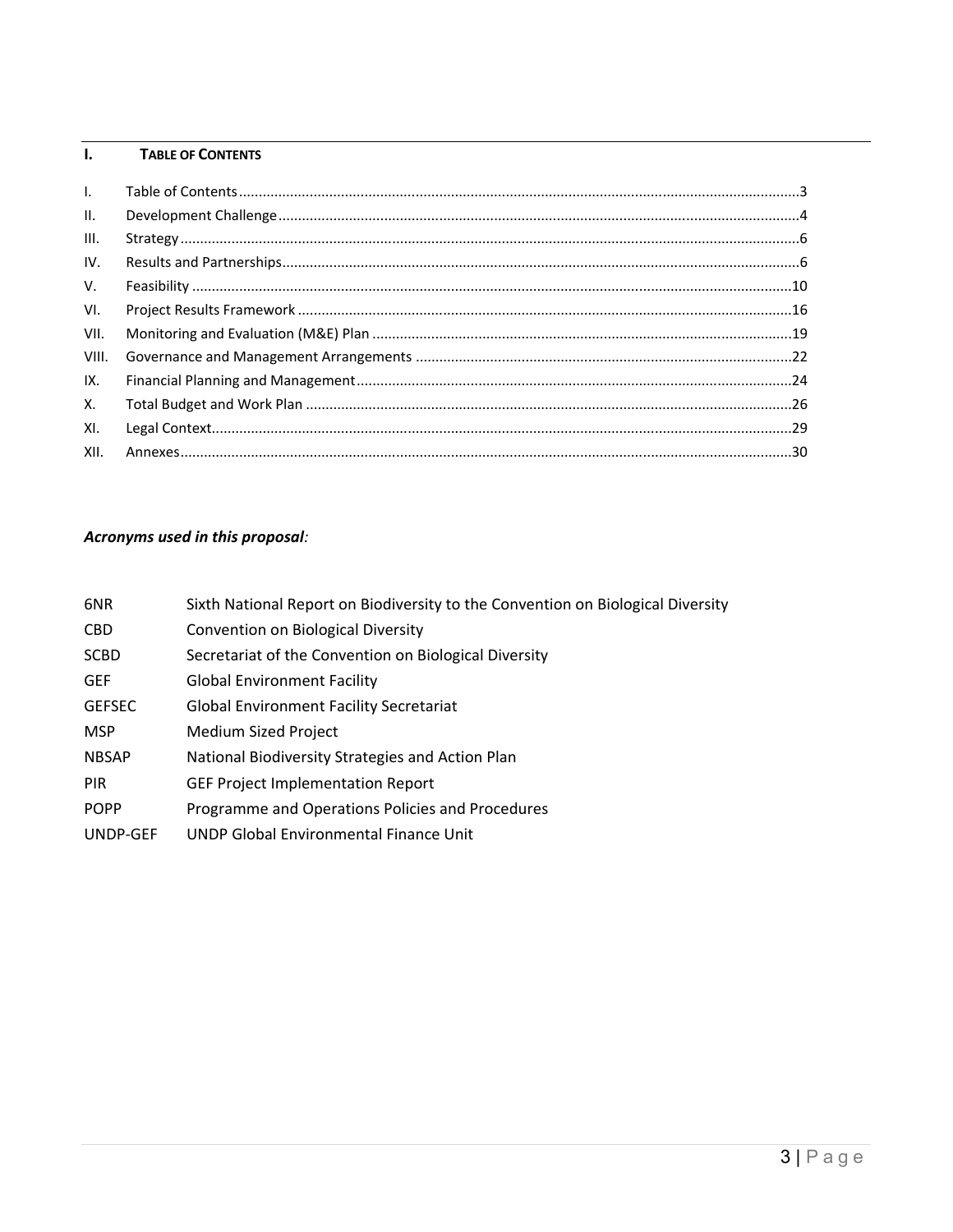### **II. DEVELOPMENT CHALLENGE**

Biodiversity is currently being lost at unprecedented rates due to human activities around the globe. To address this problem, the CBD COP adopted a Strategic Plan in 2002 (Decision VI/26). In its mission statement, CBD Parties committed themselves to more effective and coherent implementation of the three CBD objectives with the purpose of achieving a significant reduction of the current rate of biodiversity loss at the global, regional and national level by the year 2010, as a contribution to poverty alleviation and to the benefit of all life on earth. These agreements became known as the 2010 Biodiversity Commitments, for which a set of targets and indicators were later established.

The targets associated with the 2010 Biodiversity Commitments inspired action at many levels, however, they were not achieved at a sufficient enough scale to successfully address the pressures on biodiversity. While the commitments did result in some understanding of the linkages between biodiversity, ecosystem services and human well‐being, biodiversity issues were insufficiently integrated and generally not reflected into broader policies, strategies, programmes, actions and incentive structures. As a result, the underlying drivers of biodiversity loss were not significantly reduced at the global level. The diversity of genes, species and ecosystems continued to decline, as the pressures on biodiversity remained constant or increased in intensity, mainly as a result of human actions. This loss has profound impacts on human wellbeing, and compromises the ability to adapt to future stressors and shocks.

COP 10 decisions recognize that achieving positive outcomes for biodiversity requires actions at multiple entry points. The new Strategic Plan for Biodiversity 2011-2020 (CBD COP decision XI/2) reflects this perspective by including 20 headline targets for 2015 or 2020, which are referred to as the Aichi Biodiversity Targets (ABT), and are organized under five strategic goals. The goals and targets comprise aspirations for achievement at the global level and a flexible framework for the establishment of national or regional targets. The decision invites Parties to set their own targets within this flexible framework, taking into account national needs and priorities, while also considering how national actions contribute to the achievement of the global targets. NBSAPs are the key conduit for implementing the Strategic Plan and achieving the ABTs at a national level, and are a central policy-making tool for national biodiversity management. The Convention requires countries to prepare a national biodiversity strategy, or equivalent instrument, and to ensure that it, and the principles of conservation and sustainable use, are integrated into the planning and activities of those sectors whose activities can have an impact (positive and negative) on biodiversity. Consequently, post-2010, countries were called to revise their NBSAPs, or equivalent documents, with the purpose of setting national targets to attain the Strategic Plan, and prescribe national strategies and actions to achieve them. It is these targets whose implementation and attainment will be assessed during the 6NR process.

Parties are required by Article 26 of the Convention to submit national reports to the COP on measures taken to implement it, and the effectiveness of those actions in meeting the Convention's objectives. The 6NR will focus on monitoring the effectiveness of national strategies and actions in achieving National and Aichi Biodiversity Targets (ABT) and related biodiversity outcomes. This will require an assessment of progress on achieving national targets, using the global and/or national indicators of biodiversity status and trends. However, reporting places a significant burden on countries and results are generally superficial. A lack of spatial data analysis, root cause analysis, and monitoring changes in the status and trends of biodiversity at regular intervals are resulting a pervasive lack of evidence-based reporting and decision making. These gaps are compounded during assessments regarding the impact of NBASP actions, many of which are not financeable, measurable or sufficiently detailed to be enacted. Many parties will be challenged to populate the CBD online reporting system because of these issues and the variability in post 2010 NBSAPs and previous national reports. The 6NR approach necessitates new thinking about how to development a dynamic reporting framework and decision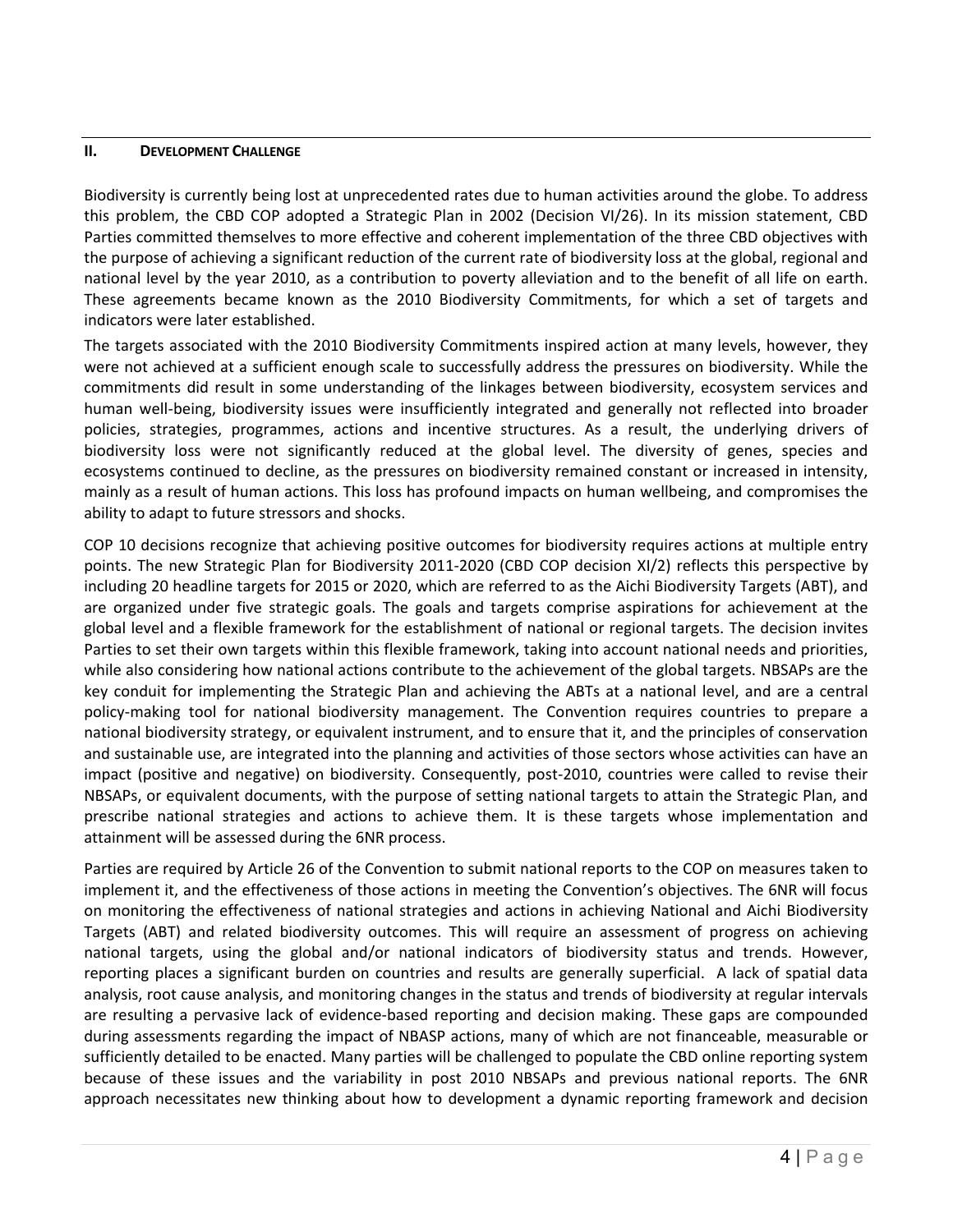support system that builds the capacity of countries to facilitate dynamic monitoring, reporting, and decision making to ensure they can more efficiently and effectively undertake their national reporting obligations.

Most Parties have identified lack of financial, human and technical resources as limiting their implementation of the Convention. Meanwhile, technology transfer under the Convention has been very limited, and there is concern that insufficient scientific information for policy and decision‐making is a further obstacle for the implementation of the Convention. Many countries do not find themselves able to commit the necessary funds, planning, and time for following up on their international commitments with sufficient technical quality. Without the benefit of external assistance and extra guidance, capacity in several countries is simply not sufficient for carrying out the assessment and consultation in a truly participatory fashion and with adequate technical and scientific standards. This is particularly the case for Least Developed Countries (LDCs) and Small Island Developing States (SIDS).

Because the global biodiversity strategic plan is ending in 2020, and because there is need to have quality reporting from Parties on progress in implementing the plan, COP 13 requested that the GEF "provide adequate funding for the preparation of the sixth national report in a timely and expeditious manner". In particular, this project proposes to address the need to engage broad groups of stakeholders (including both men and women) at the national level in the process of developing data driven assessment process of progress towards ABT achievement. The project also ensures that national biodiversity planning process will continue to contribute to the national policy agenda and be considered in decision‐making processes both at the global level and in participating countries. In addition, the project will reduce the barriers of Parties to integrate issues pertaining to the Nagoya Protocol on Access to Genetic Resources and the Fair and Equitable Sharing of Benefits Arising from their Utilization (the 'Nagoya Protocol'). Finally, this project will also build the capacity of Parties to align reporting on implementation of the CBD 2015‐2020 Gender Plan of Action (decision XII/7).

Parties view their capacities to undertake national reporting efforts as insufficient, both financially and technically. During national reporting discussions at COP 13, Parties requested that the CBD Executive Secretary, "subject to the availability of resources, and, where possible and appropriate, in collaboration with relevant partners and related process, to organize capacity-building activities ... support developing countries, in particular the least developed countries and small islands developing States, as well as Parties with economies in transition, in the preparation of their 6NR" (decision XIII/27, paragraph 6). In the same decision, Parties also requested that the GEF, "provide adequate funding for the preparation of the 6NR in a timely and expeditious manner to developing countries, in particular least developed countries and small island developing States, as well as Parties with economies in transition" (decision XIII/27, paragraph 3).

At COP 12, Parties requested the preparation of an assessment of capacity‐building and awareness raising needs related to the coherent and synergistic implementation of the biodiversity-related conventions at the national level. The assessment was undertaken by UNEP-WCMC. Parties (UNEP/CBD/BRC/WS/1/INF/1) identified a number of capacity‐building needs related to national reporting (Piloting Integrated Processes and Approaches to Facilitate National Reporting to Rio Conventions). These include:

- Strengthening institutional capacity on the mobilization of information,
- Managing and processing data for effective flow of information and knowledge,
- Developing methods of data analysis, and
- Drafting of national reports.

Similar capacity building needs have also been identified through previous GEF‐funded support for national reporting in Least Developed Countries (LDCs) and Small Island Developing States (SIDS). These capacity‐building needs can be addressed via the 6NR support project, through providing technical support regarding the national reporting process as well as the development of the content of 6NRs.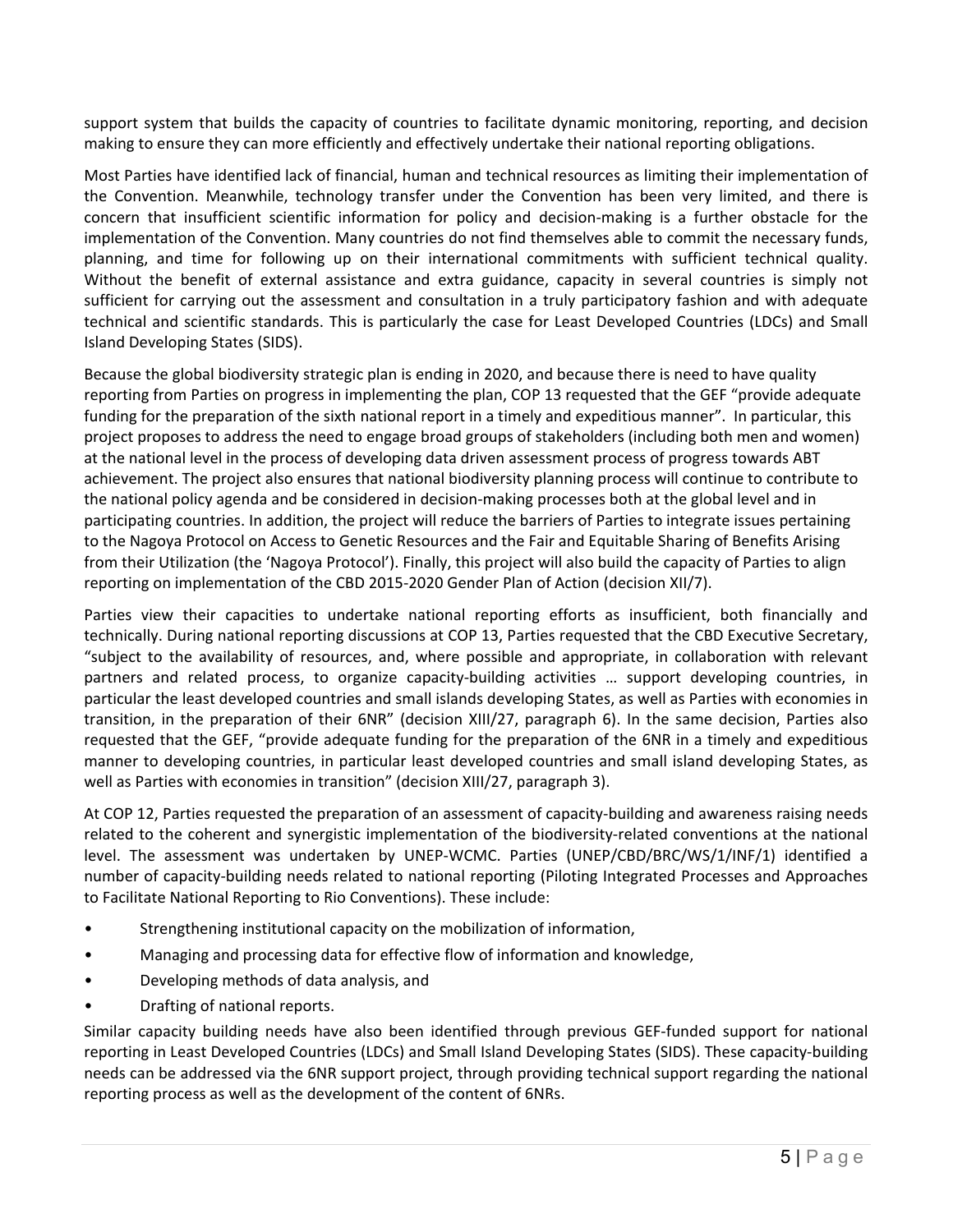### **III. STRATEGY**

This project proposes to enhance CBD's efforts to build national reporting capacity by providing targeted and timely technical and financial support to a wide range of countries in an effective and cost-efficient manner. The project objective is to support parties to develop high quality, data driven 6NRs, that are owned by stakeholders, and more accurately report on progress towards achieving the ABTs and implementing National Biodiversity Strategy and Action Plans (NBSAPs) using nationally verified data, with the purpose of informing the fifth Global Biodiversity Outlook (GBO5) and the Global Biodiversity Strategy of 2021 - 2030. The project will include trainings and capacity building opportunities that are based on the information provided in the 6NR reference manual, and that are developed and executed in close collaboration with the CBD Secretariat. The project will also support Parties to assess each national target using a stakeholder consultation process, and to participate in a technical peer review process. This will help to ensure the preparation of a comprehensive report and create ownership of its conclusions.

To support the achievement of the Strategic Plan, UNDP, UN Environment, through its World Conservation Monitoring Center (UNEP‐WCMC), and the Secretariat to the Convention on Biological Diversity (SCBD) are also collaborating on the GEF‐funded "Global Support to NBSAP" project. The project partners provide technical support and capacity building services to 128 GEF eligible countries during the NBSAP revision and early implementation process. As a result, the quality benchmark and policy relevance of the next generation of NBSAPs is improving, and the level of public participation in their preparation is increasing. These actions contribute to the global achievement of ABT 17, which states, "By 2015, each Party has developed, adopted as a policy instrument, and has commenced implementing an effective, participatory and updated national biodiversity strategy and action plan." The project is measurably improving the incorporation of Aichi‐inspired biodiversity conservation and sustainable use targets into NBSAPs by implementing two work streams: (1) the development and delivery of global learning materials, and (2) the delivery of direct technical support. The delivery of one‐on‐one support and the peer review of NBSAPs are also the important tools to improve NBSAP quality and assist countries to align their NBSAPs with the ABTs. This project will utilize a similar project model and building on the strengths of this existing partnership in successfully building the capacity of GEF‐eligible countries

### **IV. RESULTS AND PARTNERSHIPS**

Expected Results: There are two primary global environmental benefits to this project. First, it contributes to the global assessment of progress in achieving the ABTs, and to an understanding of the national contributions made to the Strategic Plan by this progress. The same information is also relevant to assessment of progress in addressing aspects of other international commitments including the SDGs). Second, it provides an important basis for consideration of the post‐2020 global biodiversity strategy. The information developed during this project can be used not only to understand current biodiversity status and trends, but also to understand how well a country's actions are contributing to national and global conservation targets.

The results will provide a simultaneous and comparable snapshot of how countries are implementing CBD obligations, and the results of those strategies and actions. This project is an intervention in alignment with the GEF's mandate to generate global benefits by paying for the incremental costs of planning and foundational enabling activities that countries implement to generate global biodiversity benefits.

This project has the following components, outcomes and outputs.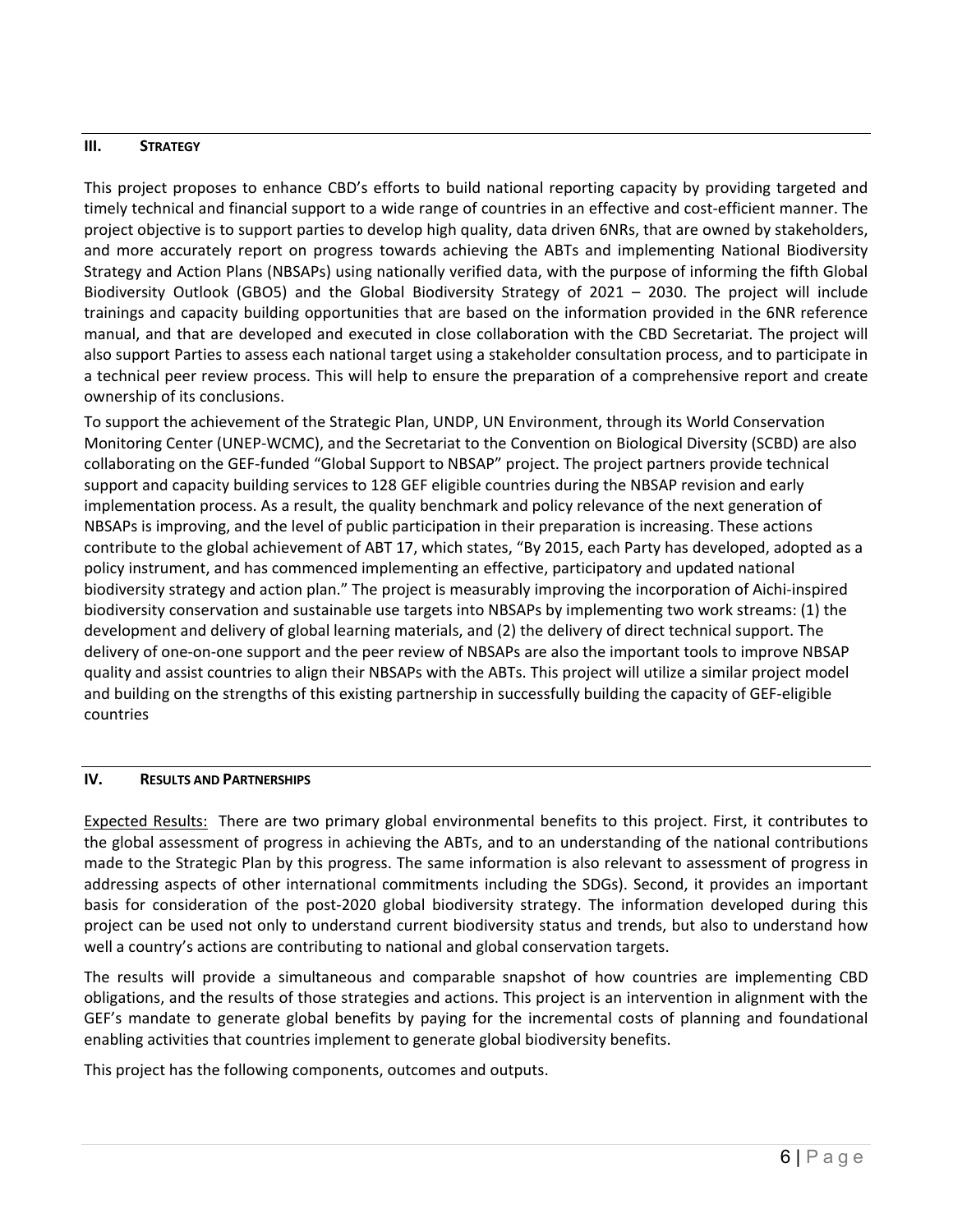### **Component 1: Project inception meeting & identification of funding resources**

**Outcome 1:** A functional steering committee (SC) is formed in each country to prepare the 6NR, project times and methods are developed, funding is mobilized, where necessary, and training and capacity building activities are complete.

- Output 1.1 The SC and coordination role(s) for 6NR preparation are assigned, and a production plan and timeline is developed. Activities include: (a) deciding on the working arrangements and methods for preparing the 6NR, including issues related to the use of the online reporting tool; (c) identifying the relevant stakeholders for each national target or target component. UNDP will establish and maintain close collaboration between SCBD and each country, establishing an open line of communication regarding technical requirements for all aspects of National Reporting; and (d) holding the inception meeting.
- Output 1.2: Funding and Resource are acquired, including the development of a workplan and finer country specific budget and the identification of other funding sources. Activities include: (a) identifying of other sources of funding and in‐kind support, and (b) identifying partner organizations, agencies and centers of excellence to support the project. UNDP to establish and maintain close collaboration between SCBD and each country, establishing an open line of communication regarding technical requirements for all aspects of National Reporting; (b) identifying the responsible actors and organizations for the different elements of the report.
- Output 1.3: Participation in training and capacity building opportunities for the project team and the steering committee. Activities include: (a) training in the use of the CBD online reporting tool, and (b) training in the development of data that reports on progress in achieving the targets and activities in the post‐2010 NBSAP.

### **Component 2: Assessment of progress towards each national target**

**Outcome 2. Stakeholder owned reports for each** ABT and/or national equivalent are produced and compiled [Parties are requested to report on both achievement of each identified national target (Section III), and on achievement of each Aichi Biodiversity Target (Section IV).

- Output 2.1: A scoping report/zero draft for each ABT and/or national equivalent is prepared. Activities include: (a) preparing the initial draft elements of the national report, including data and progress assessments that are already available for each ABT and/or national equivalent; (b) identifying information gaps for each ABT and/or national equivalent that is required to undertake the assessment of implementation measures and the assessment of progress towards national targets required in 6NR sections II and III. UNDP will provide all countries with a standard base layer of data and information on key variables related to National Reports, in collaboration with the UN Global Pulse Lab and with UN Environment‐WCMC. In addition, UNDP to provide, on an as‐needed and cost‐recovery basis, additional support in integrating additional data layers relevant to the particular needs of each country.
- Output 2.2: Consultations with stakeholders are undertaken to verify data and progress assessments and address information gaps. Activities include: (a) facilitating a process that convenes experts from a full range of disciplines, including women, indigenous groups and business sectors, to determine the status of NBSAP implementation, identify data gaps and validate spatial information; and (b) working with experts during stakeholder workshops to draw conclusions on national progress related to NBSAP implementation and achievement of ABT, in support of Decision VII/25. Given the breadth of the national targets adopted by countries, multiple consultations may need to be undertaken, and can include national focal points for the Cartagena and Nagoya Protocols, national focal points for the other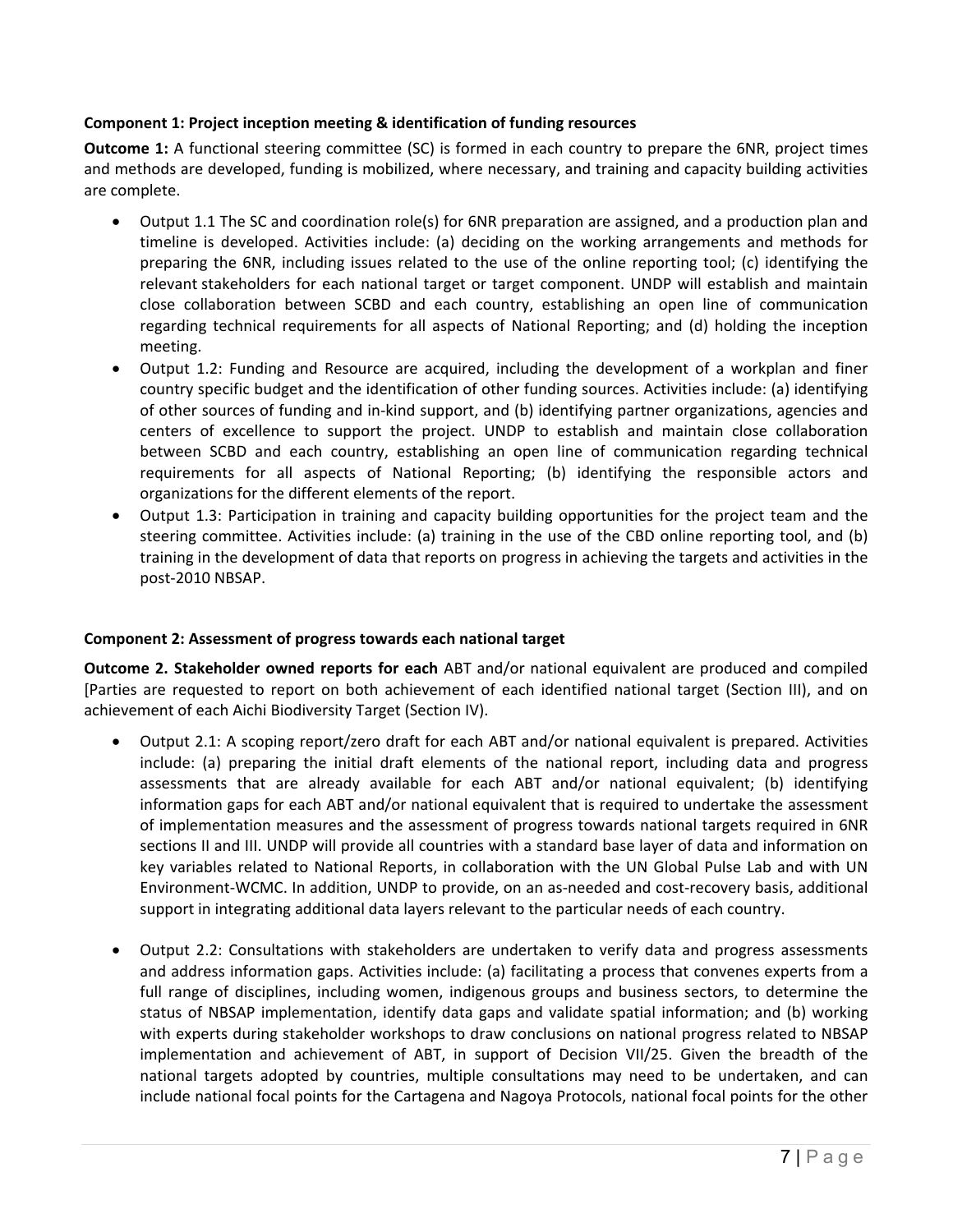biodiversity-related conventions, Rio Conventions and other relevant international and regional processes and agreements, representatives of other government ministries and local governments, representatives of indigenous peoples and local community organizations, research and academic bodies, the private sector, bodies representing the agricultural, forestry, fishery, tourism or other sectors, environmental management bodies, non-governmental organizations, women's organizations, and agencies addressing sustainable development and poverty eradication.

 Output 2.3: Reports for each ABT and/or national target equivalent are developed, and are based on the information collected during the activities that are described above. Activities include: (a) developing progress assessments for each ABT and/or national target equivalent; (b) reviewing NBSAP implementation (c) reviewing actions to mainstream biodiversity (d) assessing of the effectiveness of the actions undertaken to implement the Strategic Plan and NBSAPS. The individual assessments serve as a series of small, stand-alone reports, which when combined, constitute the main body of the 6NR. This output builds the capacity of countries to facilitate dynamic monitoring, reporting and decision making to ensure they can more efficiently and effectively undertake their national reporting obligations.

### **Component 3: Sixth national Report production and submission**

### **Outcome 3: A Stakeholder owned 6th national Report is produced and submitted to the CBD**

- Output 3.1: The 6NR is compiled, reviewed, revised and finalized. Activities include: (a) compiling the target level assessments into a comprehensive draft 6NR, and following all formatting requirements to ensure consistency across targets; (b) circulating the draft 6NR to the SC and UNDP/UN Environment for a technical peer review; (c) revising the assessment to incorporate additional data sources and technical expertise; (d) facilitating additional stakeholder consultations, as needed; (e) developing a final 6NR report; and (f) obtain final approval from steering committee. Depending on the comments received during the review period, a country may wish to make the report available for a second round of peer review. UNDP to establish a roster of technical peer reviewers, who can review documents in English and Spanish, and will train these consultants in a peer review checklist, to be developed in consultation with SCBD. Following the peer review the report will be revised and the final version produced.
- Output 3.2: The 6NR is validated and officially submitted to the CBD. Activities include: (a) official validation of the report by the government, which often requires approval from the Minister or Cabinet; and (b) submitting the 6NR as an official document to the CBD in accordance with Article 26. The 6NR should comply with national procedures for such submissions. If the 6NR is being prepared with the use of the online reporting tool, the report may be submitted directly to the Secretariat through this system. Parties not using the online reporting tool may send their 6NR to the main email address of the SCBD (secretariat@cbd.int). A national report submitted in document form should be accompanied by an official letter from the national focal point or the senior government official responsible for the implementation of the Convention.
- ii. Partnerships:

The project will also draw on the guidance and engagement of a number of regional partners that work together with UNDP, UNEP and the CBD Secretariat in different ways (the list is not exhaustive). From Mesoamerica and South America: REDPARQUES, CATIE, IUCN WCPA regional vice chairs, WWF, TNC, Birdlife International, GIZ regional offices, Government of Brazil. From the Caribbean: IUCN regional office implementing BIOPAMA,TNC, and UNEP‐CEM/CaCMP. From Africa (Southern & Eastern): SANBI,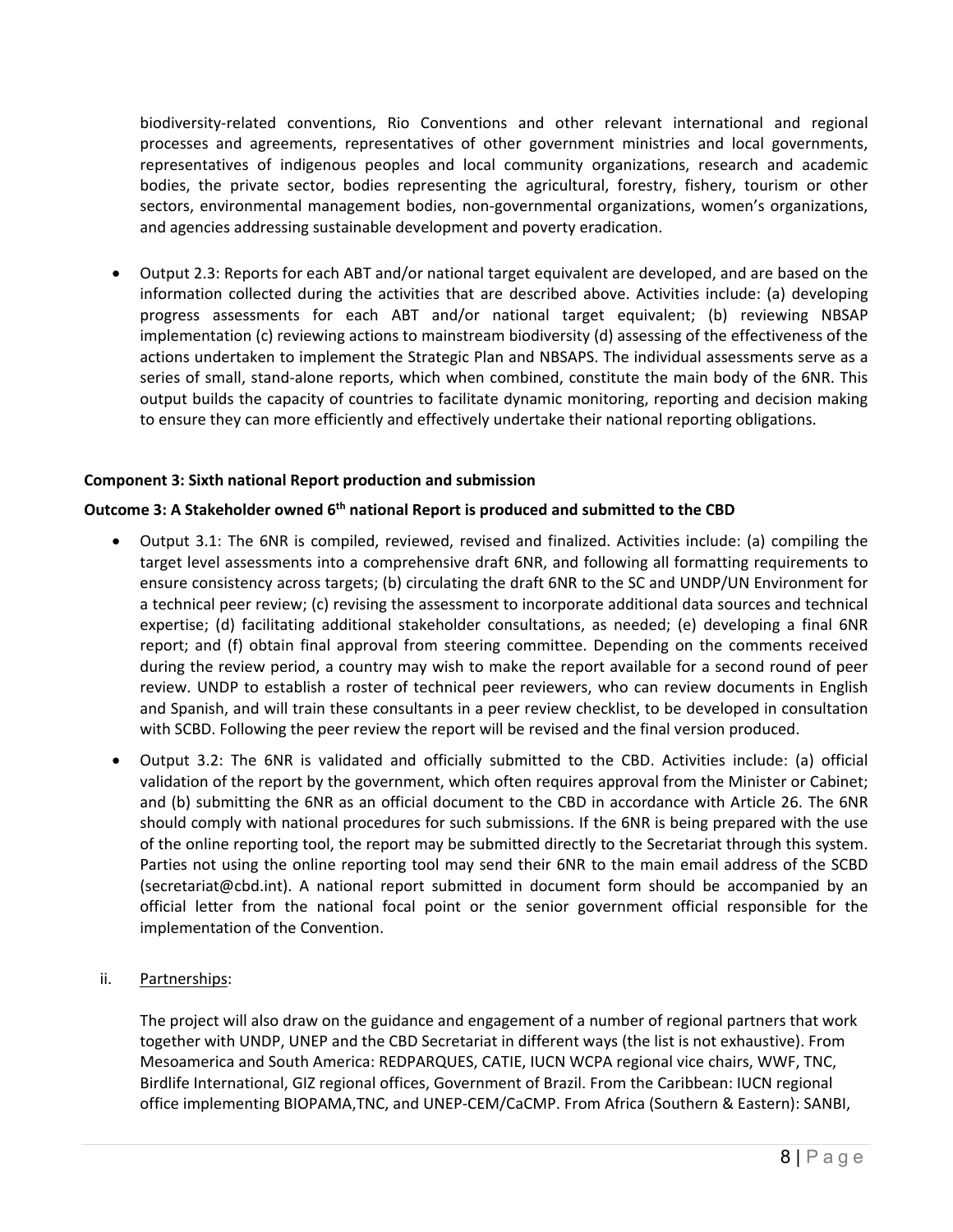IUCN regional office for Southern and Eastern Africa which is implementing BIOPAMA, WWF, CI, Birdlife, IUCN TILCEPA. From central Africa: IUCN PACO, TNC, and AWF. From West Africa: WWF, PMRC (supported by a consortium of NGOs and donors), Birdlife international, IUCN PAPACO and MIKE Programmes. From Northern Africa and West Asia: IUCN regional offices for West Asia and Mediterranean, ROPME, LAS. Ramsar regional coordinator, CMS Abu Dabi office, and the Government of Egypt and UAE. From the Pacific: SPREP, TNC, WWF, WCS, Birdlife International, IUCN Oceania, and Rare. From South Asia: ICIMOD and Wildlife Institute of India, IUCN ‐ WCPA regional vice chair and Rare. From South and East Asia: Government of Korea, ASEAN Centre for Biodiversity, IUCN regional office in Vietnam supported by WCS, WWF and Birdlife International. From CEE and Central Asia: WWF, Bfn (German nature academy), TNC, and WCS. Biodiversity data partners will be enlisted from: GLOBE, NASA, JRC, WCMC, TNC, IUCN, EOL/BioSynthesis Group, GBIF, BirdLife, UNESCO, CI, Ramsar, UNESCO, FAO, among others. The primary role of these organizations is technical support, to provide the inputs that go into each  $6<sup>th</sup>$  National Report.

In addition, the project will work closely with the United Nations Global Pulse Lab to assist countries in attaining globally and nationally available data sets that provide the foundation for the National Reports. Other data providers include Montana State University, Woods Hole, Forest Watch and WRI, among others.

### iii. Stakeholder engagement*:*

Countries are expected to involve a wide multi‐sectoral group of stakeholders in the various stages of consultations, and where possible, are encouraged to include the entities listed in Table 3.1. During the funding of previous enabling activities, GEF eligible countries conducted stakeholder mapping exercises for biodiversity issues. Participating parties may re-engage those working groups during the 6NRreporting period. Where there are emerging issues, such as gender equality, additional stakeholders will be invited to participate in the process.

The stakeholder engagement process should start with the CBD national focal points, the NBSAP responsible authority or whoever has responsibility for NBSAP coordination, the preparation of CBD national reports; and thereafter it should expand to include a much broader range of national actors. Existing guidance repeatedly emphasizes that during the transition from biodiversity planning to biodiversity implementation (and related progress assessments and reporting), then everyone with a stake in the outcome of the NBSAP needs to be engaged. At the country level, UNDP and UNEP generally recommend instituting a national steering committee that includes representatives of all sectors. These could include line ministries, research and academic bodies, business and industry, indigenous and local community organizations, bodies representing the agricultural, forestry, fishing or other sectors, environmental management bodies, non‐ governmental organizations, women's organizations, bodies and agencies addressing sustainable development and poverty eradication, educators, the media, and others. Each country's list will be different, but comprehensive. The NBSAP Forum will be key to ensuring disclosure, participation and inclusiveness. This project will create the means for ensuring that, at the country level, the development of the 6NR will be a widely inclusive and participatory process.

The project will follow SCBD training modules recommendations for stakeholder engagement, which include involving the following sets of actors:

- national ministries that are responsible for managing the environment portfolio in each participating country;
- national ministries responsible for production sectors (e.g., fisheries, forestry, agriculture)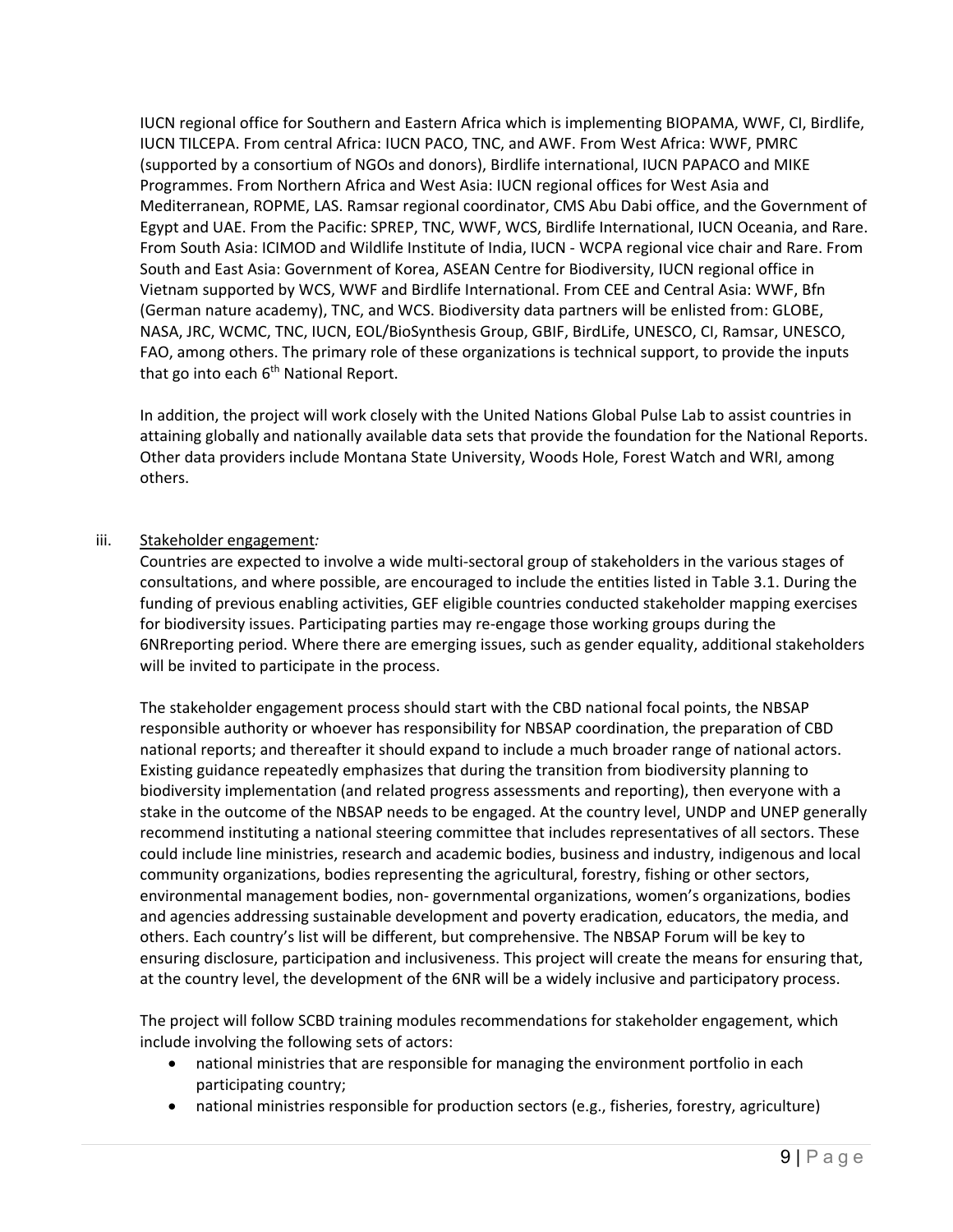- national ministries responsible for development sectors (e.g., infrastructure, mining, energy, transportation)
- national ministries responsible for finance, budgeting
- other national stakeholders, including multi‐sectoral government ministries, local authorities, local communities, civil society organizations (CSOs), local non‐governmental organizations (NGOs) and universities;
- private sector entities;
- local communities and indigenous peoples;
- international NGOs, such as BirdLife International, IUCN and the World Wildlife Fund
- multi-lateral agencies, such as FAO, the World Bank and others. Section 5 gives a detailed identification of relevant institutions and their expected roles in the consultations.
- iv. Mainstreaming gender: Gender mainstreaming is an important aspect of CBD implementation and it is enshrined not just in the Strategic Plan 2011-2020 itself (refer to COP 10 Decision X/2, article 8), but also in a number of other COP decisions. Quoting the mentioned article, "Recalls decision IX/8, which called for gender mainstreaming in national biodiversity strategies and action plans, and decision IX/24, in which the COP approved the gender plan of action for the Convention, which, among other things, requests Parties to mainstream a gender perspective into the implementation of the Convention and promote gender equality in achieving its three objectives, and requests Parties to mainstream gender considerations, where appropriate, in the implementation of the Strategic Plan for Biodiversity 2011‐ 2020 and its associated goals, the ABT, and indicators." The project will be a vehicle for further implementing these decisions. The reporting template will consider gender when assessing process in achieving the ABDT and/or national target equivalent. All Parties will be encouraged to undertake strategies and actions that highlight women's role in conservation/sustainable use and that address the need for a more gender‐equitable sharing of its benefits. Based on the analysis of gender that the CBD Secretariat conducted in advance of CoP13<sup>1</sup>, and based on UNDP's own analysis of gender-related actions across all post‐2010 NBSAPs, UNDP will ensure that key dimensions of gender are integrated into the project, including an increase in understanding of gender‐differentiated connections to biodiversity conservation and sustainable use to support more sustainable outcomes, an understanding of the steps related to gender equality and women's empowerment, identifying opportunities for women that make use of their biodiversity knowledge; and reinforcing efforts to include women in the implementation of biodiversity‐sensitive Sustainable Development Goals.
- *v.* South‐South and Triangular Cooperation (SSTrC): The project will encourage South‐South and Triangular Cooperation (SSTrC) through the existing partnership of the NBSAP Global Support Partnership. The project will identify and share best practices in National Reporting and will encourage virtual exchanges via best practices, case studies, webinars and direct communications.

### **V. FEASIBILITY**

### *i.* Cost efficiency and effectiveness*:*

The proposed project will ensure that the investments already placed in national reporting (3‐5NR) and NBSAP development, revision and implementation, including GEF funding, UNDP and UNEP co‐financing,

<sup>&</sup>lt;sup>1</sup> See Progress in Implementing the Gender Plan of Action: Update on Mainstreaming Gender Considerations in National Biodiversity Strategies and Action Plans, UNEP/CBD/COP/13/8/Add.319October2016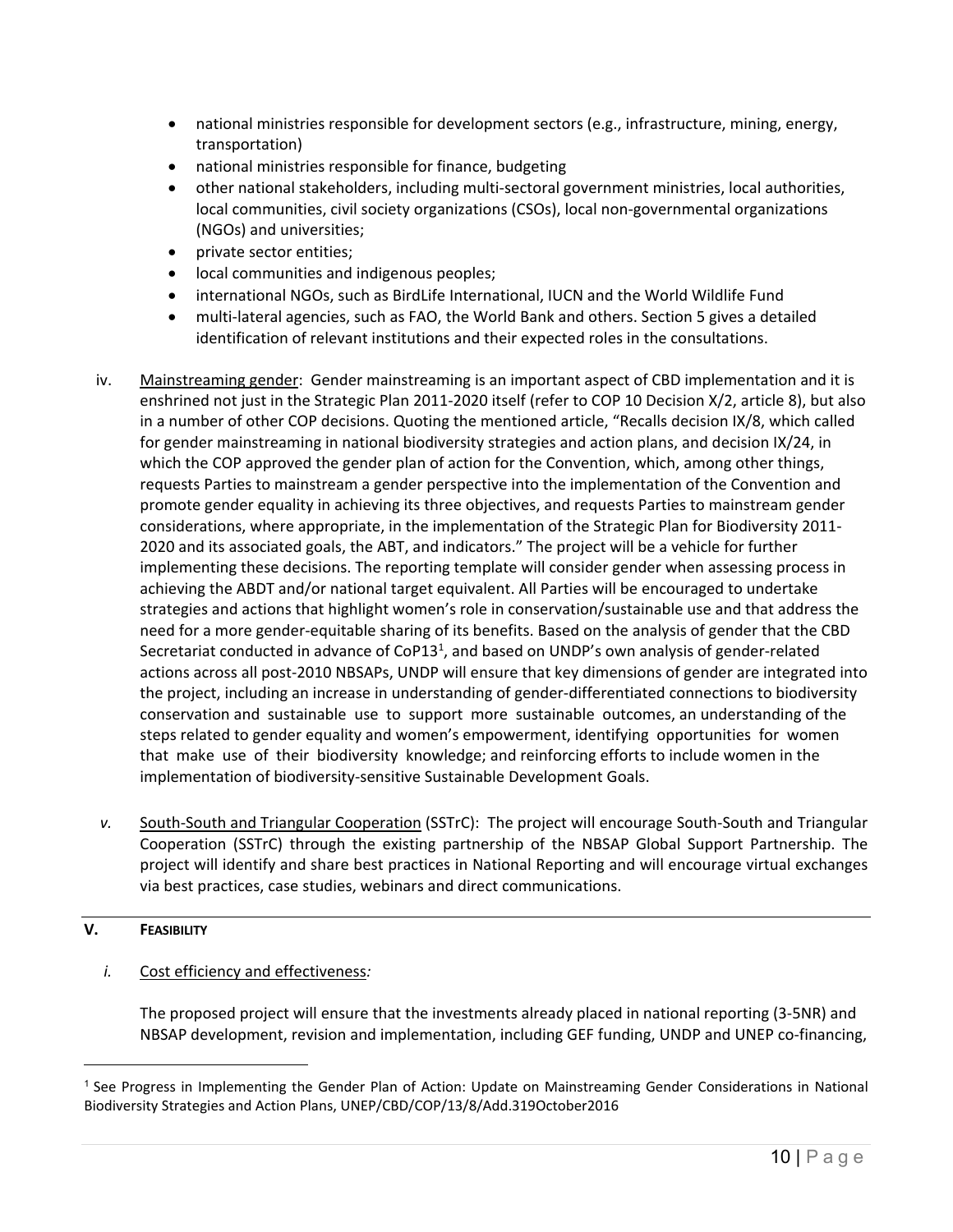and government co‐financing, will achieve the intended result of measuring progress in achieving the Strategic Plan and the related Aichi Biodiversity Targets, and that help to transform the biodiversity, finance and development trajectories and provide a pathway toward sustainable development. By collecting and reporting on foundational conservation data, it lays the foundation for more efficient execution of future conservation strategies and actions. By collaborating through the NBSAP Forum, and the existing partnership channels and capacity building and technical support networks developed during the "Global Support to NBSAP" project, this project will ensure that all tools developed will be rapidly accessible to every GEF‐eligible country. An emphasis on webinars and digital learning and communication tools helps promote a low‐carbon approach to distillation and dissemination of lessons, and provides a platform for further expanding learning within countries. Additional cost savings will be achieved by rolling out regional groupings of multiple countries simultaneously. This enables effective oversight by the implementing agencies, and enhances lesson learning quicker while the countries are executing a similar project at the same time. The umbrella program mechanism is highly cost effective, as it saves countries the time and expense of developing a single country projects, and improves the efficiencies for the implementing agencies and the GEF Secretariat. In addition, this project is an intervention that serves to align the GEF's mandate to generate global benefits by paying for the incremental costs of planning and foundational enabling activities that countries implement to generate global biodiversity benefits.

If GEF funds are not provided, the countries would "self‐finance" the preparation of the 6NR. Past experience has shown that this method is very ineffective, and that many countries may not develop the 6NR, or will be very late in doing so.

In both cases, the functioning of the CBD, and in particular its decision‐making processes for the next strategic plan, will be seriously compromised. Without a significant number of national reports, the CBD COP cannot review the implementation of the Strategic Plan and consequently provide adequate guidance for the CBD implementation at various levels. This will hamper production of GBO5 and possible development of post‐2020 global biodiversity strategy

### ii. Risk Management*:*

Current risks include 1) the potential for slow implementation of the 6<sup>th</sup> National Report; 2) inadequate national consultation; 3) inadequate capacity to develop CBD national reports; and 4) that countries may not adequately consider gender in the development of the 6<sup>th</sup> National Report.

As per standard UNDP requirements, the Technical Project Coordinator will monitor risks quarterly and report on the status of risks to the UNDP Country Office. The UNDP Country Office will record progress in the UNDP ATLAS risk log. Risks will be reported as critical when the impact and probablity are high (i.e. when impact is rated as 5, and when impact is rated as 4 and probability is rated at 3 or higher). Management responses to critical risks will also be reported to the GEF in the annual PIR.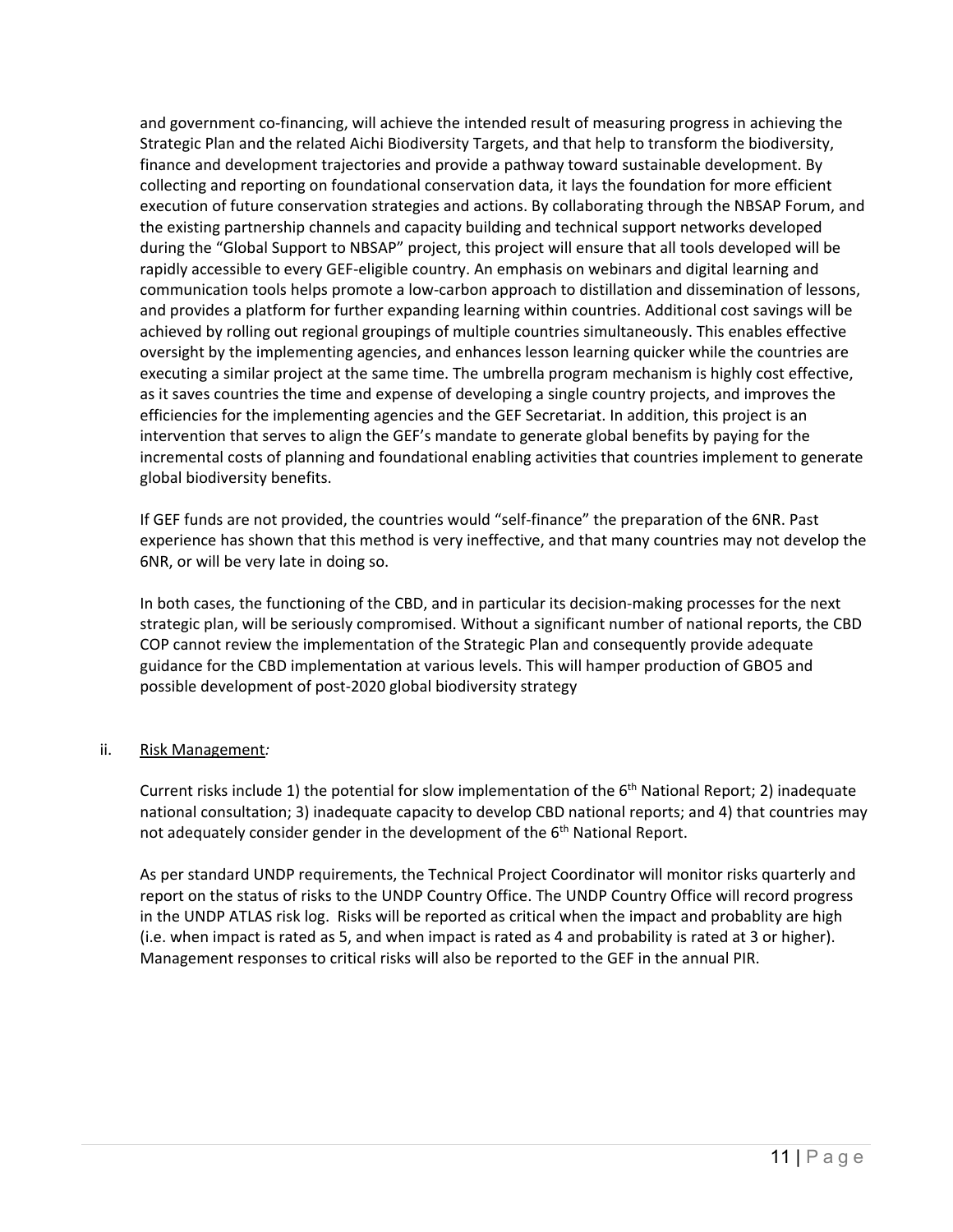|                                                                                                                                                                                                                                                                                                                                                                                   | <b>Project risks</b> |                                                                                                                                                                                                          |                                                                                                                                                                                                                                                                                                                                                                                                                                                                                                                                                                                                                                |                                                            |               |  |  |  |
|-----------------------------------------------------------------------------------------------------------------------------------------------------------------------------------------------------------------------------------------------------------------------------------------------------------------------------------------------------------------------------------|----------------------|----------------------------------------------------------------------------------------------------------------------------------------------------------------------------------------------------------|--------------------------------------------------------------------------------------------------------------------------------------------------------------------------------------------------------------------------------------------------------------------------------------------------------------------------------------------------------------------------------------------------------------------------------------------------------------------------------------------------------------------------------------------------------------------------------------------------------------------------------|------------------------------------------------------------|---------------|--|--|--|
| <b>Description</b>                                                                                                                                                                                                                                                                                                                                                                | <b>Type</b>          | <b>Impact &amp;</b>                                                                                                                                                                                      | <b>Mitigation Measures</b>                                                                                                                                                                                                                                                                                                                                                                                                                                                                                                                                                                                                     | <b>Owner</b>                                               | <b>Status</b> |  |  |  |
|                                                                                                                                                                                                                                                                                                                                                                                   |                      | <b>Probability</b>                                                                                                                                                                                       |                                                                                                                                                                                                                                                                                                                                                                                                                                                                                                                                                                                                                                |                                                            |               |  |  |  |
| The third, fourth and<br>fifth national reporting<br>projects to the CBD<br>showed that many<br>countries were slow to<br>prepare and remit this<br>information to the GEF<br>implementing agency.<br>Often requests were<br>incomplete or contained<br>inconsistent texts.                                                                                                       | Operation<br>al      | Potential effect:<br>Probability:4<br>Impact: 2                                                                                                                                                          | The financial and technical support<br>packages are designed to support<br>countries to develop timely, data driven<br>national reports. Working with SCBD,<br>UNDP will ensure there is better<br>articulation of the requirements of each<br>country during the project. As part of their<br>contribution to this project, UNDP and<br>UNEP will prepare a readymade template<br>for country requests and related guidance<br>materials.                                                                                                                                                                                     | Technic<br>al<br>Project<br>Coordin<br>ator,<br><b>RTA</b> | No change     |  |  |  |
| Previous national reports<br>often missed the<br>opportunity to involve<br>civil society in<br>consultations.                                                                                                                                                                                                                                                                     | Political            | Potential effect:<br>There will be<br>limited buy-in<br>into the results of<br>the 6 <sup>th</sup> National<br>Reports<br>Probability:4<br>Impact: 2                                                     | A major component of this project is<br>technical support related to stakeholder<br>engagement in the reporting process.<br>Countries also received funding to<br>undertake this exercise during the post-<br>2010 NBSAP revision process and<br>demonstrated significant improvement in<br>doing so. UNDP and UNEP will ensure that<br>individual country proposals contain a<br>comprehensive list of the stakeholders<br>that will be engaged in the process. In<br>partnership with the SCBD, experts will be<br>engaged to train country teams on how to<br>facilitate a comprehensive stakeholder<br>engagement process. | Technic<br>al<br>Project<br>Coordin<br>ator,<br><b>RTA</b> | No change     |  |  |  |
| The third, fourth and<br>fifth national reporting<br>projects to the CBD<br>showed that many<br>countries do not have<br>adequate capacity to<br>prepare CBD reports,<br>and Parties generally do<br>not review key issues<br>such as gender when<br>preparing their national<br>reports, as this is not<br>explicitly referred to in<br>the decision, guidelines<br>or template. | Strategic            | Potential effect:<br>The NR will be of<br>low quality, and<br>will provide<br>inadequate<br>guidance to<br>countries and to<br>the CBD's 5 <sup>th</sup><br>Global Outlook<br>Probability:3<br>Impact: 2 | The project will build on the capacity<br>building program that SCBD, UNDP and<br>UNEP implement to support parties with<br>NBSAP revision and implementation.<br>In addition, UNDP and UNEP-WCMC will<br>maintain a technical support facility<br>through the NBSAP Forum to support<br>countries during project. UNDP and UNEP<br>will also provide a technical peer review of<br>the draft reports.<br>The operational procedures and<br>substantive guidance will also be located<br>on in the CBD website in multiple<br>languages.                                                                                       | Technic<br>al<br>Project<br>Coordin<br>ator,<br><b>RTA</b> | No change     |  |  |  |
| There is a risk that<br>countries will not review<br>gender issues<br>substantially.                                                                                                                                                                                                                                                                                              | Strategic            | Potential effect:<br>The 6 <sup>th</sup> National<br>Report will not be<br>gender-<br>responsive                                                                                                         | UNDP and UNEP will ensure that gender<br>issues are fully mainstreamed into the<br>6NR through the technical review process                                                                                                                                                                                                                                                                                                                                                                                                                                                                                                    | Technic<br>al<br>Project<br>Coordin<br>ator,               | No change     |  |  |  |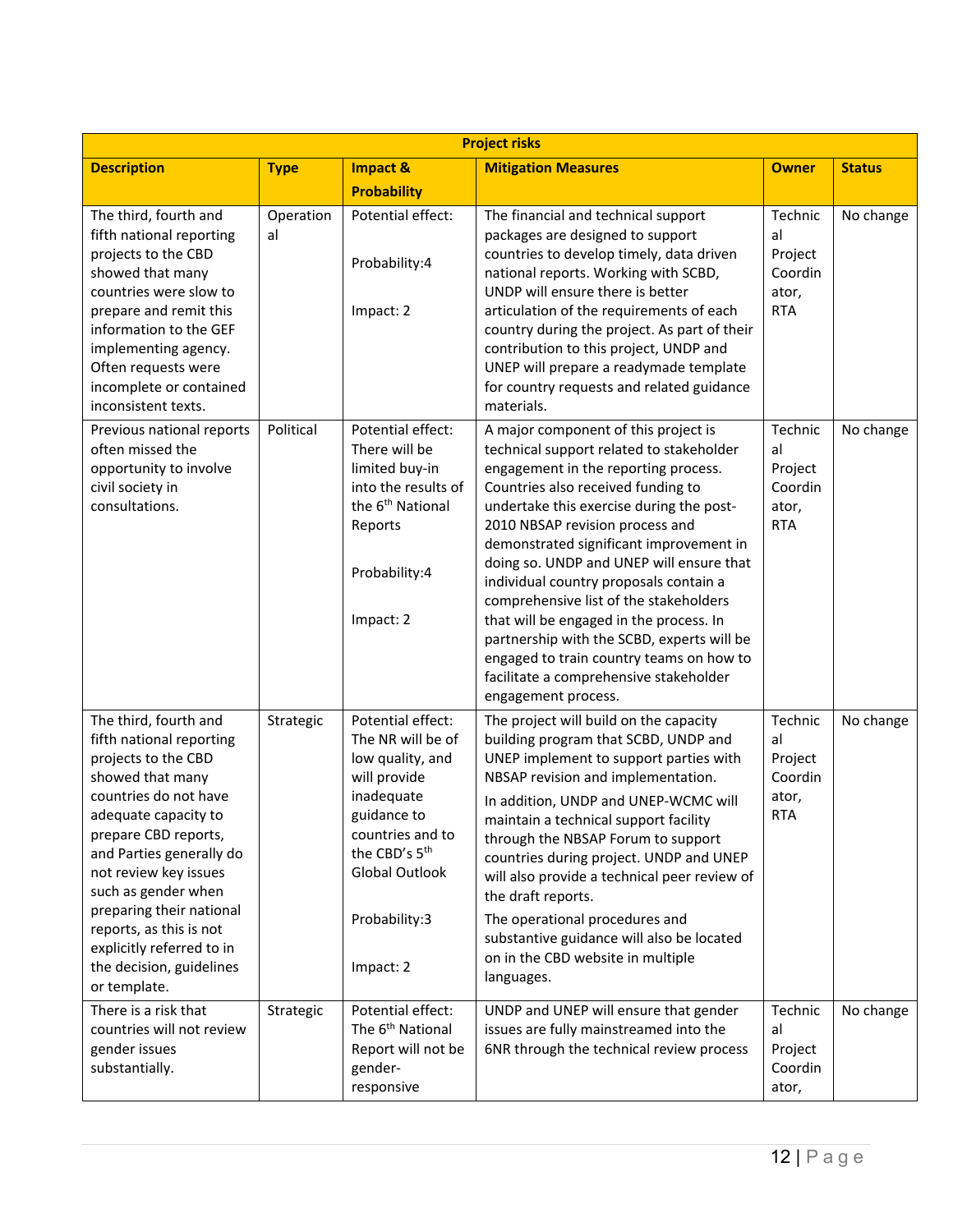|  |               | <b>RTA</b> |  |
|--|---------------|------------|--|
|  | Probability:3 |            |  |
|  |               |            |  |
|  | Impact: 2     |            |  |

### iii. Social and environmental safeguards*:*

The project supports preparation of the  $6<sup>th</sup>$  National Report to the CBD and has no field interventions. The rating of low for social and environmental safeguards was assigned because the impact of the project has negligible or no adverse impacts on communities, individuals and/or environment, including on human rights, gender equality, biodiversity conservation, climate mitigation and adaptation, community health, safety and working conditions; cultural heritage, displacement and resettlement, indigenous peoples, or pollution.

### iv. Sustainability and Scaling Up:

### *Innovation*

Elevating biodiversity concerns into the policies and plans of government ministries and private sector companies is a goal that can take many years to achieve, and require tremendous amounts of energy and. This project builds the capacity of Parties to develop high quality 6NR that support ministries and CBD to communicate the value of biodiversity to improve ABT‐related outcomes to key sectors. These will be reports needed to make a compelling argument for conservation, influence development decisions and have the potential to improve outcomes for biodiversity and poverty. The reports will be gender responsive.

Included in the 6NRs will be direct and explicit linkages to Sustainable Development Goals and to national development goals and planning. Sustainability

### *Institutional Sustainability*

The project's sustainability will be assured by building institutional capacity to develop high quality, data driven national assessments of progress to achieve national biodiversity targets and to report on progress towards achieving the Aichi Biodiversity Targets and implementing National Biodiversity Strategy and Action Plans (NBSAPs) with the purpose of informing the fifth Global Biodiversity Outlook (GBO5) and the Global Biodiversity Strategy of 2021 – 2030. The stakeholder driven reporting process will ensure ownership of the outcomes and help Parties to further set and evaluate the importance of a national conversation strategy, and the elements it is intended to address. In most GEF‐eligible countries, these committees and structures operated or are operating through previous GEF projects targeting enabling activities. Measures will be taken to ensure adequate representation of the stakeholder's responsible gender equality and the involvement of indigenous peoples and other emerging issues, and to the engagement of focal points of other multilateral agreements and processes. Project design is a direct response to needs identified in the capacity assessment carried out by WCMC in 2012 with respect to national biodiversity planning, as well as needs assessments during the "Global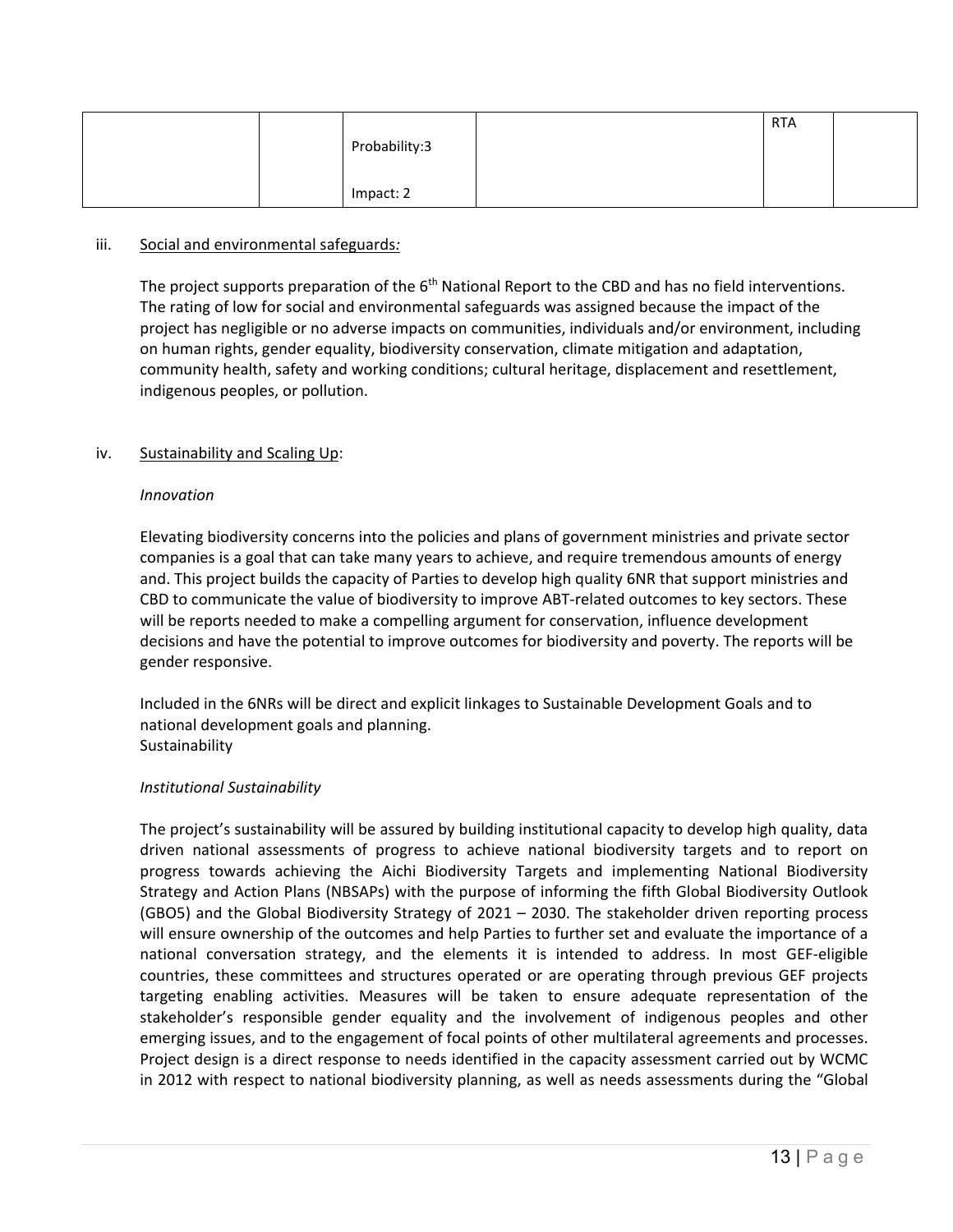Support to NBSAP" project. Both project's highlight the concept that biodiversity planning is a cyclical and incremental process of capacity building.

### *Sustainability through strengthening networks*

The technical sustainability of the outcomes of the project is dependent on the maintenance and management of the national, regional and global communications infrastructure. This project will be executed at country level but may have participation of various regional and global actors such as UNDP and UNEP Regional offices, UNEP WCMC, and SCBD as deemed necessary. Networks will also include actors relevant to issues of gender equality.

### *Anchoring the project in the UNDAFs and in implementation of the SDGs*

UNDP will ensure this project is anchored in the individual country UNDAF processes, and thus will expose the results to the rest of the UN players in the region. This is crucial to making sure that the outputs and outcomes are visible to many other development agencies and therefore stand a better chance to attract more national and regional support in the future.

While the number of countries may pose a challenge for this mainstreaming due to differences UNDAF cycles, it will still be possible to capture and include it sometime within the 36 months of the project duration. A typical UNDAF framework runs for 5 years and has five pillars including (a) Human rights; (b) Gender mainstreaming; (c) Environment Sustainability; (d) Capacity development; and (e) Results‐based management. This 6th NR project is based on the environment angle but addresses all the others‐ and so it will be easy for any country to articulate and mainstream the project in UNDAF. Each of the 17 countries will interrogate their own UNDAF documents and make sure the project answers to their requirements.

In addition, UNDP will ensure that this project is incorporated into its roll out of "Mainstreaming, Acceleration and Policy Support" of SDGs in UNDP‐supported countries over the next two year. The MAPS approach captures three core components of the UNDG's upstream support to the SDGs: a) Mainstreaming work to raise public awareness on the 2030 Agenda and ensure that the principles and goals of sustainable development found in the 2030 Agenda are fully integrated into national and sub‐ national policy formulation, planning and budgetary processes; b) Analytical work that informs policy makers of the drivers and bottlenecks to sustainable development at the country level, and that contributes to the design of policy interventions that can accelerate progress towards achieving national SDGs by 2030; and c) Policy Support, in terms of joined‐up approaches that will enable the UN to deploy its technical expertise and advice to Member States in support of SDG implementation in a coherent and integrated way. UNDP will ensure that the process and results of the  $6<sup>th</sup>$  NR projects are incorporated into this support to countries.

### *Potential for scaling up*

The proposed project builds on the positive results of previous projects, including the enabling activities funding and technical support packages provided to Parties during the post-2010 NBSAP revision process. All project activities are designed with maximum replicability as an integral aim. Integral project components, such as the consultation teams, the multi‐sectoral stakeholder groups, the technical peer review framework and the thematic biodiversity committees, have been used in previous GEF-funded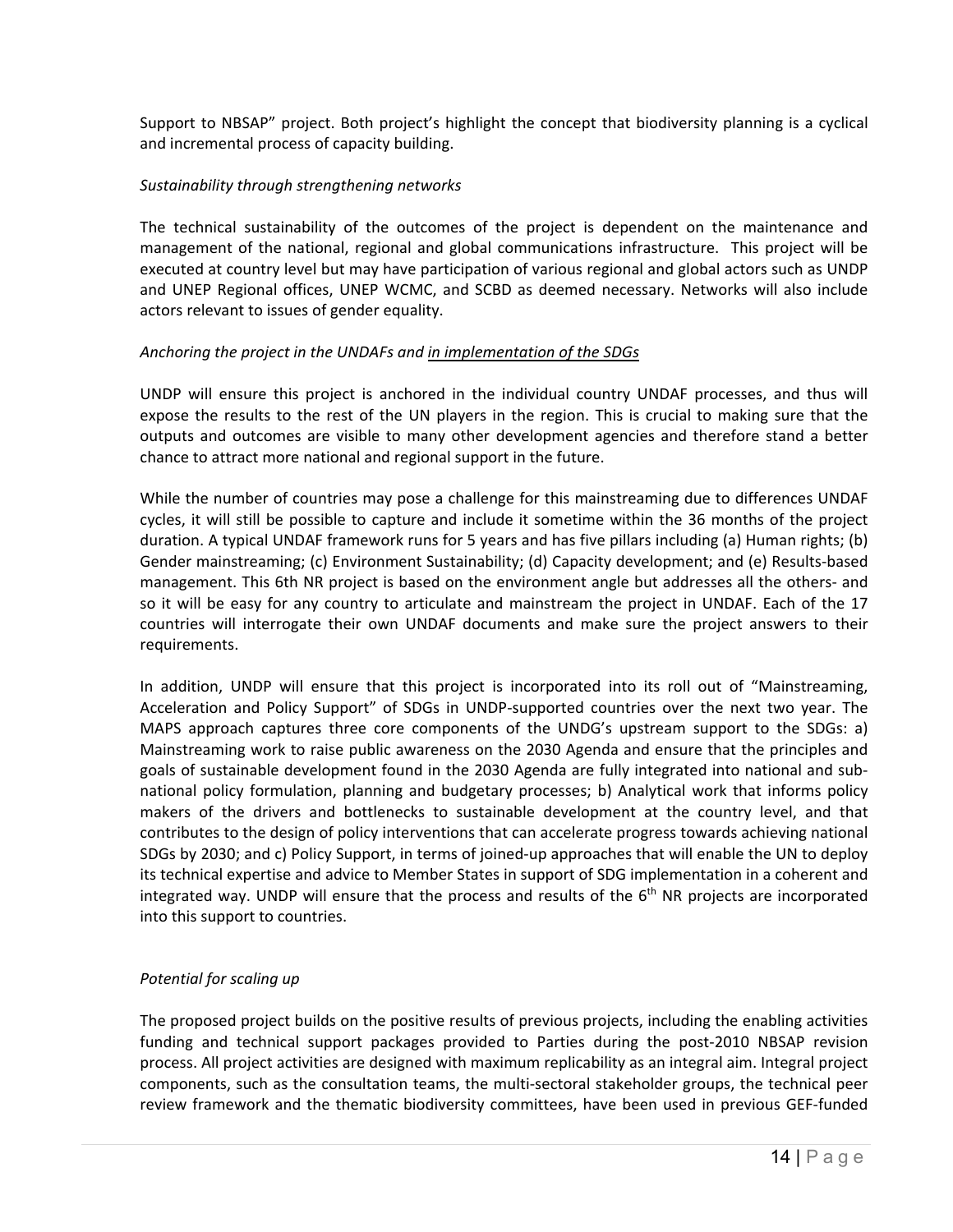projects that are focused on enabling activities project. These approaches will be replicated and refined in this project, and the scaled up for use during other GEF supported enabling activities.

The project is also already drawing interesting lessons on the importance of inter‐agency collaboration and on the need to involve the Convention in partnerships. During the development of the Third and Fourth National reports, and implementation of the 'Global Support to NBSAP' project, UNEP and UNDP had a similar mode of using an umbrella program encompassing many countries. This modus operandi has several advantages which could be replicated in other GEF and non-GEF projects that involve mandatory enabling activities. The advantages include:

- The umbrella approach is aimed at reducing transaction costs of individual country requests, providing the GEF, and UNEP an opportunity for managing the biodiversity Enabling Activities more strategically in close partnership with the CBD and other key global actors
- A second aspect that is already being replicated from previous umbrella projects is parallel training for country teams for issues pertaining to the project and organized by the SCBD.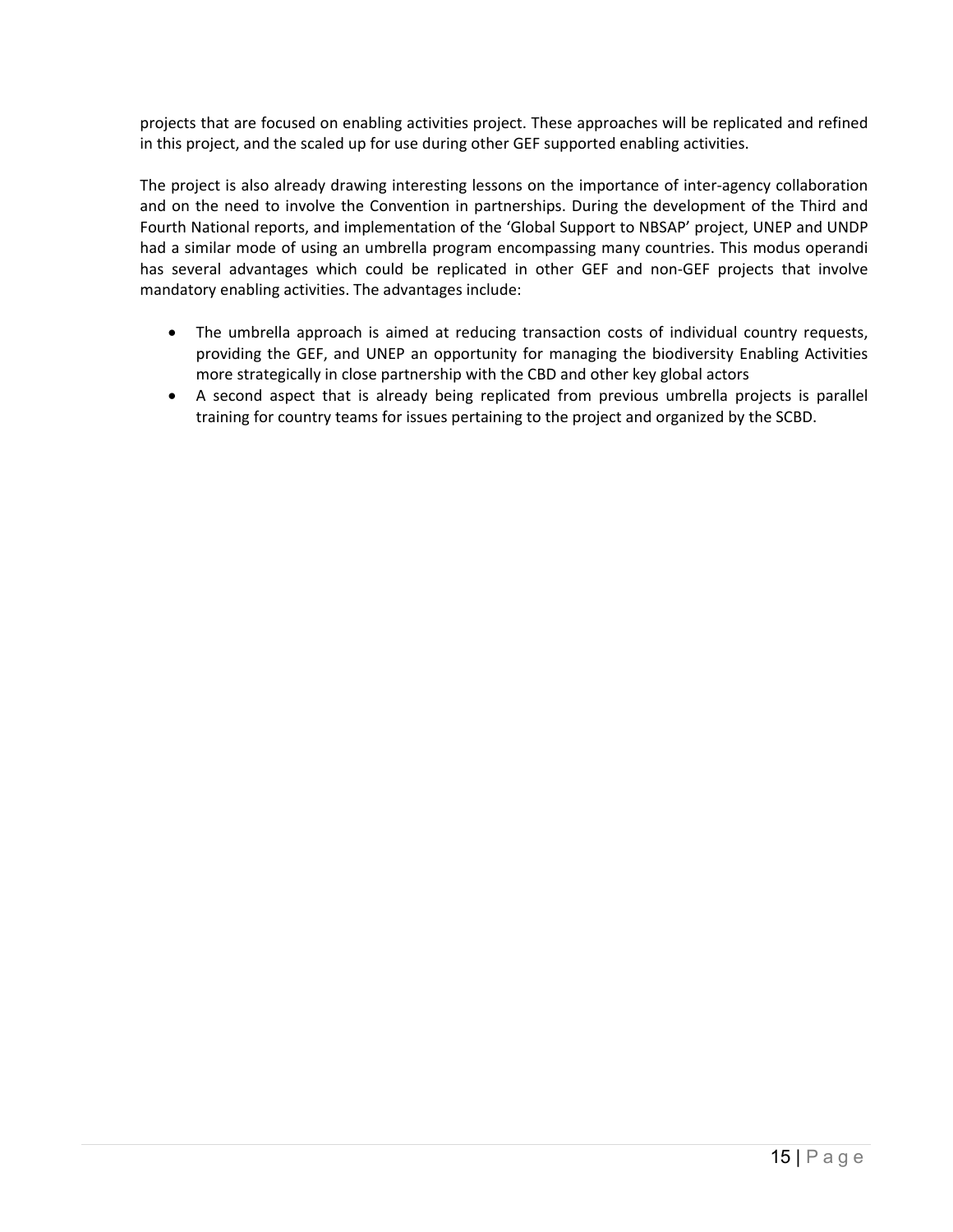#### **VI.PROJECT RESULTS FRAMEWORK**

### This project will contribute to the following Sustainable Development Goal (s): *Goals 14 and 15*

This project will contribute to the following country outcome included in the UNDAF/Country Programme Document: This is a global project. UNDP will ensure this project is anchored in the individual country UNDAF processes, and thus will expose the results to the rest of the UN players in the region. This is crucial to making sure that the outputs and outcomes are visible to many other development agencies and therefore stand a better chance to attract more national and regional support in the future. While the number of countries may pose a challenge for this mainstreaming due to differences UNDAF cycles, it will still be possible to capture and include it sometime within the 36 months of the project duration. A typical UNDAF framework runs for 5 years and has five pillars including (a) Human rights; (b) Gender mainstreaming; (c) Environment Sustainability; (d) Capacity development; and (e) Results-based management. This 6<sup>th</sup> NR project is based on the environment angle but addresses all the others- and so it will be easy for any country to articulate and mainstream the project in UNDAF. Each of the 17 countries will interrogate their own UNDAF documents and make sure the project answers to their requirements.

### **This project will be linked to the following output of the UNDP Strategic Plan:**

Output 2.5: Legal and regulatory frameworks, policies and institutions enabled to ensure the conservation, sustainable use, and access and benefit sharing of natural resources, biodiversity and ecosystems, in line with international conventions and national legislation.

|                             | <b>Objective and</b>           | <b>BASELINE</b>   | <b>END OF PROJECT</b> | <b>MEANS OF</b>            | <b>MID-TERM</b>   | <b>ASSUMPTIONS</b>      |
|-----------------------------|--------------------------------|-------------------|-----------------------|----------------------------|-------------------|-------------------------|
|                             | <b>Outcome Indicators</b>      |                   | <b>TARGETS</b>        | <b><i>VERIFICATION</i></b> | <b>EVALUATION</b> |                         |
| Objective: To provide       | Number of countries            | In the past the   | 17 National reports   | Project reports.           | NA                | 1. Development and      |
| financial and               | that have produced             | GEF eligible      | produced and          |                            |                   | sectoral planning       |
| technical support to        | their 6 <sup>th</sup> National | countries have    | uploaded on the CBD   | Minutes of the PSC.        |                   | frameworks at country   |
| GEF-eligible Parties to     | reports and submitted          | been supported    | website by end of     |                            |                   | level integrated        |
| the Convention on           | them to the CBD Sec            | to conduct        | project               |                            |                   | measurable biodiversity |
| <b>Biological Diversity</b> |                                | country planning  |                       | <b>Terminal</b>            |                   | conservation and        |
| (CBD) in their work to      |                                | for BD            |                       | evaluation                 |                   | sustainable use targets |
| develop high quality,       |                                | conservation      |                       |                            |                   | during the NBSAP        |
| data driven sixth           |                                | including initial |                       | Project website at         |                   | process.                |
| national reports            |                                | NBSAPs, four      |                       | the SCBD.                  |                   |                         |
| (6NR) that will             |                                | rounds of         |                       |                            |                   | 2. The 17 countries are |
| <i>improve national</i>     |                                | national reports  |                       |                            |                   | enabled and informed    |
| decision-making             |                                | for biodiversity. |                       | Interviews with            |                   | for better decision     |
| processes for the           |                                | This planning     |                       | government agents,         |                   | making in BD            |
| implementation of           |                                | has been useful   |                       | CBD focal points           |                   | conservation            |
| NBSAPs; that report         |                                | in guiding the    |                       |                            |                   |                         |
| on progress towards         |                                | countries and     |                       |                            |                   |                         |
| achieving the Aichi         |                                | the COPs in BD    |                       |                            |                   |                         |
| <b>Biodiversity Targets</b> |                                | conservation.     |                       |                            |                   |                         |
| (ABTs) and inform           |                                |                   |                       |                            |                   |                         |
| both the fifth Global       |                                |                   |                       |                            |                   |                         |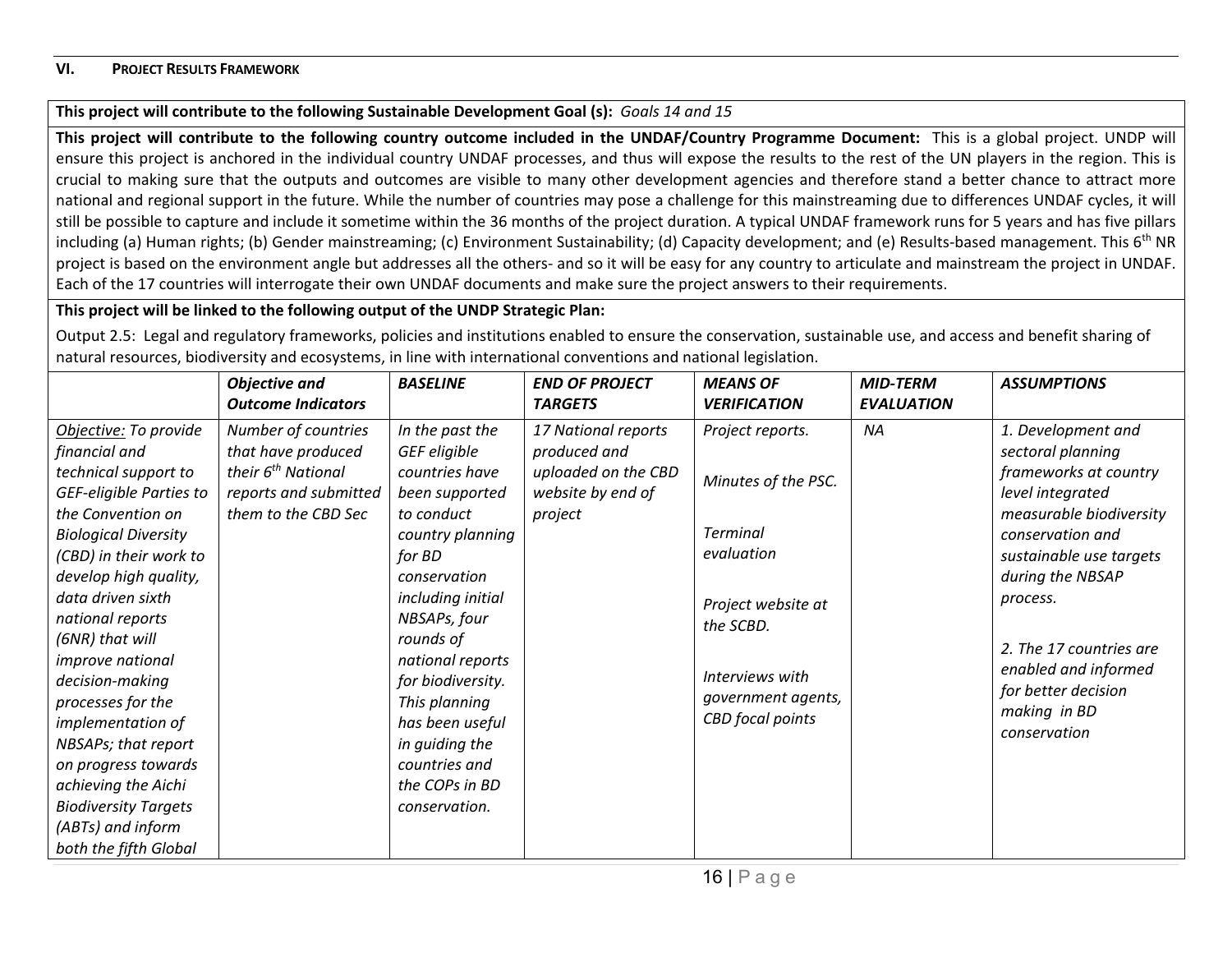| <b>Biodiversity Outlook</b><br>(GBO5) and the<br><b>Global Biodiversity</b><br>Strategy of 2021-<br>2030.                                                                                                                           |                                                                                                                                                                                                 |                                                                                                                                               |                                                                                                                                                                                                                                                                                                                                                                  |                                                                                                                                              |           |                                                                                                                                            |
|-------------------------------------------------------------------------------------------------------------------------------------------------------------------------------------------------------------------------------------|-------------------------------------------------------------------------------------------------------------------------------------------------------------------------------------------------|-----------------------------------------------------------------------------------------------------------------------------------------------|------------------------------------------------------------------------------------------------------------------------------------------------------------------------------------------------------------------------------------------------------------------------------------------------------------------------------------------------------------------|----------------------------------------------------------------------------------------------------------------------------------------------|-----------|--------------------------------------------------------------------------------------------------------------------------------------------|
| Outcome 1: A<br>functional steering<br>committee is formed<br>to prepare the 6NR,<br>project timelines and<br>methods are<br>developed, funding is<br>mobilized and<br>training and capacity<br>building activities are<br>complete | Percentage of<br>countries with<br>functional steering<br>committees                                                                                                                            | All the<br>participating<br>countries do not<br>have functional<br>project steering<br>committees for<br>the production<br>of the $6^{th}$ NR | At least 80% of the<br>countries have<br>functional steering<br>committees by<br>midterm of the<br>project and 100% by<br>project end                                                                                                                                                                                                                            | Project reports.<br>Minutes of the PSC.<br><b>Terminal</b><br>evaluation<br>Interviews with<br>government agents,<br><b>CBD</b> focal points | <b>NA</b> | Relevant key institutions<br>will be willing to second<br>their staff for<br>membership of the<br>steering committee                       |
|                                                                                                                                                                                                                                     | <b>Outputs:</b>                                                                                                                                                                                 |                                                                                                                                               | 1.1. The SC is formed, roles for the preparation of the 6NR are assigned, and a production plan and timeline is developed.<br>1.2. Funding and resource are acquired, including the submission of a funding request and the identification of other funding sources.<br>that reports on progress in achieving the targets and activities in the post-2010 NBSAP. |                                                                                                                                              |           | 1.3. Participation in training and capacity building opportunities on the use of the CBD online reporting tool and the development of data |
| <b>Outcome 2:</b><br>Stakeholder owned<br>reports for each ABT<br>and/or national<br>equivalent are<br>produced and<br>compiled                                                                                                     | Percentage of all<br>identified<br>stakeholders<br>registered in a<br>comprehensive<br>stakeholder inventory<br>involved in producing<br>and compiling of ABTs<br>and/or national<br>equivalent | 0%                                                                                                                                            | 100%                                                                                                                                                                                                                                                                                                                                                             | Project reports.<br>Minutes of the PSC.<br><b>Terminal</b><br>evaluation<br>Interviews with<br>government agents,                            | <b>NA</b> | Forming partnerships<br>between relevant<br>stakeholders interested<br>in biodiversity<br>conservation issues and<br>in development issues |
|                                                                                                                                                                                                                                     | Percentage of<br>countries that have<br>produced reports for<br>each ABT and/or<br>national equivalent                                                                                          | 0%                                                                                                                                            | At least 80% of the<br>countries have<br>produced reports for<br>each national targets<br>by midterm of project                                                                                                                                                                                                                                                  | <b>CBD</b> focal points                                                                                                                      |           |                                                                                                                                            |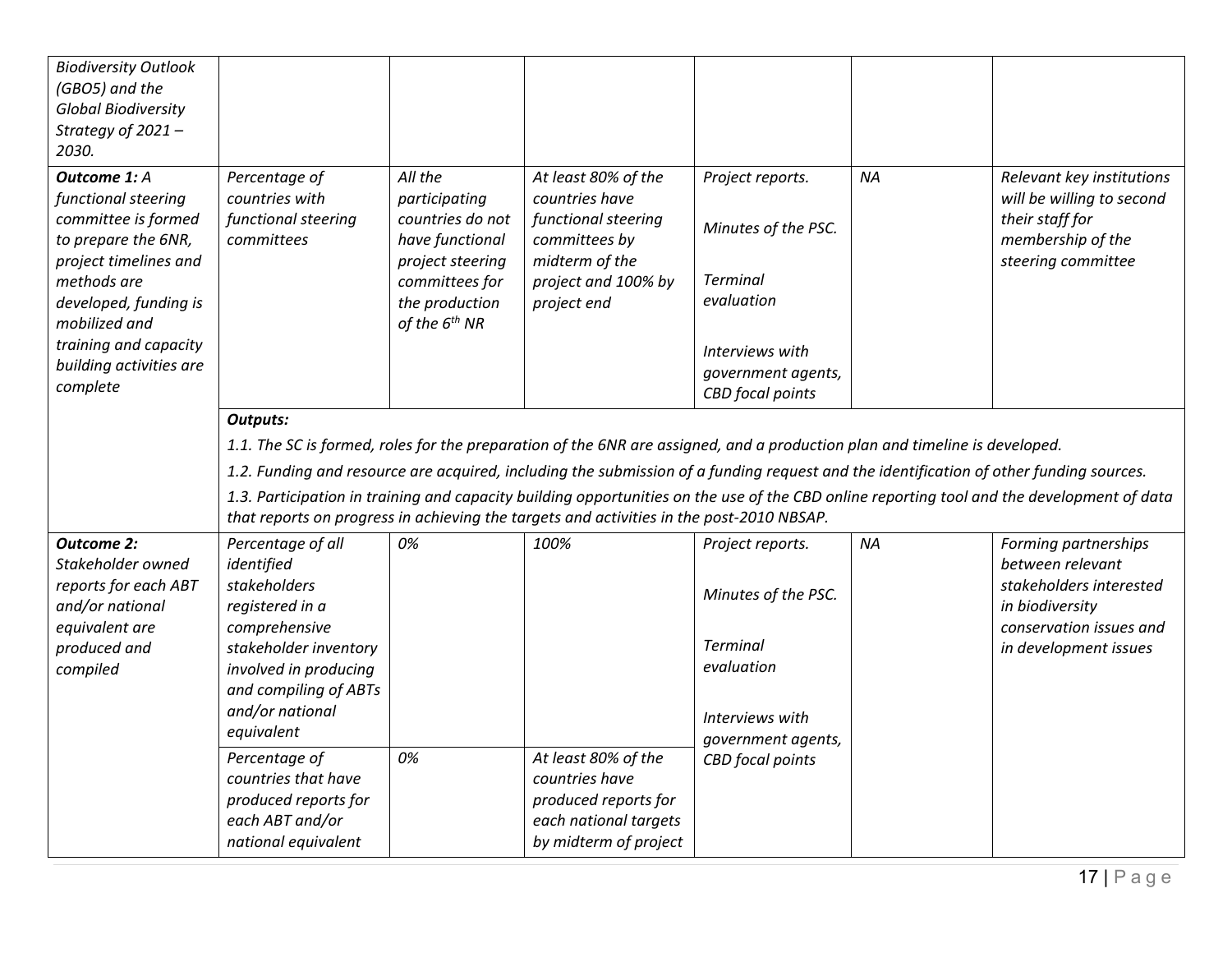|                                                                                                            | Number of countries                                                                    | 0                                                                                                | time frame and 100%<br>by project end<br>17                                               |                                                                                                                                              |    |                                                                                                                                                   |
|------------------------------------------------------------------------------------------------------------|----------------------------------------------------------------------------------------|--------------------------------------------------------------------------------------------------|-------------------------------------------------------------------------------------------|----------------------------------------------------------------------------------------------------------------------------------------------|----|---------------------------------------------------------------------------------------------------------------------------------------------------|
|                                                                                                            | with reports for each<br>ABT and/or national<br>equivalent include a<br>gender section |                                                                                                  |                                                                                           |                                                                                                                                              |    |                                                                                                                                                   |
|                                                                                                            | 2.2. Consultations with stakeholders are undertaken.                                   |                                                                                                  | 2.1. Scoping report/zero draft for each ABT and/or national equivalent is prepared.       |                                                                                                                                              |    |                                                                                                                                                   |
|                                                                                                            |                                                                                        |                                                                                                  | 2.3. Gender-sensitive reports for each ABT and/or national equivalent are developed       |                                                                                                                                              |    |                                                                                                                                                   |
| <b>Outcome 3: A</b><br>Stakeholder owned<br>6th national Report is<br>produced and<br>submitted to the CBD | Percentage of the<br>number of countries<br>submitting 6NRs to<br>the CBD              | None of the<br>participating<br>countries have<br>submitted the<br>$6th$ NR to the<br><b>CBD</b> | 50% of the countries<br>submit 6NRs to the<br>CBD by midterm and<br>100% at project end   | Project reports.<br>Minutes of the PSC.<br><b>Terminal</b><br>evaluation<br>Interviews with<br>government agents,<br><b>CBD</b> focal points | NA | The ongoing training by<br>SCBD will support countries<br>and contribute to better<br>articulation of country<br>requirements for the<br>project. |
|                                                                                                            | <b>Outputs:</b>                                                                        |                                                                                                  |                                                                                           |                                                                                                                                              |    |                                                                                                                                                   |
|                                                                                                            |                                                                                        |                                                                                                  | 3.1. The draft 6NR is compiled, undergoes a technical peer review, revised and finalized. |                                                                                                                                              |    |                                                                                                                                                   |
|                                                                                                            | 3.2. The 6NR is validated and officially submitted to the CBD.                         |                                                                                                  |                                                                                           |                                                                                                                                              |    |                                                                                                                                                   |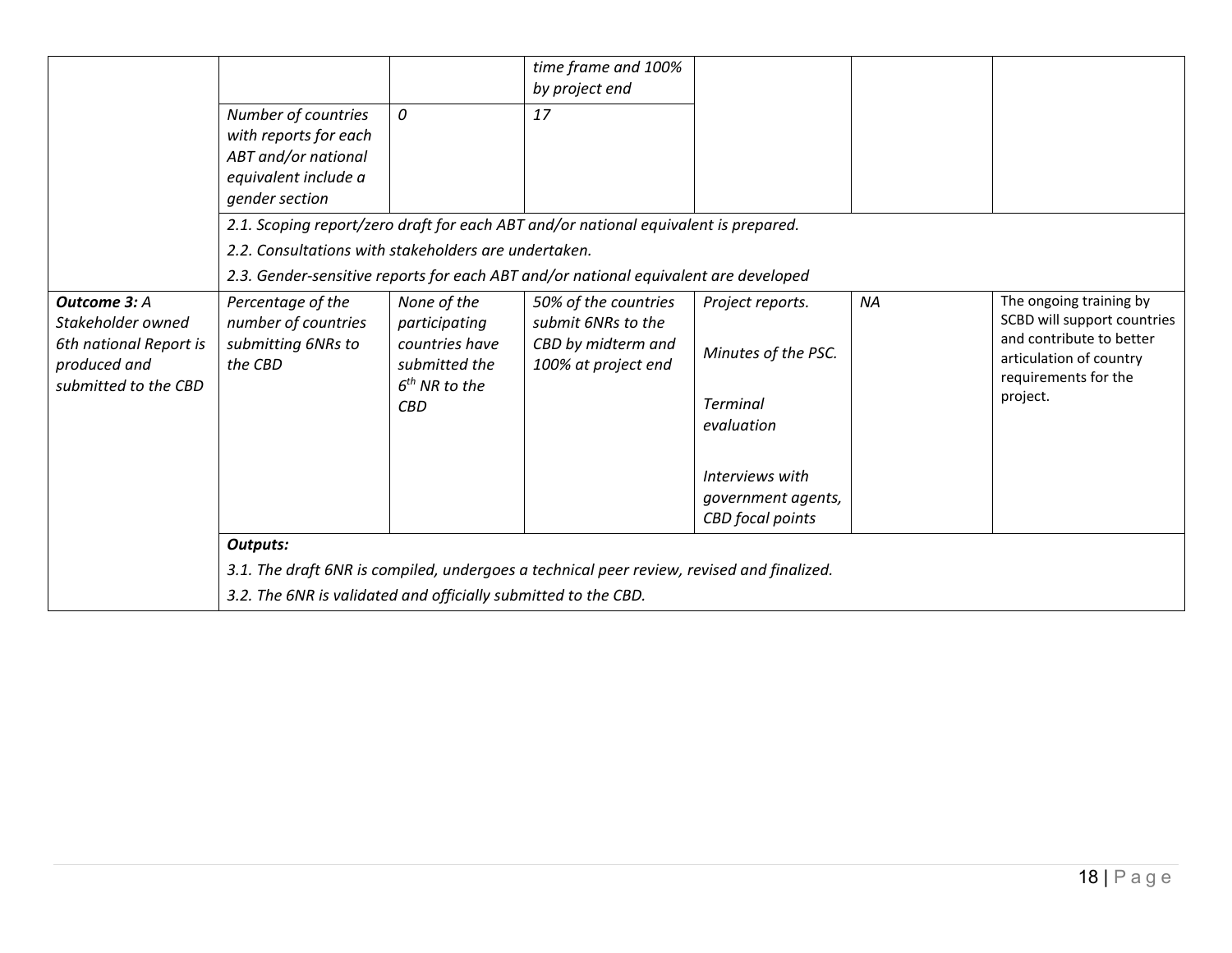### **VII. MONITORING AND EVALUATION (M&E) PLAN**

### *Guidance to project developer:*

Project monitoring and evaluation is supported with donor reports submitted in a timely manner with due technical quality. In addition to normal M&E activities typically foreseen in a GEF project, this project will use the networking power of UNDP to apply periodic surveys aimed at assessing progress towards achieving project objectives and the capacity needs of project beneficiaries. This will improve project performance during implementation.

The project results as outlined in the project results framework will be monitored annually and evaluated periodically during project implementation to ensure the project effectively achieves these results.

Project-level monitoring and evaluation will be undertaken in compliance with UNDP requirements as outlined in the UNDP POPP and UNDP Evaluation Policy. Additional mandatory GEF-specific M&E requirements (as outlined below) will be undertaken in accordance with the GEF M&E policy and other relevant GEF policies<sup>2</sup>.

### **M&E Oversight and monitoring responsibilities:**

Technical Project Coordinator: The Technical Project Coordinator is responsible for day‐to‐day project management and regular monitoring of project results and risks. S/he will ensure that all project staff maintain a high level of transparency, responsibility and accountability in M&E and reporting of project results. S/he will inform the Project Board, the UNDP Country Office and the UNDP‐GEF RTA of any delays or difficulties as they arise during implementation so that appropriate support and corrective measures can be adopted.

The Technical Project Coordinator will develop annual work plans based on the multi-year work plan included in Annex A, including annual output targets to support the efficient implementation of the project. S/he will ensure that the standard UNDP and GEF M&E requirements are fulfilled to the highest quality. This includes, but is not limited to, ensuring the results framework indicators are monitored annually in time for evidence‐based reporting in the GEF PIR, and that the monitoring of risks and the various plans/strategies developed to support project implementation (e.g. gender strategy, KM strategy etc.) occur on a regular basis.

Project Board, also known as the **Global Coordination Committee (GCC)**: The Project Board will take corrective action as needed to ensure the project achieves the desired results. The Project Board will hold project reviews to assess the performance of the project and appraise the Annual Work Plan for the following year. In the project's final year, the Project Board will hold an end‐of‐project review to capture lessons learned and discuss opportunities for scaling up and to highlight project results and lessons learned with relevant audiences. This final review meeting will also discuss the findings outlined in the project terminal evaluation report and the management response.

UNDP‐GEF Unit: The UNDP‐GEF Unit will provide project execution oversight, ensuring issuance of ASL (Authorized Spending Limit). It will initiate and organize key GEF M&E activities including the annual GEF PIR, the independent terminal evaluation.

<sup>&</sup>lt;sup>2</sup> See https://www.thegef.org/gef/policies\_guidelines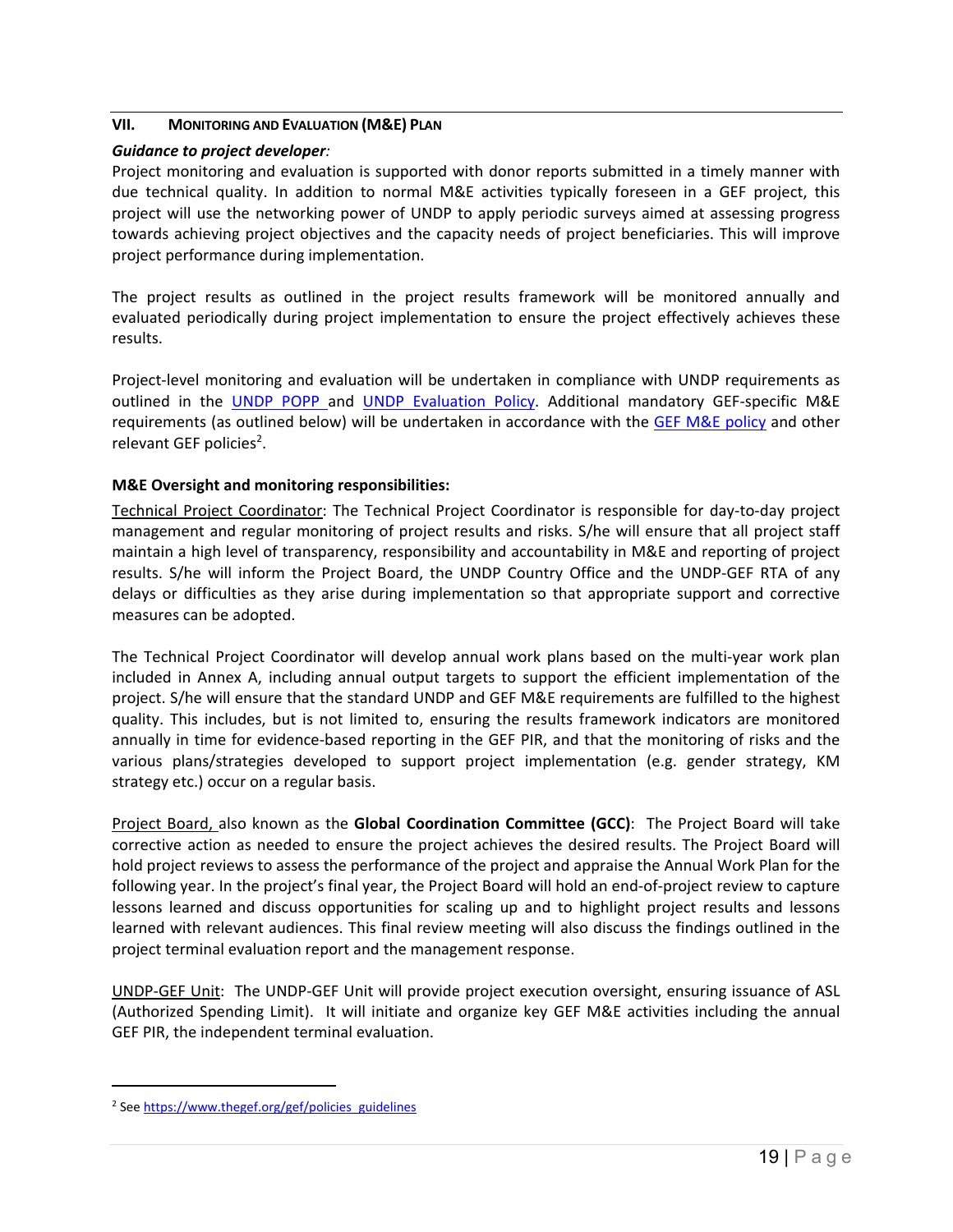The UNDP-GEF Unit is responsible for complying with all UNDP project-level M&E requirements as outlined in the UNDP POPP. This includes ensuring the UNDP Quality Assurance Assessment during implementation is undertaken annually; that annual targets at the output level are developed, and monitored and reported using UNDP corporate systems; the regular updating of the ATLAS risk log; and, the updating of the UNDP gender marker on an annual basis based on gender mainstreaming progress reported in the GEF PIR and the UNDP ROAR. Any quality concerns flagged during these M&E activities (e.g. annual GEF PIR quality assessment ratings) must be addressed by the UNDP‐GEF Unit and the Technical Project Coordinator.

The UNDP-GEF Unit will retain all M&E records for this project for up to seven years after project financial closure in order to support ex-post evaluations undertaken by the UNDP Independent Evaluation Office (IEO) and/or the GEF Independent Evaluation Office (IEO).

Audit: The project will be audited according to UNDP Financial Regulations and Rules and applicable audit policies on DIM implemented projects.<sup>3</sup>

### **Additional GEF monitoring and reporting requirements:**

Rigorous monitoring and evaluation of the project will be undertaken based on the monitoring and evaluation plan annexed to the Project Document. Main monitoring and evaluation activities are as follows. PMU will conduct quarterly monitoring of progress of national level activities.

GEF Project Implementation Report (PIR): The Technical Project Coordinator, the UNDP Country Office, and the UNDP‐GEF Regional Technical Advisor will provide objective input to the annual GEF PIR in 2018 covering the period from the project start and June 2018. The Technical Project Coordinator will ensure that the indicators included in the project results framework are monitored annually in advance of the PIR submission deadline so that progress can be reported in the PIR. Any environmental and social risks and related management plans will be monitored regularly, and progress will be reported in the PIR. The PIR submitted to the GEF will be shared with the Project Board. The UNDP Country Office will coordinate the input of the GEF Operational Focal Point and other stakeholders to the PIR as appropriate.

Terminal Evaluation (TE): An independent terminal evaluation (TE) will take place upon completion of all major project outputs and activities. The terminal evaluation process will begin three months before operational closure of the project allowing the evaluation mission to proceed while the project team is still in place, yet ensuring the project is close enough to completion for the evaluation team to reach conclusions on key aspects such as project sustainability. The Technical Project Coordinator will remain on contract until the TE report and management response have been finalized. The terms of reference, the evaluation process and the final TE report will follow the standard templates and guidance prepared by the UNDP IEO for GEF‐financed projects available on the UNDP Evaluation Resource Center. As noted in this guidance, the evaluation will be 'independent, impartial and rigorous'. The consultants that will be hired to undertake the assignment will be independent from organizations that were involved in designing, executing or advising on the project to be evaluated. The GEF Operational Focal Point and other stakeholders will be involved and consulted during the terminal evaluation process. Additional quality assurance support is available from the UNDP‐GEF Directorate. The final TE report will be cleared

<sup>3</sup> See guidance here: https://info.undp.org/global/popp/frm/pages/financial-management-and-execution-modalities.aspx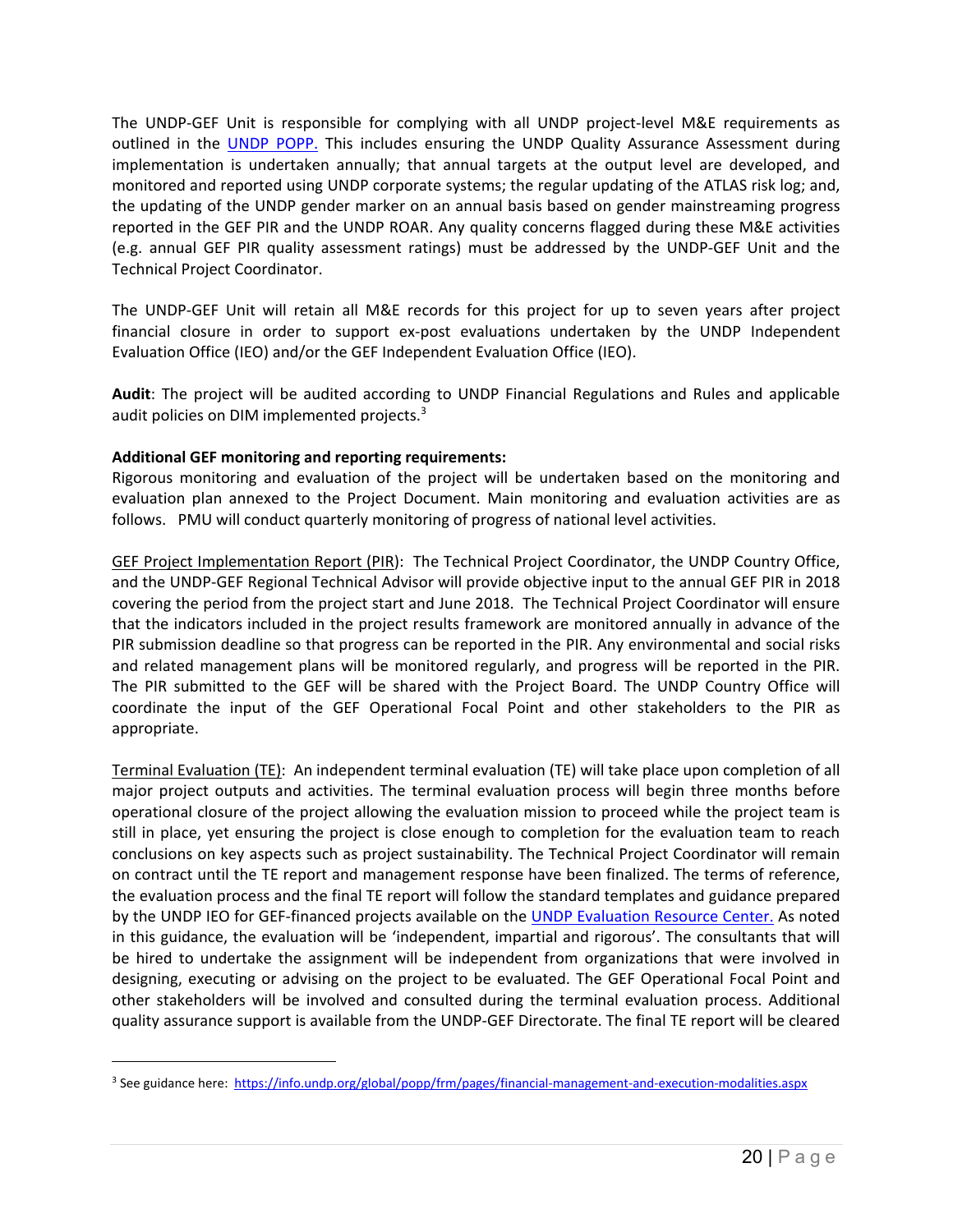by the UNDP Country Office and the UNDP‐GEF Regional Technical Adviser, and will be approved by the Project Board. The TE report will be publically available in English on the UNDP ERC.

Final Report: The project's terminal PIR along with the terminal evaluation (TE) report and corresponding management response will serve as the final project report package. The final project report package shall be discussed with the Project Board during an end‐of‐project review meeting to discuss lesson learned and opportunities for scaling up.

### **Mandatory GEF M&E Requirements and M&E Budget:**

| <b>GEF M&amp;E requirements</b>                                                                                      | Primary<br>responsibility                                                                      | Indicative costs to be<br>charged to the Project<br>Budget <sup>4</sup> (US\$) |                     | <b>Time frame</b>                                                                                                   |
|----------------------------------------------------------------------------------------------------------------------|------------------------------------------------------------------------------------------------|--------------------------------------------------------------------------------|---------------------|---------------------------------------------------------------------------------------------------------------------|
|                                                                                                                      |                                                                                                | <b>GEF grant</b>                                                               | <b>Co-financing</b> |                                                                                                                     |
| <b>Inception Report</b>                                                                                              | <b>Technical Project</b><br>Coordinator                                                        | None                                                                           | None                | Within two<br>month after<br>project signature                                                                      |
| <b>Standard UNDP monitoring and</b><br>reporting requirements as outlined<br>in the UNDP POPP                        | UNDP-GEF                                                                                       | None                                                                           | None                | Quarterly,<br>annually                                                                                              |
| Monitoring of indicators in project<br>results framework (add name of<br>national/regional institute if<br>relevant) | <b>Technical Project</b><br>Coordinator                                                        | None                                                                           | add                 | Annually                                                                                                            |
| <b>GEF Project Implementation</b><br><b>Report (PIR)</b>                                                             | <b>Technical Project</b><br>Coordinator and<br>UNDP-GEF                                        | None                                                                           | None                | Annually                                                                                                            |
| Lessons learned and knowledge<br>generation                                                                          | <b>Technical Project</b><br>Coordinator                                                        | US 20,000                                                                      | \$10,000            | Annually                                                                                                            |
| Monitoring of environmental and<br>social risks, and corresponding<br>management plans as relevant                   | <b>Technical Project</b><br>Coordinator                                                        | None                                                                           | None                | On-going                                                                                                            |
| Addressing environmental and<br>social grievances                                                                    | <b>Technical Project</b><br>Coordinator<br><b>UNDP Country Office</b><br><b>BPPS</b> as needed | None for time<br>of project<br>manager,<br>and UNDP CO                         | add                 | Costs associated<br>with missions,<br>workshops, BPPS<br>expertise etc. can<br>be charged to the<br>project budget. |
| Project Board (also known as the<br><b>Global Coordination Committee)</b><br>meetings                                | Project Board<br><b>Technical Project</b><br>Coordinator                                       | None                                                                           | <b>None</b>         | At minimum<br>annually                                                                                              |
| <b>Oversight missions</b>                                                                                            | <b>UNDP-GEF team</b>                                                                           | None                                                                           | None                | Troubleshooting<br>as needed                                                                                        |
| <b>Independent Terminal Evaluation</b><br>(TE) included in UNDP evaluation                                           | UNDP-GEF                                                                                       | USD 15,000                                                                     | None                | At least three<br>months before                                                                                     |

<sup>4</sup> Excluding project team staff time and UNDP staff time and travel expenses.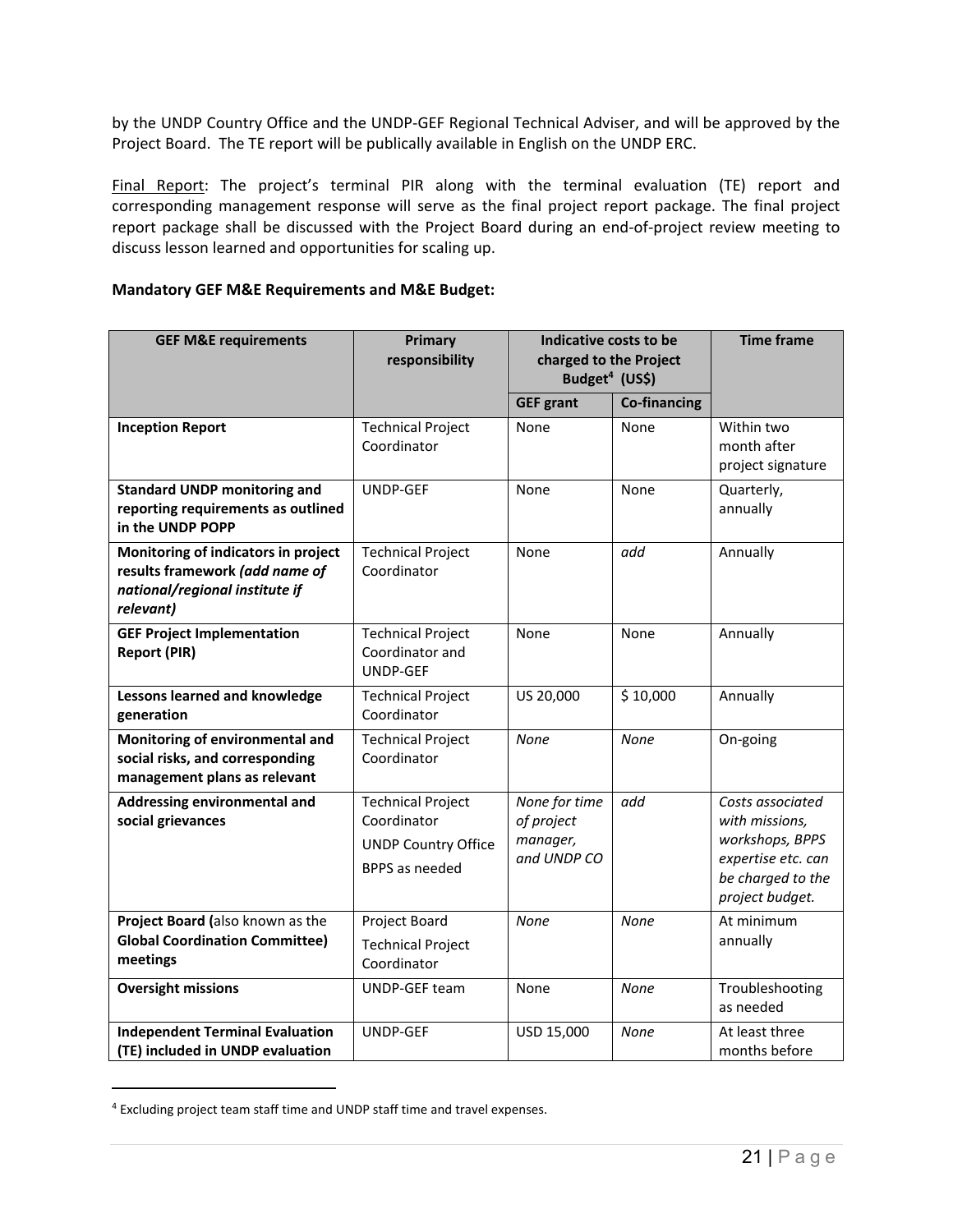| <b>GEF M&amp;E requirements</b>                                                                          | Primary<br>responsibility | Indicative costs to be<br>charged to the Project<br>Budget <sup>4</sup> (US\$) |                     | <b>Time frame</b>      |
|----------------------------------------------------------------------------------------------------------|---------------------------|--------------------------------------------------------------------------------|---------------------|------------------------|
|                                                                                                          |                           | <b>GEF</b> grant                                                               | <b>Co-financing</b> |                        |
| plan, and management response                                                                            |                           |                                                                                |                     | operational<br>closure |
| TE reports into English                                                                                  | UNDP-GEF                  | None                                                                           | None                | $\cdot$                |
| Audit                                                                                                    | UNDP-GEF                  | USD 3,000                                                                      | None                | Annual                 |
| <b>TOTAL indicative COST</b><br>Excluding project team staff time, and UNDP staff and travel<br>expenses | USD 38,000                | USD 10.000                                                                     |                     |                        |

### **VIII. GOVERNANCE AND MANAGEMENT ARRANGEMENTS**

This proiect will be implemented following the UNDP Direct Implementation Modality (DIM). This modality was considered as the most flexible and effective mechanism based on (a) the short time frame until 31 December 2018; (b) the small size of individual country requests (not exceeding \$100,000 per country) and (c) the large number of countries to be assisted under this project (~17 per MSP, up to 65 countries under UNDP).

Project will be coordinated through the Project Management Unit (PMU) established for this project with: (i) a full-time project technical coordinator and; (ii) a full-time project support staff. Overall implementation oversight will be provided by UNDP‐GEF Unit. Necessary direct project services relating to recruitment of project personnel, payment services, travel arrangements, logistic support to workshops/trainings, and procurement support will be provided by the UNDP‐GEF Management and Programme Support Unit and UNDP Country Offices (COs) in respective locations.

The funding destined to countries under this umbrella project (i.e. \$ 100,000 per country) will be operationalized by the UNDP/GEF unit upon receipt by the PMU of a satisfactory workplan and budget from the countries. Each CO will be assigned as Responsible Party based on the approved budget and workplan. As this is a global DIM project, all activities including budget allocated under CO's budgetary department must be carried out following UNDP DIM Policies and procedures. UNDP COs will provide procurement support and disburse funds to service providers based on the workplan and budget approved by UNDP‐GEF Unit.

UNDP will provide Direct Project Services (DPS), according to UNDP policies on GEF funded projects. DPS costs are those incurred by UNDP for the provision of services that are execution driven and can be traced in full to the delivery of project inputs. Direct Project Services are over and above the project cycle management services. They relate to operational and administrative support activities carried out by UNDP. DPS include the provision of the following estimated services: i) Payments, disbursements and other financial transactions; ii) Recruitment of staff, project personnel, and consultants; iii) Procurement of services and equipment, including disposal; iv) Organization of training activities, conferences, and workshops, including fellowships; v) Travel authorization, visa requests, ticketing, and travel arrangements; vi) Shipment, custom clearance, vehicle registration, and accreditation. As is determined by the GEF Council requirements, these service costs are assigned as Project Management Cost, identified in the project budget as Direct Project Costs. Eligible Direct Project Costs should not be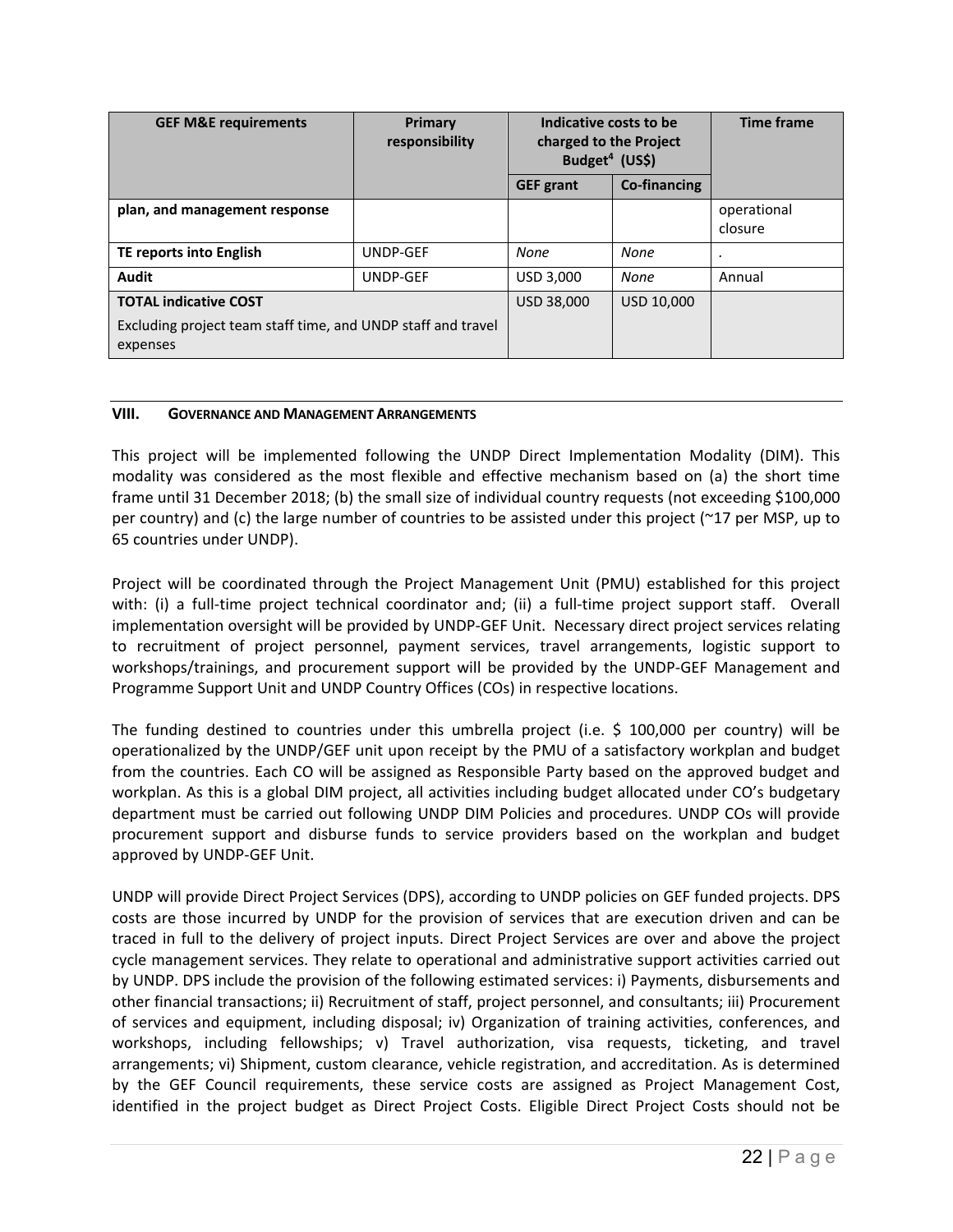charged as a flat percentage. They should be calculated on the basis of estimated actual or transaction based costs and should be charged to the direct project costs account codes: "64397 – 'Services to projects ‐ CO staff' and 74596 – 'Services to projects ‐ GOE for CO'."

The project organisation structure is as follows:



At the global level, the **Project Board** also known as the **Global Coordination Committee (GCC)**, which is composed of representatives from UNDP, UN Environment, UN Environment‐WCMC SCBD and the GEF Secretariat, will guide the project. The GCC will act as a coordinating committee to discuss and monitor the progress of the program. All GCC members will attend the sessions at their own cost. The Chairmanship will be provided by the SCBD, co‐chaired by the GEF. The committee will meet virtually or face-to-face, whenever possible during international events. This operational modality was adopted in past umbrella enabling activities and was found to be successful. This GCC is the current convener and the host of the NBSAP Forum, which provides online technical and capacity building support to countries to meet their CBD obligations.

The Project Board is responsible for making by consensus, management decisions when guidance is required by the Technical Project Coordinator, including recommendation for UNDP/Implementing Partner approval of project plans and revisions. In order to ensure UNDP's ultimate accountability, Project Board decisions should be made in accordance with standards that shall ensure management for development results, best value money, fairness, integrity, transparency and effective international competition. In case a consensus cannot be reached within the Project Board, final decision shall rest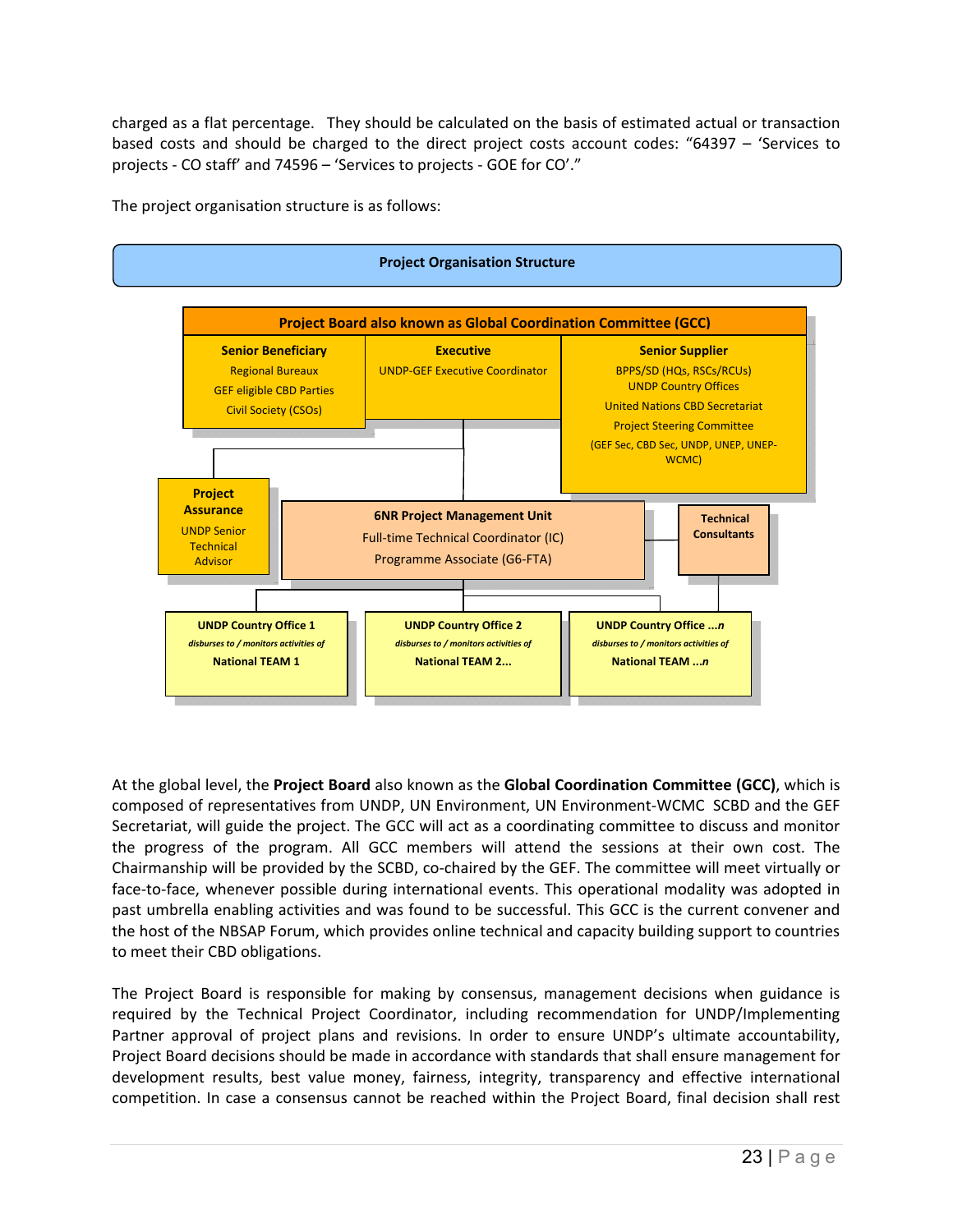with the UNDP‐GEF Executive Coordinator. The terms of reference for the Project Board are contained in Annex*.* 

The **Project Technical Coordinator**  will run the project on a day‐to‐day basis on behalf of the Implementing Partner within the constraints laid down by the Board. The Project Technical Corodinator function will end when the final project terminal evaluation report and corresponding management response, and other documentation required by the GEF and UNDP, has been completed and submitted to UNDP (including operational closure of the project).

The **project assurance** role will be provided by UNDP including UNDP‐GEF Unit,

In order to accord proper acknowledgement to the GEF for providing funding, a GEF logo should appear on all relevant GEF project publications and the website, including among others, project hardware and vehicles purchased with GEF funds. Any citation on publications regarding projects funded by GEF should also accord proper acknowledgment to GEF. The UNDP logo be separated from the GEF logo if possible. The logos of partners of this project will also appear, upon request, on related publications of this project, if these partners contribute to these publications.

### **IX. FINANCIAL PLANNING AND MANAGEMENT**

The total cost of the project is *USD* **4,112,402.** This is financed through a GEF grant of *USD* **1,963,500**. UNDP, as the GEF Implementing Agency, is responsible for the execution of the GEF resources and the cash co-financing transferred to UNDP bank account only.

Budget Revision and Tolerance: As per UNDP requirements outlined in the UNDP POPP, the project board, also known as the **Global Coordination Committee (GCC),** will agree on a budget tolerance level for each plan under the overall annual work plan allowing the Technical Project Coordinator to expend up to the tolerance level beyond the approved project budget amount for the year without requiring a revision from the Project Board. Should the following deviations occur, the Technical Project Coordinator and UNDP Country Office will seek the approval of the UNDP‐GEF team as these are considered major amendments by the GEF: a) Budget re‐allocations among components in the project with amounts involving 10% of the total project grant or more; b) Introduction of new budget items/or components that exceed 5% of original GEF allocation.

Any over expenditure incurred beyond the available GEF grant amount will be absorbed by non-GEF resources (e.g. UNDP TRAC or cash co-financing).

Refund to Donor: Should a refund of unspent funds to the GEF be necessary, this will be managed directly by the UNDP‐GEF Unit in New York.

Project Closure: Project closure will be conducted as per UNDP requirements outlined in the UNDP POPP.<sup>5</sup> On an exceptional basis only, a no-cost extension beyond the initial duration of the project will be sought from UNDP‐GEF EBD Team and then the UNDP‐GEF Executive Coordinator.

<sup>5</sup> see https://info.undp.org/global/popp/ppm/Pages/Closing-a-Project.aspx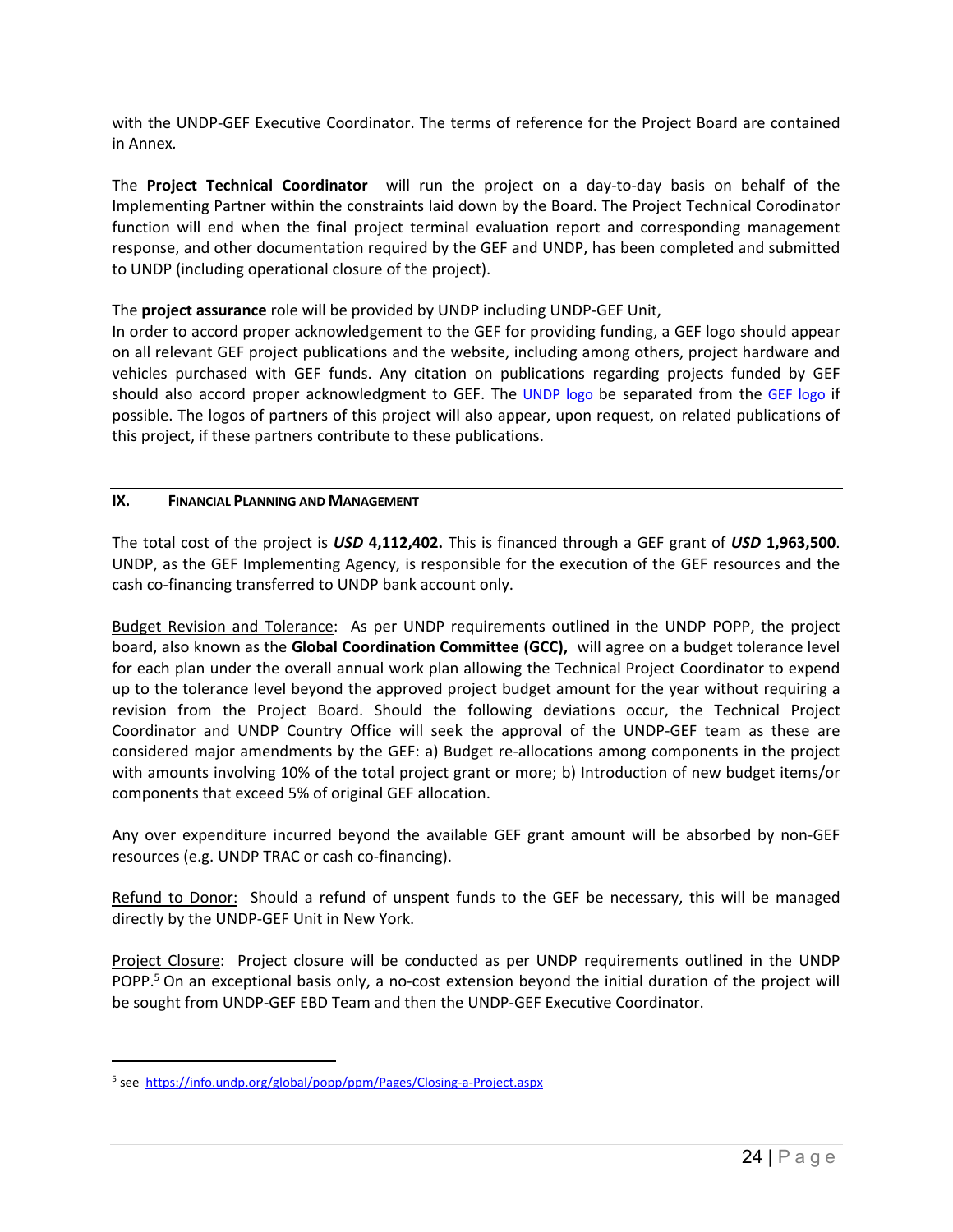Operational completion: The project will be operationally completed when the last UNDP‐financed inputs have been provided and the related activities have been completed. This includes the final clearance of the Terminal Evaluation Report (that will be available in English) and the corresponding management response, and the end‐of‐project review Project Board meeting. The Implementing Partner (UNDP‐GEF Unit) through a Project Board decision will notify all the parties (as relevant) when operational closure has been completed. At this time, the relevant parties will have already agreed and confirmed in writing on the arrangements for the disposal of any equipment that is still the property of UNDP.

Financial completion: The project will be financially closed when the following conditions have been met: a) The project is operationally completed or has been cancelled; b) The Implementing Partner (UNDP) has recorded all financial transactions in Atlas; c) UNDP has closed the accounts for the project; d) UNDP have certified a final Combined Delivery Report (which serves as final budget revision) and signed a final budget revision.

The project will be financially completed within 12 months of operational closure or after the date of cancellation. Between operational and financial closure, the implementing partner will identify and settle all financial obligations and prepare a final expenditure report. The UNDP Country Office will send the final signed closure documents including confirmation of final cumulative expenditure and unspent balance to the UNDP‐GEF Unit for confirmation before the project will be financially closed in Atlas by UNDP‐GEF Unit.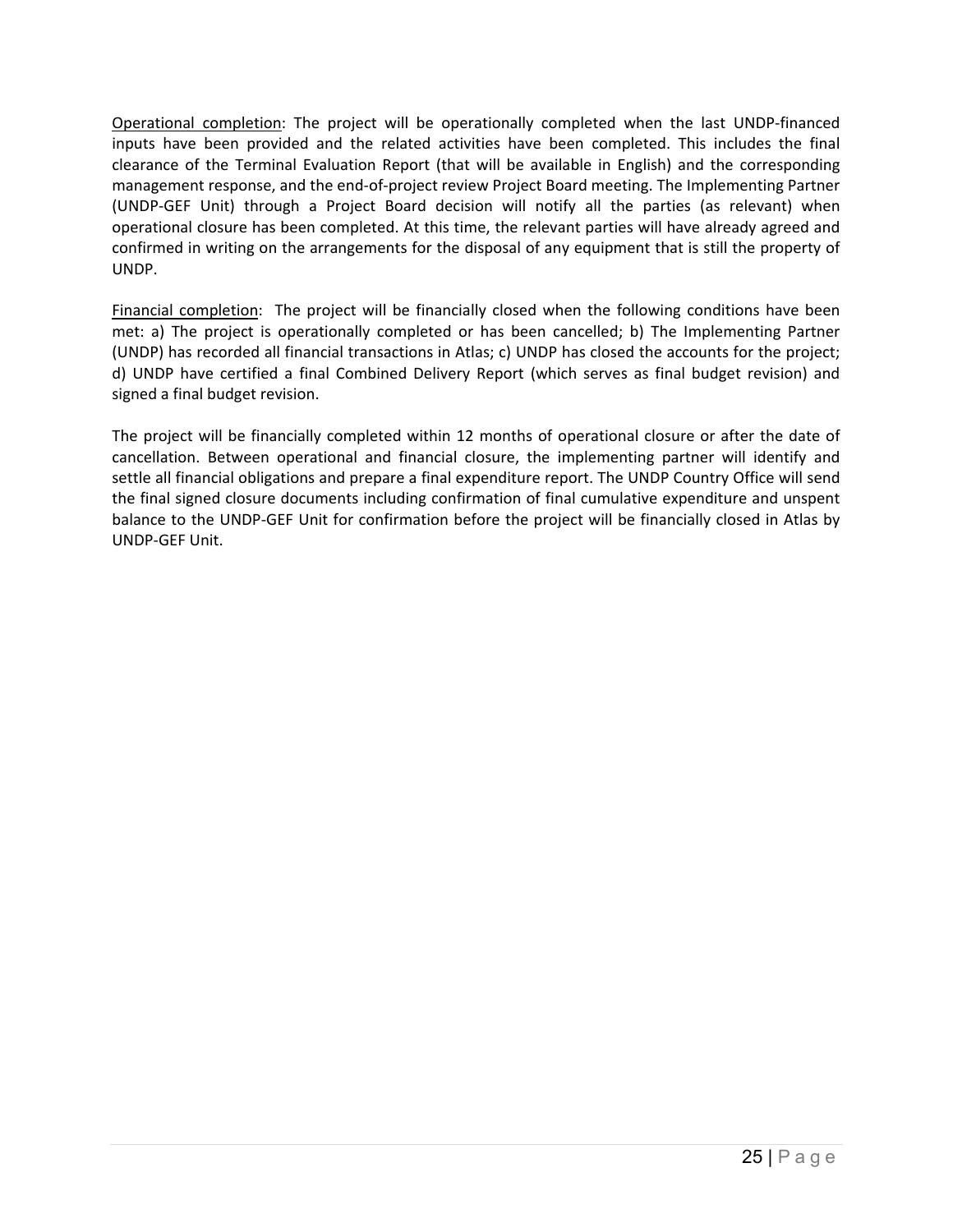#### **X. TOTAL BUDGET AND WORK PLAN**

| <b>Total Budget and Work Plan</b>        |                                                                                                                       |                                  |          |  |  |
|------------------------------------------|-----------------------------------------------------------------------------------------------------------------------|----------------------------------|----------|--|--|
| Atlas <sup>6</sup> Proposal or Award ID: | 00103301                                                                                                              | Atlas Primary Output Project ID: | 00105318 |  |  |
| Atlas Proposal or Award Title:           | (Global) PIMS 6125 Technical Support to Eligible Parties to Produce the Sixth National Report (6NR) to the CBD (Asia) |                                  |          |  |  |
| Atlas Business Unit                      | UNDP1                                                                                                                 |                                  |          |  |  |
| Atlas Primary Output Project<br>Title    | (Global) PIMS 6125 Technical Support to Eligible Parties to Produce the Sixth National Report (6NR) to the CBD (Asia) |                                  |          |  |  |
| UNDP-GEF PIMS No.                        | 6125                                                                                                                  |                                  |          |  |  |
| Implementing Partner                     | <b>UNDP</b>                                                                                                           |                                  |          |  |  |

| <b>GEF Component /Atlas</b>                                                 | Responsible  | <b>FUND ID</b> | Donor      | Atlas          | <b>Atlas Budget Description</b>  | Amount     | Amount     | Amount         | <b>TOTAL</b> | <b>Budget</b> |
|-----------------------------------------------------------------------------|--------------|----------------|------------|----------------|----------------------------------|------------|------------|----------------|--------------|---------------|
| <b>Activity</b>                                                             | Party        |                | Name       | budgetary      |                                  | year one   | year two   | year three     |              | note          |
|                                                                             | (Atlas       |                |            | <b>Account</b> |                                  | <b>USD</b> | <b>USD</b> | <b>USD</b>     |              |               |
|                                                                             | Implementing |                |            | code           |                                  | (2017)     | (2018)     | (2019)         |              |               |
|                                                                             | Agent)       |                |            |                |                                  |            |            |                |              |               |
| Outcome Component 1)                                                        | <b>UNDP</b>  | 62000          | <b>GEF</b> | 71300          | Local Consultants                | 37,000     | 167,000    | 0              | 204,000      | A             |
| Project inception                                                           | 17 Countries | 62000          | <b>GEF</b> | 75700          | Training, Workshop               | 51,000     | 0          | 0              | 51,000       | В             |
| meeting & identification<br>of funding resources                            | Subtotal     | 62000          | <b>GEF</b> |                | <b>Total outcome 1</b>           |            |            | $\blacksquare$ |              |               |
|                                                                             |              |                |            |                |                                  | 88,000     | 167,000    |                | 255,000      |               |
| <b>Outcome Component 2</b>                                                  | <b>UNDP</b>  | 62000          | <b>GEF</b> | 71200          | <b>International Consultants</b> | 60,000     | 110,000    | $\mathbf 0$    | 170,000      | $\mathsf C$   |
| Assessment of progress<br>towards each ABT<br>and/or national<br>equivalent | 17 Countries |                |            |                |                                  |            |            |                |              |               |
|                                                                             |              |                |            |                |                                  |            |            |                |              |               |
|                                                                             |              | 62000          | GEF        | 71300          | Local Consultants                | 136,000    | 289,000    | 0              | 425,000      | D             |
|                                                                             |              | 62000          | <b>GEF</b> | 71600          | Travel                           | 34,000     | 85,000     | 0              | 119,000      | E             |
|                                                                             |              | 62000          | <b>GEF</b> | 75700          | Training, workshops              | 119,000    | 221,000    | 0              | 340,000      | F             |
|                                                                             |              | 62000          | GEF        | 74500          | Miscellaneous                    | 17,000     | 34,000     | 0              | 51,000       | G             |

### $6$  See separate guidance on how to enter the TBWP into Atlas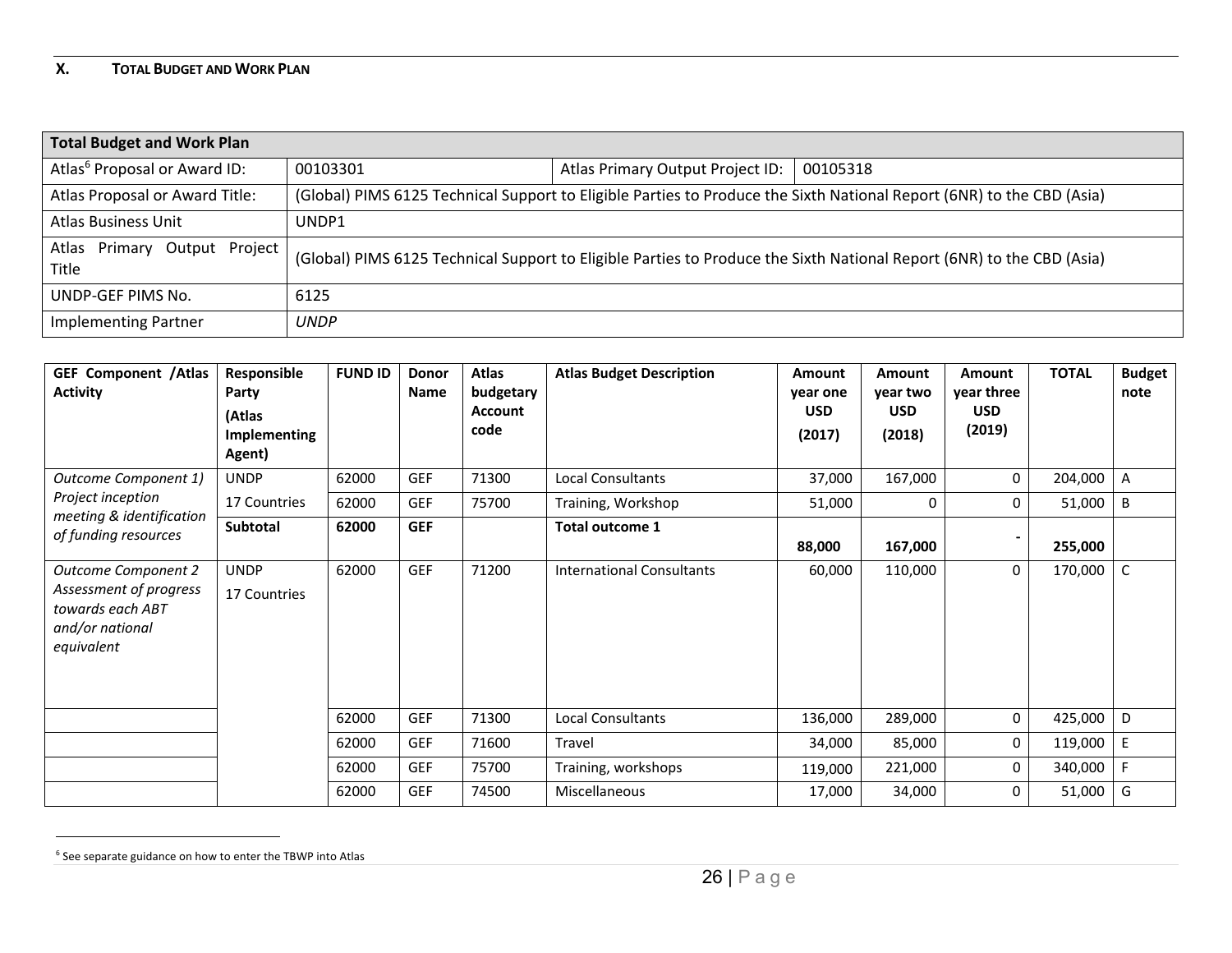|                           | <b>UNDP Global</b> | 62000 | <b>GEF</b> | 71200 | <b>International Consultants</b>                      | 23,500  | 42,500    | 16,000 | 82,000    | H            |
|---------------------------|--------------------|-------|------------|-------|-------------------------------------------------------|---------|-----------|--------|-----------|--------------|
|                           |                    | 62000 | <b>GEF</b> | 74100 | <b>Professional Services</b>                          | 0       | 3,000     | 0      | 3,000     |              |
|                           | Subtotal           | 62000 | <b>GEF</b> |       | <b>Total Outcome 2</b>                                | 389,500 | 787,000   | 13,500 | 1,190,000 |              |
| Outcome Component 3:      | <b>UNDP</b>        | 62000 | <b>GEF</b> | 72100 | Contractual/Professional services                     | 0       | 272,000   | 0      | 272,000   |              |
| Production and            | 17 Countries       |       |            |       |                                                       |         |           |        |           |              |
| submission of 6NR         | UNDP Global        | 62000 | <b>GEF</b> | 71200 | <b>International Consultants</b>                      | 0       | 52,000    | 16,000 | 68,000    | K            |
|                           | <b>Subtotal</b>    | 62000 | <b>GEF</b> |       | Total outcome 3                                       | 0       | 324,000   | 16,000 | 340,000   |              |
| <b>Project Management</b> | <b>UNDP Global</b> | 62000 | <b>GEF</b> | 71400 | <b>International Consultants</b>                      | 10,125  | 20,250    | 10,125 | 40,500    |              |
|                           |                    | 62000 | <b>GEF</b> | 61200 | Project staff = Contractual/<br>Professional services | 15,000  | 20,000    | 15,000 | 50,000    | M            |
|                           |                    | 62000 | <b>GEF</b> | 71600 | Travel                                                | 2,000   | 4,000     | 1,000  | 7,000     | $\mathsf{N}$ |
|                           |                    | 62000 | <b>GEF</b> | 73100 | Rental & Maintenance-Premises                         | 1,500   | 3,000     | 1,500  | 6,000     | $\Omega$     |
|                           |                    | 62000 | <b>GEF</b> | 74500 | <b>Miscellaneous</b>                                  | 1,000   | 1,500     | 1,000  | 3,500     | P            |
|                           |                    | 62000 | <b>GEF</b> | 74596 | Services to projects                                  | 18,733  | 42,562    | 10,205 | 71,500    | Q            |
|                           | Subtotal           | 62000 | <b>GEF</b> |       | <b>PMC</b>                                            | 48,358  | 91,812    | 38,330 | 178,500   |              |
|                           | <b>GRAND TOTAL</b> |       |            |       |                                                       | 525,858 | 1,366,812 | 70,830 | 1,963,500 |              |

\*Note ‐ The 17 countries are: Bangladesh, Bhutan, Cambodia, China, India, Indonesia, Lao People's Democratic Republic, Malaysia, Myanmar, Nepal, Papua New Guinea, Philippines, Samoa, Sri Lanka, Thailand, Timor-Leste, Viet Nam. Each will use 1/17 of funds in 2017, 2018, 2019 and will have a separate row for each budgetary row under each component.

### **Budget notes:**

| Estimates for a local consultant(s) to serve as local technical coordinator, technical specialists or to supplement the staff capacity of existing national<br>staff, based on the needs of each country, \$12,000 x 17 Countries Total: \$204,000                                                              |
|-----------------------------------------------------------------------------------------------------------------------------------------------------------------------------------------------------------------------------------------------------------------------------------------------------------------|
| Country participation in training and capacity building opportunities on the use of the CBD online reporting tool and the development of data that reports on<br>progress in achieving the targets and activities in the post-2010 NBSAP. \$3,000 X 17 Countries Total: 51,000                                  |
| Estimates for international consultants (\$ 10,000 for each of 17 Countries) for the costs associated with obtaining specialized technical support and<br>data sets that the country does not currently have access to, in particular those data associated with essential ecosystem services. Total: \$170,000 |
| Estimates for a local consultant(s) to serve as local technical coordinator, technical specialists or to supplement the staff capacity of existing national<br>staff, based on the needs of each country, with an estimate of 25,000 x 17 Countries Total: \$425,000                                            |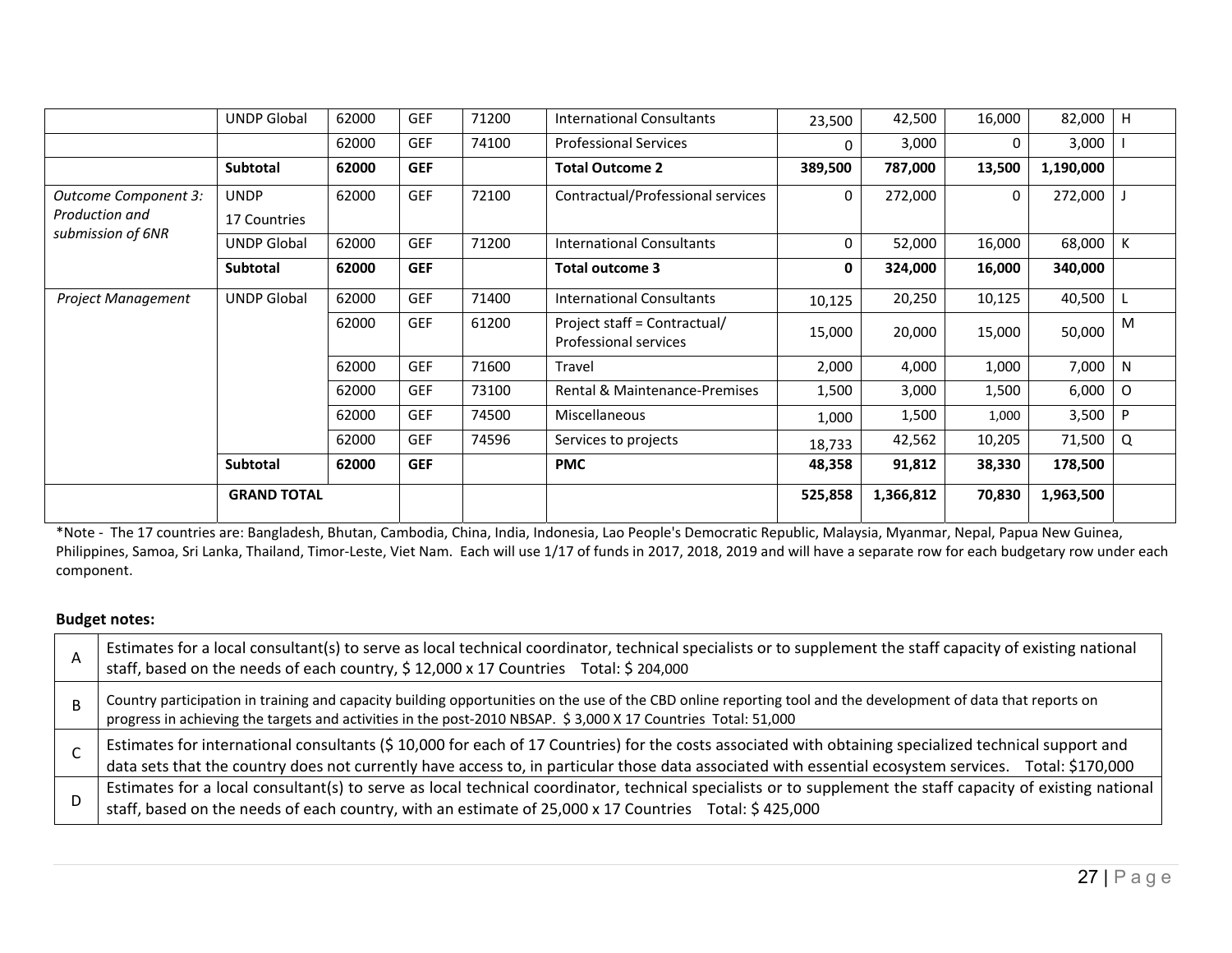| E        | Estimates for travel workshops, meetings and trainings related to stakeholder engagement. Estimate \$20,000 x 17 countries. Total: \$ 340,000                                                                                                                                                                                                                                                                                                                                                                                                                                                                                                                                                                              |
|----------|----------------------------------------------------------------------------------------------------------------------------------------------------------------------------------------------------------------------------------------------------------------------------------------------------------------------------------------------------------------------------------------------------------------------------------------------------------------------------------------------------------------------------------------------------------------------------------------------------------------------------------------------------------------------------------------------------------------------------|
| E        | Estimates for travels for technical data gathering, stakeholder consultations etc. \$7,000 X 17 countries. Total: \$119,000                                                                                                                                                                                                                                                                                                                                                                                                                                                                                                                                                                                                |
| G        | A small amount of miscellaneous funding is set aside to fund additional relevant but currently unallocated expenses. \$3,000 x 17 Countries Total: \$<br>51,000                                                                                                                                                                                                                                                                                                                                                                                                                                                                                                                                                            |
| н        | Project Technical Coordinator - 69% of the 1/4 of the position for 2 years (\$ 270,000) to be cost shared with the three sister MSPs (\$46,250);<br>International technical consultant/s for centralized specialized support including: provisioning of data associated with national reporting, as well as<br>specialized data on an as-needed basis; preparing and convening e-learning opportunities, including webinars, self-paced modules, and courses;<br>support to any regional workshops that SCBD may convene, organizing the technical peer review, and providing knowledge products defined during<br>project inception; (\$30,750) and Terminal Evaluation Consultant (\$5,000); (\$61,250) Total: \$82,000. |
|          | Project audit cost Total \$ 3,000<br>Contractual and professional services include costs associated with editing mapping, printing, design, translation into local languages and into English,                                                                                                                                                                                                                                                                                                                                                                                                                                                                                                                             |
| J        | workshop facilitation \$16,000 x 17 Countries. Total: \$ 272,000                                                                                                                                                                                                                                                                                                                                                                                                                                                                                                                                                                                                                                                           |
| К        | International technical consultant/s for centralized specialized support: provisioning of data associated with national reporting, as well as specialized<br>data on an as-needed basis; preparing and convening e-learning opportunities, including webinars, self-paced modules, and courses; support to any<br>regional workshops that SCBD may convene, organizing the technical peer review, and providing knowledge products defined during project<br>inception. \$4,000 X 17 Countries. Total: \$68,000.                                                                                                                                                                                                           |
| L        | Project Technical Coordinator - 31% of the 1/4 of the position for 2 years (\$ 270,000) to be cost shared with the three sister MSPs (\$21,250), Project<br>Data Analysist 1/4 of the position for 2 years (\$77,000) to be cost shared with the three sister MSPs (\$19,250). Total: \$40,500                                                                                                                                                                                                                                                                                                                                                                                                                             |
| M        | Project Associate (G6-FTA) - 1/4 of the cost for this position in NY for 2 years to be cost shared with three sister MSPs. Total: \$50,000                                                                                                                                                                                                                                                                                                                                                                                                                                                                                                                                                                                 |
| N        | Travel includes Project Technical Coordinator's official travels including participation in CBD organized meetings including SBBSTA, etc. cost shared<br>with three sister MSPs Total: 7,000                                                                                                                                                                                                                                                                                                                                                                                                                                                                                                                               |
| $\Omega$ | G6 Assistant office space 8k year x 2.5 years, to be cost shared with three sister MSPs. Total \$6,000                                                                                                                                                                                                                                                                                                                                                                                                                                                                                                                                                                                                                     |
| P        | A small amount of miscellaneous funding is set aside to fund additional relevant but currently unallocated expenses. Total \$3,500                                                                                                                                                                                                                                                                                                                                                                                                                                                                                                                                                                                         |
| $\Omega$ | "Budget for Direct Project Costs are estimated for direct project services planned to be carried out by UNDP, such as: recruitment of project<br>personnel, procurement of goods and services, processing travel, payments, logistic support to workshops." Estimated at a maximum of \$3,500 for<br>the global component and \$4,000 per country for the country components Total: \$71,500                                                                                                                                                                                                                                                                                                                               |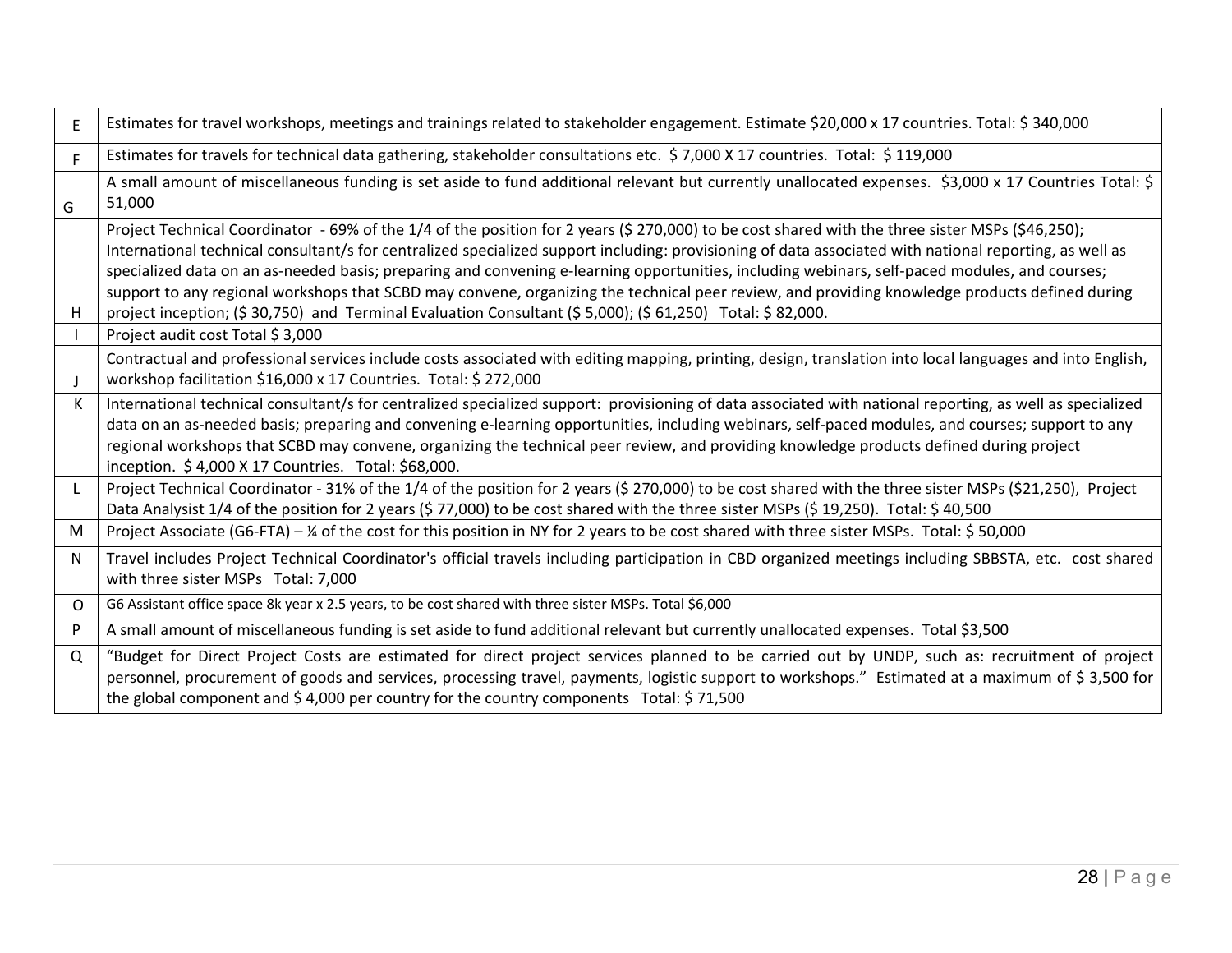### **XI. LEGAL CONTEXT**

- *1.* This project forms part of an overall programmatic framework under which several separate associated country level activities will be implemented. When assistance and support services are provided from this Project to the associated country level activities, this document shall be the "Project Document" instrument referred to in: (i) the respective signed SBAAs for the specific countries; or (ii) in the Supplemental Provisions attached to the Project Document in cases where the recipient country has not signed an SBAA with UNDP, attached hereto and forming an integral part hereof. All references in the SBAA to "Executing Agency" shall be deemed to refer to "Implementing Partner."
- *2.* This project will be implemented by UNDP‐GEF ("Implementing Partner") in accordance with the Financial Regulations and Rules of UNDP. Where the financial governance of an Implementing Partner does not provide the required guidance to ensure best value for money, fairness, integrity, transparency, and effective international competition, the financial governance of UNDP shall apply.
- *3.* The responsibility for the safety and security of the Implementing Partner and its personnel and property, and of UNDP's property in the Implementing Partner's custody, rests with the Implementing Partner. The Implementing Partner shall: (a) put in place an appropriate security plan and maintain the security plan, taking into account the security situation in the country where the project is being carried; (b) assume all risks and liabilities related to the Implementing Partner's security, and the full implementation of the security plan. UNDP reserves the right to verify whether such a plan is in place, and to suggest modifications to the plan when necessary. Failure to maintain and implement an appropriate security plan as required hereunder shall be deemed a breach of this agreement.
- *4.* The Implementing Partner agrees to undertake all reasonable efforts to ensure that none of the UNDP funds received pursuant to the Project Document are used to provide support to individuals or entities associated with terrorism and that the recipients of any amounts provided by UNDP hereunder do not appear on the list maintained by the Security Council Committee established pursuant to resolution 1267 (1999). The list can be accessed http://www.un.org/sc/committees/1267/aq\_sanctions\_list.shtml. This provision must be included in all sub‐contracts or sub‐agreements entered into under this Project Document.
- *5.* Consistent with UNDP's Programme and Operations Policies and Procedures, social and environmental sustainability will be enhanced through application of the UNDP Social and Environmental Standards (http://www.undp.org/ses) and related Accountability Mechanism (http://www.undp.org/secu‐srm).
- *6.* The Implementing Partner shall: (a) conduct project and programme‐related activities in a manner consistent with the UNDP Social and Environmental Standards, (b) implement any management or mitigation plan prepared for the project or programme to comply with such standards, and (c) engage in a constructive and timely manner to address any concerns and complaints raised through the Accountability Mechanism. UNDP will seek to ensure that communities and other project stakeholders are informed of and have access to the Accountability Mechanism.
- *7.* All signatories to the Project Document shall cooperate in good faith with any exercise to evaluate any programme or project-related commitments or compliance with the UNDP Social and Environmental Standards. This includes providing access to project sites, relevant personnel, information, and documentation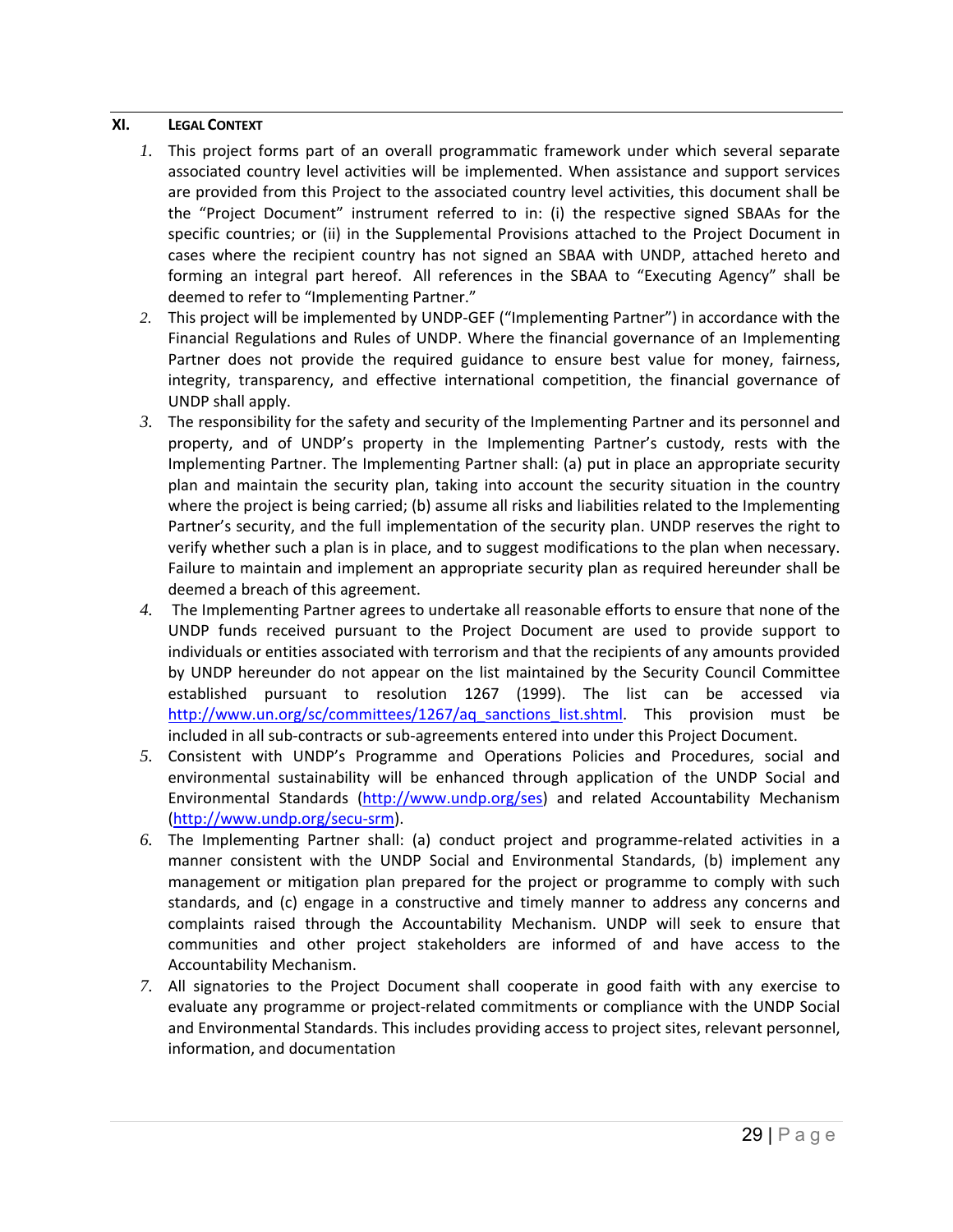# **XII. ANNEXES**

- **Annex 1: Multi Year Work Plan:**
- **Annex 2: Monitoring Plan**
- **•** Annex 3: Evaluation Plan:
- **Annex 4: Summary of ToRs for Project Staff and Key Consultants Financed by the Project**
- **Annex 5: UNDP Co‐financing Letter and Letters of Endorsement from Participating Countries**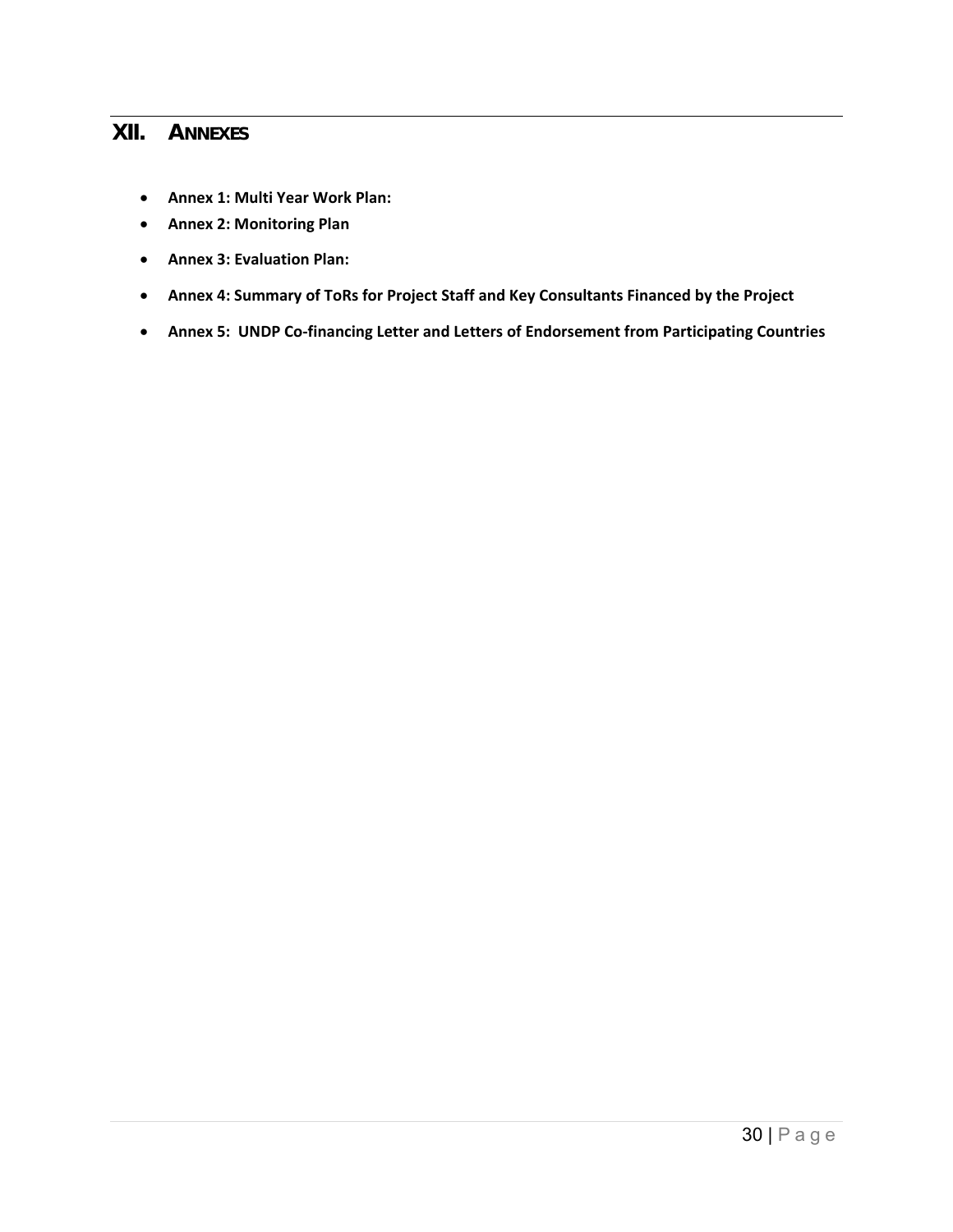|                                                                                           |                                                                                                                                                                                                                                                          | Months         |        |        |              |   |   |                          |          |          |                |    |                  |    |    |                 |               |                 |                |                |    |    |    |    |                 |
|-------------------------------------------------------------------------------------------|----------------------------------------------------------------------------------------------------------------------------------------------------------------------------------------------------------------------------------------------------------|----------------|--------|--------|--------------|---|---|--------------------------|----------|----------|----------------|----|------------------|----|----|-----------------|---------------|-----------------|----------------|----------------|----|----|----|----|-----------------|
|                                                                                           | Activity                                                                                                                                                                                                                                                 | $\overline{ }$ | $\sim$ | $\sim$ | $\mathbf{f}$ | ഗ | ഄ | $\overline{\phantom{0}}$ | $\infty$ | $\sigma$ | $\overline{a}$ | 11 | $2 \overline{2}$ | 13 | 14 | $\overline{15}$ | $\frac{9}{5}$ | $\overline{17}$ | $\frac{8}{18}$ | $\overline{5}$ | 20 | 21 | 22 | 23 | $\overline{24}$ |
|                                                                                           | 1.1. The Steering committee is<br>formed, roles for the<br>preparation of the 6NR are<br>assigned, and a production plan<br>and timeline is developed                                                                                                    |                |        |        |              |   |   |                          |          |          |                |    |                  |    |    |                 |               |                 |                |                |    |    |    |    |                 |
| Project<br>1.<br>inception<br>meeting and<br>identification<br>funding<br>of<br>resources | 1.2. Funding and resource are<br>acquired, including the<br>submission of a funding request<br>and the identification of other<br>funding sources.                                                                                                       |                |        |        |              |   |   |                          |          |          |                |    |                  |    |    |                 |               |                 |                |                |    |    |    |    |                 |
|                                                                                           | 1.3. Participation in training and<br>capacity building opportunities<br>on the use of the CBD online<br>reporting tool and the<br>development of data that<br>reports on progress in achieving<br>the targets and activities in the<br>post-2010 NBSAP. |                |        |        |              |   |   |                          |          |          |                |    |                  |    |    |                 |               |                 |                |                |    |    |    |    |                 |
| 2.<br>Assessment                                                                          | 2.1. Scoping report/zero draft<br>for each ABT and/or national<br>equivalent is prepared.                                                                                                                                                                |                |        |        |              |   |   |                          |          |          |                |    |                  |    |    |                 |               |                 |                |                |    |    |    |    |                 |
| οf<br>progress<br>towards each<br>and/or<br>ABT                                           | 2.2. Consultations with<br>stakeholders are undertaken                                                                                                                                                                                                   |                |        |        |              |   |   |                          |          |          |                |    |                  |    |    |                 |               |                 |                |                |    |    |    |    |                 |
| national<br>equivalent                                                                    | 2.3. Reports for each ABT<br>and/or national equivalent are<br>developed                                                                                                                                                                                 |                |        |        |              |   |   |                          |          |          |                |    |                  |    |    |                 |               |                 |                |                |    |    |    |    |                 |
| 3: Production<br>and<br>submission of                                                     | 3.1. The draft 6NR is compiled,<br>undergoes a technical peer<br>review, revised and finalized.                                                                                                                                                          |                |        |        |              |   |   |                          |          |          |                |    |                  |    |    |                 |               |                 |                |                |    |    |    |    |                 |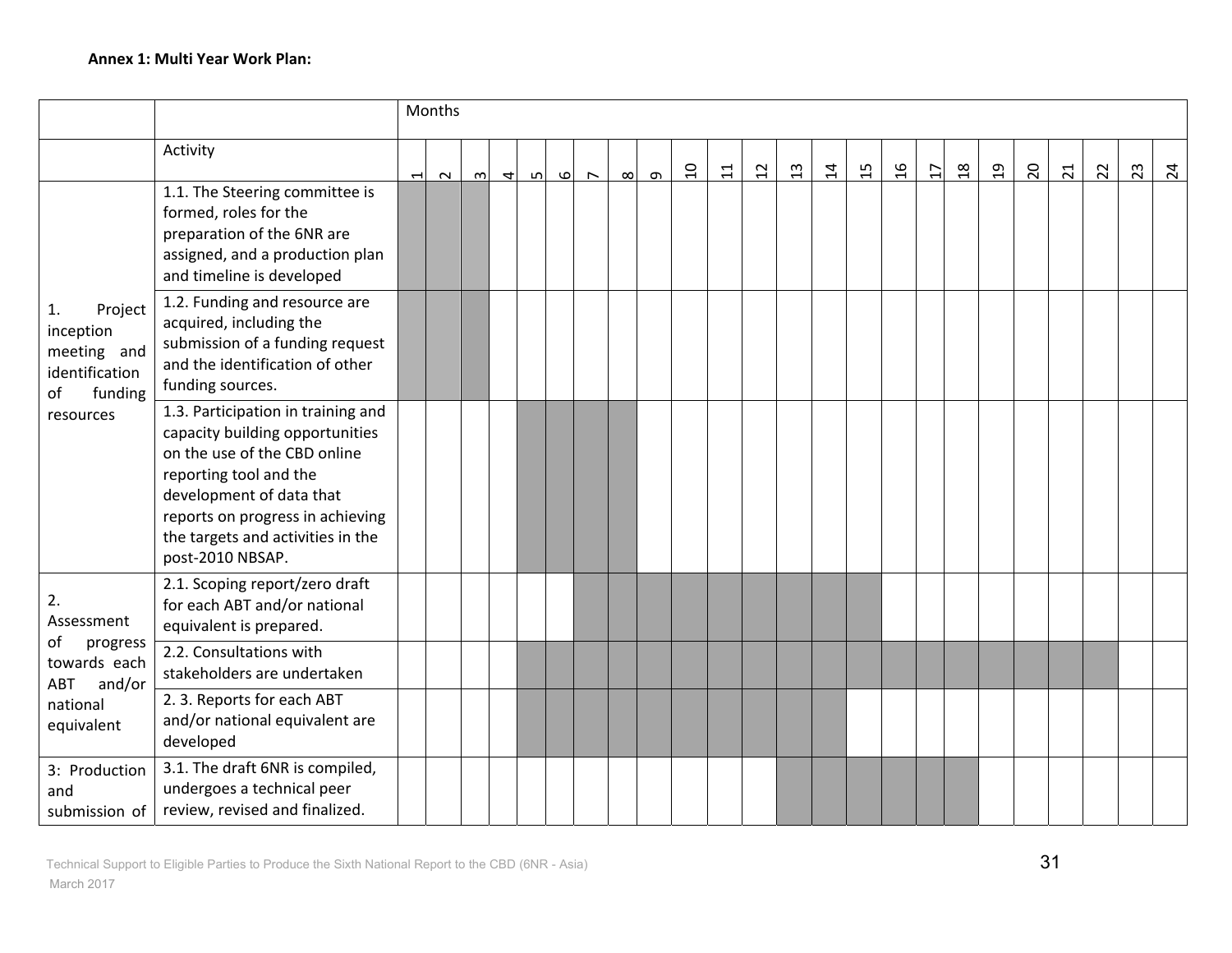|                     |                                                                  |                          | Months |    |                |   |      |        |   |   |          |                                  |                          |                |                |    |                  |                 |                |                |                |                 |    |    |                |
|---------------------|------------------------------------------------------------------|--------------------------|--------|----|----------------|---|------|--------|---|---|----------|----------------------------------|--------------------------|----------------|----------------|----|------------------|-----------------|----------------|----------------|----------------|-----------------|----|----|----------------|
|                     | Activity                                                         | $\overline{\phantom{0}}$ | $\sim$ | നി | $\overline{ }$ | ഥ | ا (C | $\sim$ | ∞ | ന | $\Omega$ | $\overline{ }$<br>$\blacksquare$ | $\sim$<br>$\blacksquare$ | $\mathfrak{L}$ | $\overline{1}$ | 15 | $\mathfrak{g}_1$ | $\overline{17}$ | $\frac{8}{18}$ | $\mathfrak{g}$ | $\overline{c}$ | $\overline{21}$ | 22 | 23 | $\overline{2}$ |
| 6NR                 | 2. Technology needs assessment                                   |                          |        |    |                |   |      |        |   |   |          |                                  |                          |                |                |    |                  |                 |                |                |                |                 |    |    |                |
|                     | 3.2. The 6NR is validated and<br>officially submitted to the CBD |                          |        |    |                |   |      |        |   |   |          |                                  |                          |                |                |    |                  |                 |                |                |                |                 |    |    |                |
|                     | Final inventory of non-<br>expendable equipment                  |                          |        |    |                |   |      |        |   |   |          |                                  |                          |                |                |    |                  |                 |                |                |                |                 |    |    |                |
|                     | Equipment transfer letter                                        |                          |        |    |                |   |      |        |   |   |          |                                  |                          |                |                |    |                  |                 |                |                |                |                 |    |    |                |
| <b>UNDP Closure</b> | Final expenditure statement                                      |                          |        |    |                |   |      |        |   |   |          |                                  |                          |                |                |    |                  |                 |                |                |                |                 |    |    |                |
|                     | Independent terminal<br>evaluation report                        |                          |        |    |                |   |      |        |   |   |          |                                  |                          |                |                |    |                  |                 |                |                |                |                 |    |    |                |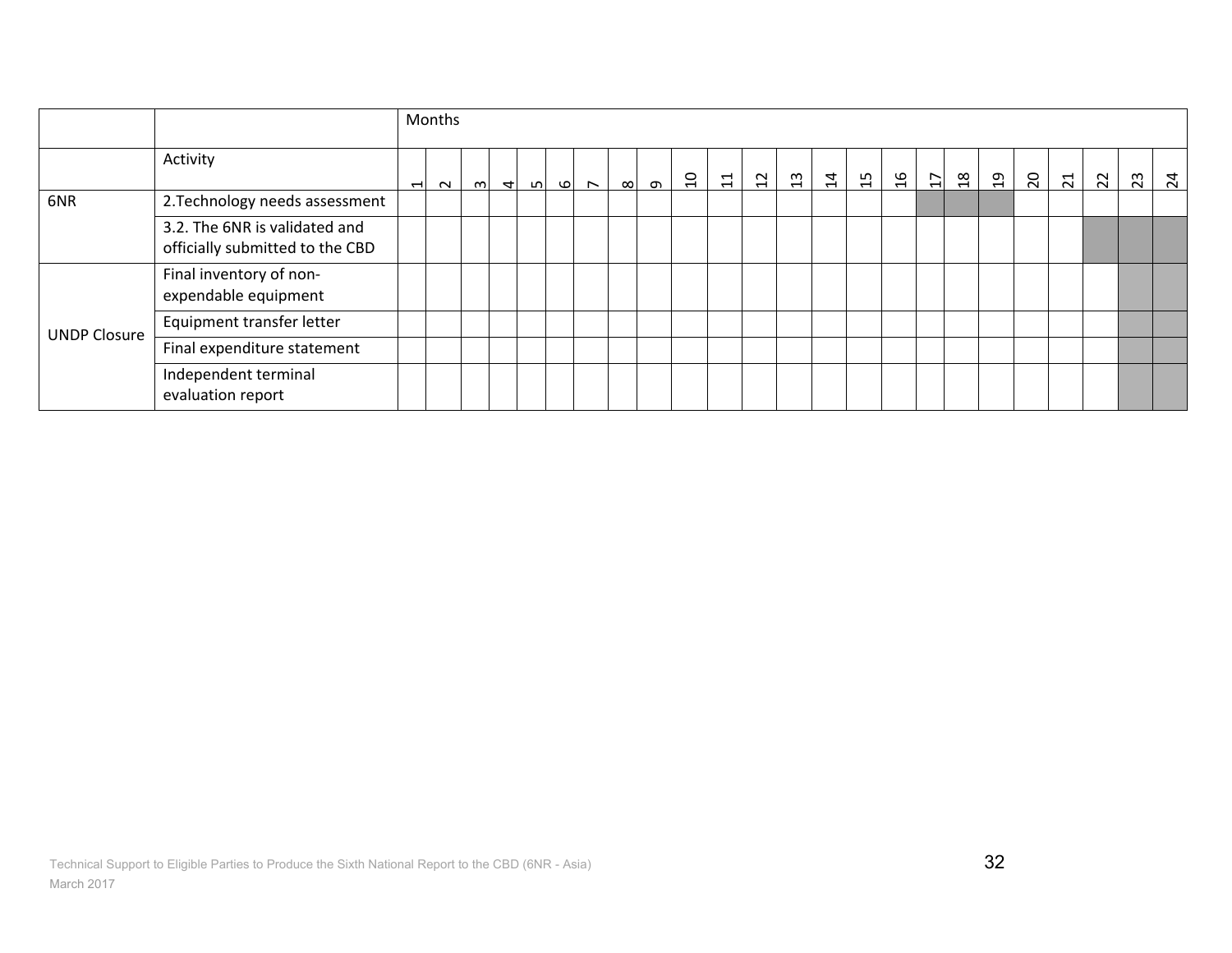# **Annex 2: Monitoring Plan**

| <b>Monitoring</b>                                                                                                                                                                                                                                                                            | Indicat<br>ors  | <b>Description</b>                                                                                                        | Data source/<br><b>Collection</b>                                                                          | <b>Frequency</b> | Responsible<br>for<br>data<br>collection                                                         | <b>Means</b><br>of<br>verification                                                                       | <b>Assumptions and Risks</b>                                                                                                                                                                  |
|----------------------------------------------------------------------------------------------------------------------------------------------------------------------------------------------------------------------------------------------------------------------------------------------|-----------------|---------------------------------------------------------------------------------------------------------------------------|------------------------------------------------------------------------------------------------------------|------------------|--------------------------------------------------------------------------------------------------|----------------------------------------------------------------------------------------------------------|-----------------------------------------------------------------------------------------------------------------------------------------------------------------------------------------------|
|                                                                                                                                                                                                                                                                                              |                 |                                                                                                                           | <b>Methods</b>                                                                                             |                  |                                                                                                  |                                                                                                          |                                                                                                                                                                                               |
| Objective: To provide<br>financial and technical<br>support to GEF-eligible<br>Parties to the Convention on<br>Biological Diversity (CBD) in<br>their work to develop high<br>quality, data driven sixth<br>national reports (6NR) that<br>will improve national<br>Strategy of 2021 - 2030. |                 | Number of<br>countries that<br>have produced<br>their 6th<br>National reports<br>and submitted<br>them to the CBD<br>Sec. | Decision<br>Support<br>System UNDP,<br>national<br>consultations,<br>communicatio<br>ns with<br>countries. | Semi-Annual      | Technical<br>Project<br>Coordinator,<br>project<br>assistant, with<br>Country Office<br>support. | Project reports.<br>Minutes of the PSC.<br><b>Terminal evaluation</b><br>Project website at<br>the SCBD. | 1.Development and<br>sectoral planning<br>frameworks at country<br>level integrated<br>measurable biodiversity<br>conservation and<br>sustainable use targets<br>during the NBSAP<br>process. |
|                                                                                                                                                                                                                                                                                              |                 |                                                                                                                           |                                                                                                            |                  |                                                                                                  | Interviews with<br>government agents,<br>CBD focal points                                                | 2. The 17 countries are<br>enabled and informed<br>for better decision<br>making in BD<br>conservation.                                                                                       |
| Project Outcome 1; A<br>functional steering<br>committee (SC) is formed to<br>prepare the 6NR, project<br>timelines and methods are<br>developed, funding is<br>mobilized and training and<br>capacity building activities<br>are complete.                                                  | Indicat<br>or 1 | Percentage of<br>countries with<br>functional<br>steering<br>committees                                                   | Communicatio<br>n with<br>countries.                                                                       | Quarterly        | Technical<br>Project<br>Coordinator,<br>project<br>assistant, with<br>Country Office<br>support. | Project reports.<br>Minutes of the PSC.<br>Terminal evaluation<br>Interviews with                        | Assumption: Relevant<br>key institutions will be<br>willing to second their<br>staff for membership of<br>the steering<br>committee.                                                          |
|                                                                                                                                                                                                                                                                                              |                 |                                                                                                                           |                                                                                                            |                  |                                                                                                  | government agents,<br>CBD focal points                                                                   |                                                                                                                                                                                               |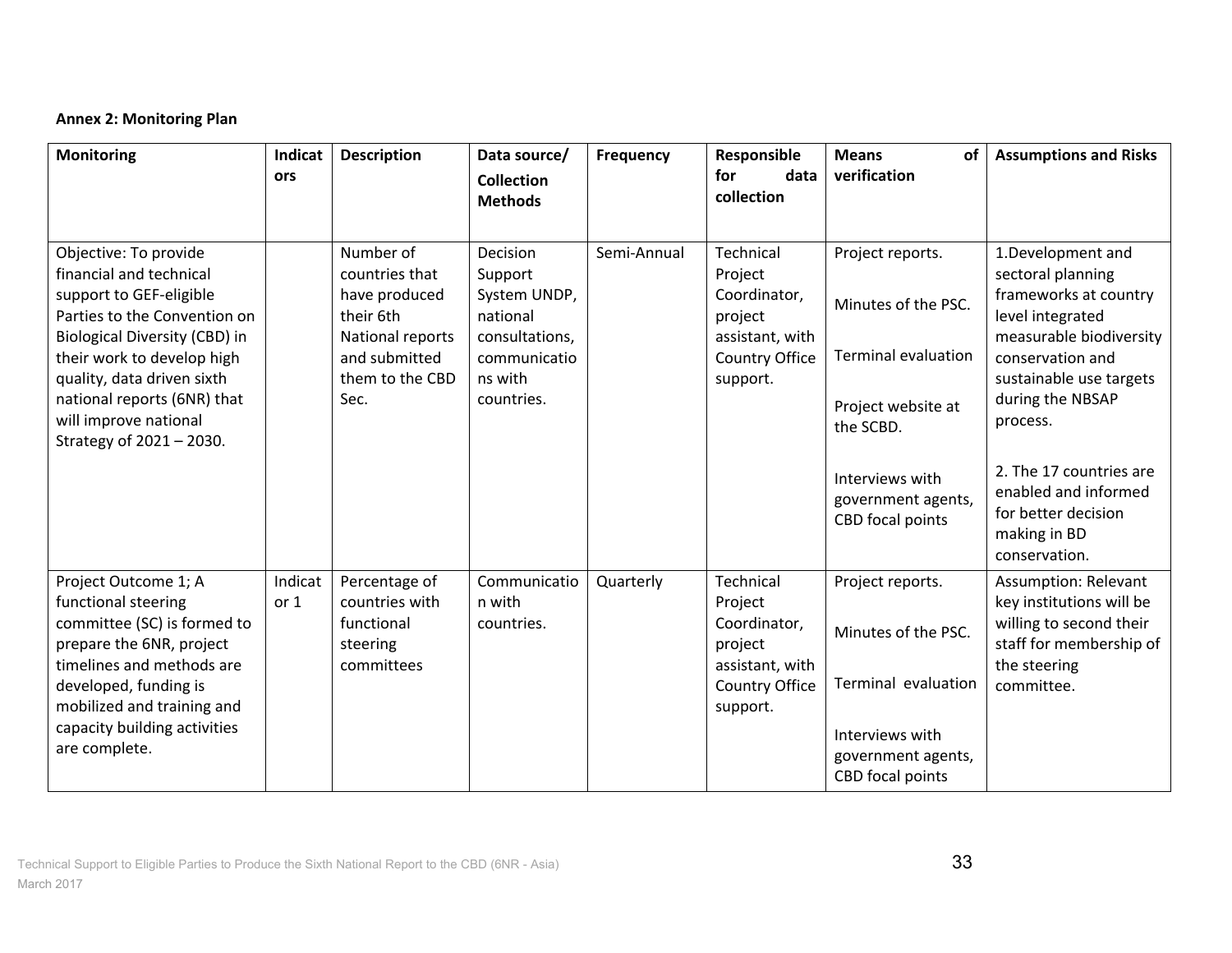| Project Outcome 2            | Indicat         | Percentage of all             | Communicatio | Quarterly | Technical       | Project reports.    | <b>Assumption: Forming</b> |
|------------------------------|-----------------|-------------------------------|--------------|-----------|-----------------|---------------------|----------------------------|
| Stakeholder owned reports    | or 1            | identified                    | n with       |           | Project         |                     | partnerships between       |
| for each ABT and/or national |                 | stakeholders                  | Country      |           | Coordinator,    | Minutes of the PSC. | relevant stakeholders      |
| equivalent are produced and  |                 | registered in a               | offices.     |           | project         |                     | interested in              |
| compiled.                    |                 | comprehensive                 |              |           | assistant, with |                     | biodiversity               |
|                              |                 | stakeholder                   |              |           | Country Office  | Terminal evaluation | conservation issues and    |
|                              |                 | inventory                     |              |           | support.        |                     | in development issues.     |
|                              |                 | involved in                   |              |           |                 | Interviews with     |                            |
|                              |                 | producing and<br>compiling of |              |           |                 | government agents,  |                            |
|                              |                 | ABTs and/or                   |              |           |                 | CBD focal points.   |                            |
|                              |                 | national                      |              |           |                 |                     |                            |
|                              |                 | equivalent.                   |              |           |                 |                     |                            |
|                              | Indicat         | Percentage of                 |              |           |                 |                     |                            |
|                              | or 2            | countries that                |              |           |                 |                     |                            |
|                              |                 | have produced                 |              |           |                 |                     |                            |
|                              |                 | reports for each              |              |           |                 |                     |                            |
|                              |                 | ABT and/or                    |              |           |                 |                     |                            |
|                              |                 | national                      |              |           |                 |                     |                            |
|                              |                 | equivalent.                   |              |           |                 |                     |                            |
|                              | Indicat         | Number of                     |              |           |                 |                     |                            |
|                              | or <sub>3</sub> | countries with                |              |           |                 |                     |                            |
|                              |                 | reports for each              |              |           |                 |                     |                            |
|                              |                 | ABT and/or                    |              |           |                 |                     |                            |
|                              |                 | national                      |              |           |                 |                     |                            |
|                              |                 | equivalent                    |              |           |                 |                     |                            |
|                              |                 | include a gender              |              |           |                 |                     |                            |
|                              |                 | section.                      |              |           |                 |                     |                            |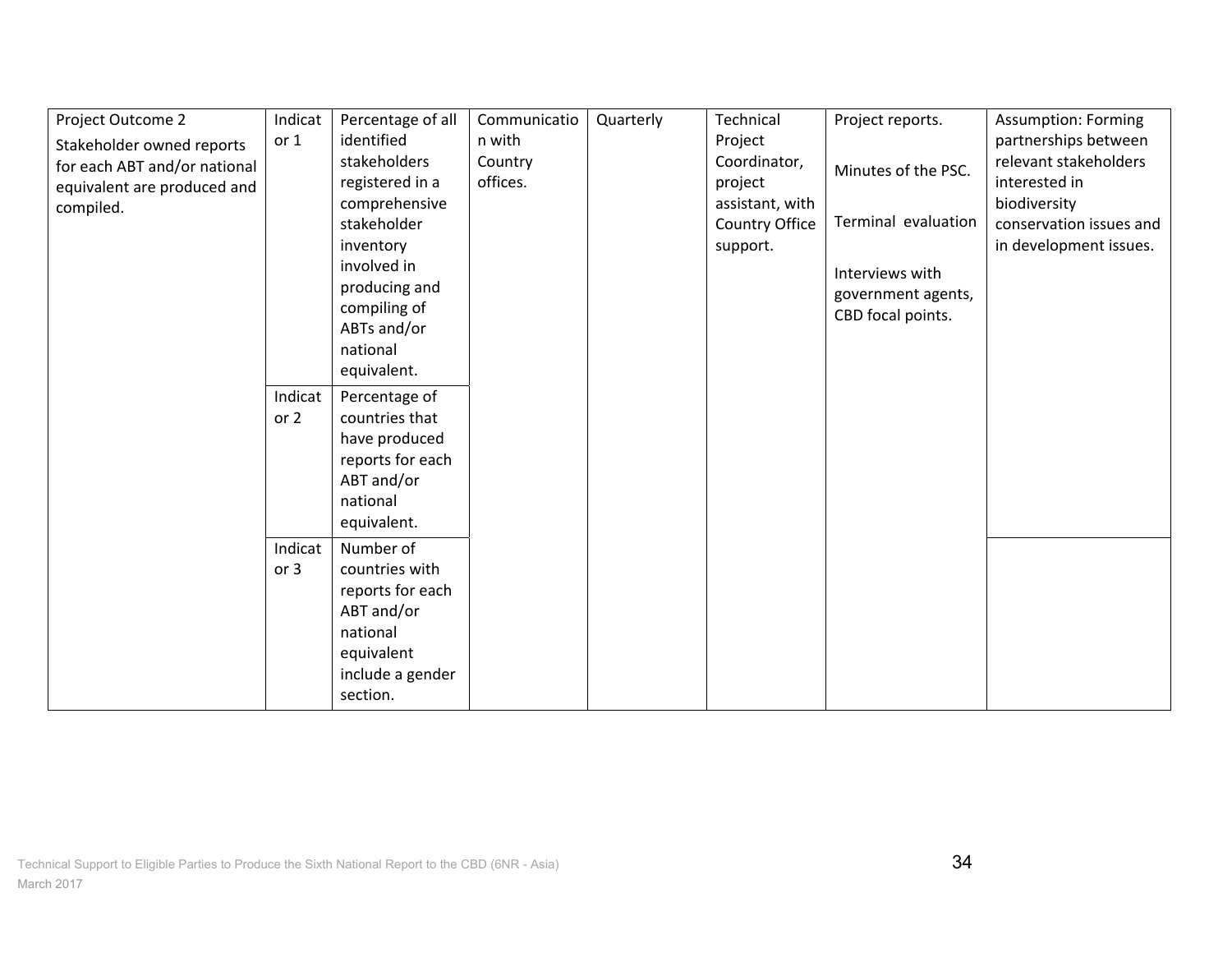| Project Outcome 3                                                 | Indicat | Percentage of                                                | Country office     | Quarterly | Technical                                                                           | Project reports.                                                                                         | Assumption: The                                                                                                                                 |
|-------------------------------------------------------------------|---------|--------------------------------------------------------------|--------------------|-----------|-------------------------------------------------------------------------------------|----------------------------------------------------------------------------------------------------------|-------------------------------------------------------------------------------------------------------------------------------------------------|
| Stakeholder owned 6NR is<br>produced and submitted to<br>the CBD. | or 1    | the number of<br>countries<br>submitting 6NRs<br>to the CBD. | communicatio<br>n. |           | Project<br>Coordinator,<br>project<br>assistant, with<br>Country Office<br>support. | Minutes of the PSC.<br>Terminal evaluation<br>Interviews with<br>government agents,<br>CBD focal points. | ongoing training by<br>SCBD will support<br>countries and<br>contribute to better<br>articulation of country<br>requirements for the<br>project |

**Annex 3: Evaluation Plan:** 

| Evaluation<br><b>Title</b>    | <b>Planned start</b><br>date<br>Month/year                 | <b>Planned end date</b><br>Month/year                                               | Included in the Country<br><b>Office Evaluation Plan</b> | <b>Budget for</b><br>consultants <sup>7</sup> | <b>Other budget</b><br>(i.e. travel, site<br>visits etc) | <b>Budget for</b><br>translation |
|-------------------------------|------------------------------------------------------------|-------------------------------------------------------------------------------------|----------------------------------------------------------|-----------------------------------------------|----------------------------------------------------------|----------------------------------|
| <b>Terminal</b><br>Evaluation | August, 2019<br>3 months<br>before<br>operation<br>closure | Dec 2019<br>To be submitted to GEF<br>within three months of<br>operational closure | Yes/No<br>Mandatory                                      | USD 15,000                                    | None                                                     | None                             |
|                               |                                                            |                                                                                     | <b>Total evaluation budget</b>                           | USD 15.000                                    |                                                          |                                  |

<sup>&</sup>lt;sup>7</sup> The budget will vary depending on the number of consultants required (for full size projects should be two consultants); the number of project sites to be visited; and other travel related costs. Average # total working days per consultant not including travel is between 22‐25 working days.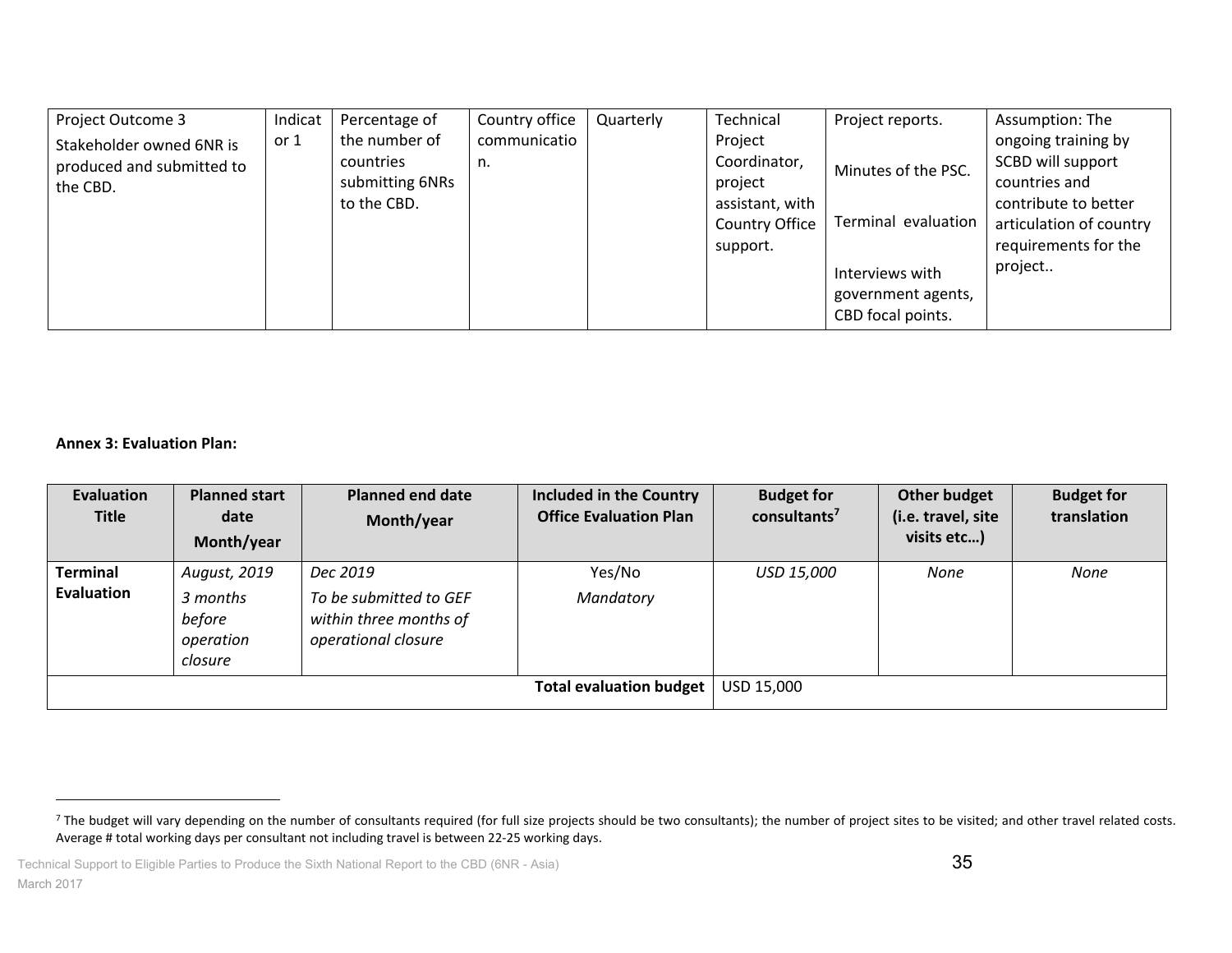| <b>Type of</b><br><b>Consultant</b> | <b>Position / Titles</b>                      | Terms of Reference: Tasks, Deliverables and Qualifications                                                                                                                                                                                                                                                                                                                                                                                                                                                                                                                                                                                                                                                                                                                                                                                                                                                                                                                                                                                                                                                                                                                                                                                                                                                                                                                                                                                                                                                                                                                                                                                                                                                                                                                                                                                                                                                                                                                                                                                                                                                                                                                                                                                                                                                                                                                                                                                          |
|-------------------------------------|-----------------------------------------------|-----------------------------------------------------------------------------------------------------------------------------------------------------------------------------------------------------------------------------------------------------------------------------------------------------------------------------------------------------------------------------------------------------------------------------------------------------------------------------------------------------------------------------------------------------------------------------------------------------------------------------------------------------------------------------------------------------------------------------------------------------------------------------------------------------------------------------------------------------------------------------------------------------------------------------------------------------------------------------------------------------------------------------------------------------------------------------------------------------------------------------------------------------------------------------------------------------------------------------------------------------------------------------------------------------------------------------------------------------------------------------------------------------------------------------------------------------------------------------------------------------------------------------------------------------------------------------------------------------------------------------------------------------------------------------------------------------------------------------------------------------------------------------------------------------------------------------------------------------------------------------------------------------------------------------------------------------------------------------------------------------------------------------------------------------------------------------------------------------------------------------------------------------------------------------------------------------------------------------------------------------------------------------------------------------------------------------------------------------------------------------------------------------------------------------------------------------|
| International<br>Consultant         | <b>Technical Project</b><br>Coordinator (TPC) | Tasks:<br>Manage the 6NR projects at a global scale, working to maximise and showcase impacts and to<br>$\bullet$<br>strengthen relationships with stakeholders at all levels;<br>Provide strategic guidance and management oversight to 6NR projects to support 64 countries,<br>$\bullet$<br>reviewing on a regular basis progress reports, deliverables, disbursements and budgets to ensure<br>implementation is on track, and troubleshooting and adapting management as required;<br>Ensure the management and administrative requirements (technical, financial, communications,<br>$\bullet$<br>audits, evaluations, etc.) of the GEF are met;<br>Ensure that UNDP-specific processes (integrated work planning, budgeting, procurement, monitoring<br>and evaluation etc.) are met;<br>Establish and convene meetings of the Global Coordination Committee (GCC);<br>$\bullet$<br>Manage and monitor risks and issues, submitting newly identified ones to the global head of<br>Biodiversity and/or GCC for consideration and decision if required;<br>Identify and source necessary technical expertise and support, and oversee the recruitment of<br>$\bullet$<br>international consultants and service providers, ensure necessary training and ongoing capacity<br>building are carried out;<br>Liaise with other relevant UNDP staff including in-country colleagues regarding the 6NR projects,<br>$\bullet$<br>including to share information about trends and issues in the thematic area;<br>Liaise with the CBD Secretariat staff on all technical issues related to National Reporting, as well as<br>$\bullet$<br>subsidiary issues, including the Clearinghouse Mechanisms, the status of the Global Biodiversity<br>Outlook, and issues related to each Aichi Biodiversity Target.<br>Provide overall technical quality assurance in the National Report development processes, including<br>$\bullet$<br>review of work plans, review of initial drafts, development and execution of consultation processes<br>Ensure technical excellence of implementation/outcomes and outputs/products by providing inputs<br>to, and critically reviewing, these;<br>Work with UNDP staff and partner organisations to feed lessons learned from 6NR projects into<br>$\bullet$<br>specific case studies, the NBSAP Forum and partner's website.<br><b>Key Deliverables:</b><br>Technically robust 6 <sup>th</sup> National Reports |
|                                     |                                               | Regular updates in the form of a dashboard or easily digested progress report on the status of                                                                                                                                                                                                                                                                                                                                                                                                                                                                                                                                                                                                                                                                                                                                                                                                                                                                                                                                                                                                                                                                                                                                                                                                                                                                                                                                                                                                                                                                                                                                                                                                                                                                                                                                                                                                                                                                                                                                                                                                                                                                                                                                                                                                                                                                                                                                                      |

### **Annex 4: Summary of ToRs for Project Staff and Key Consultants Financed by the Project**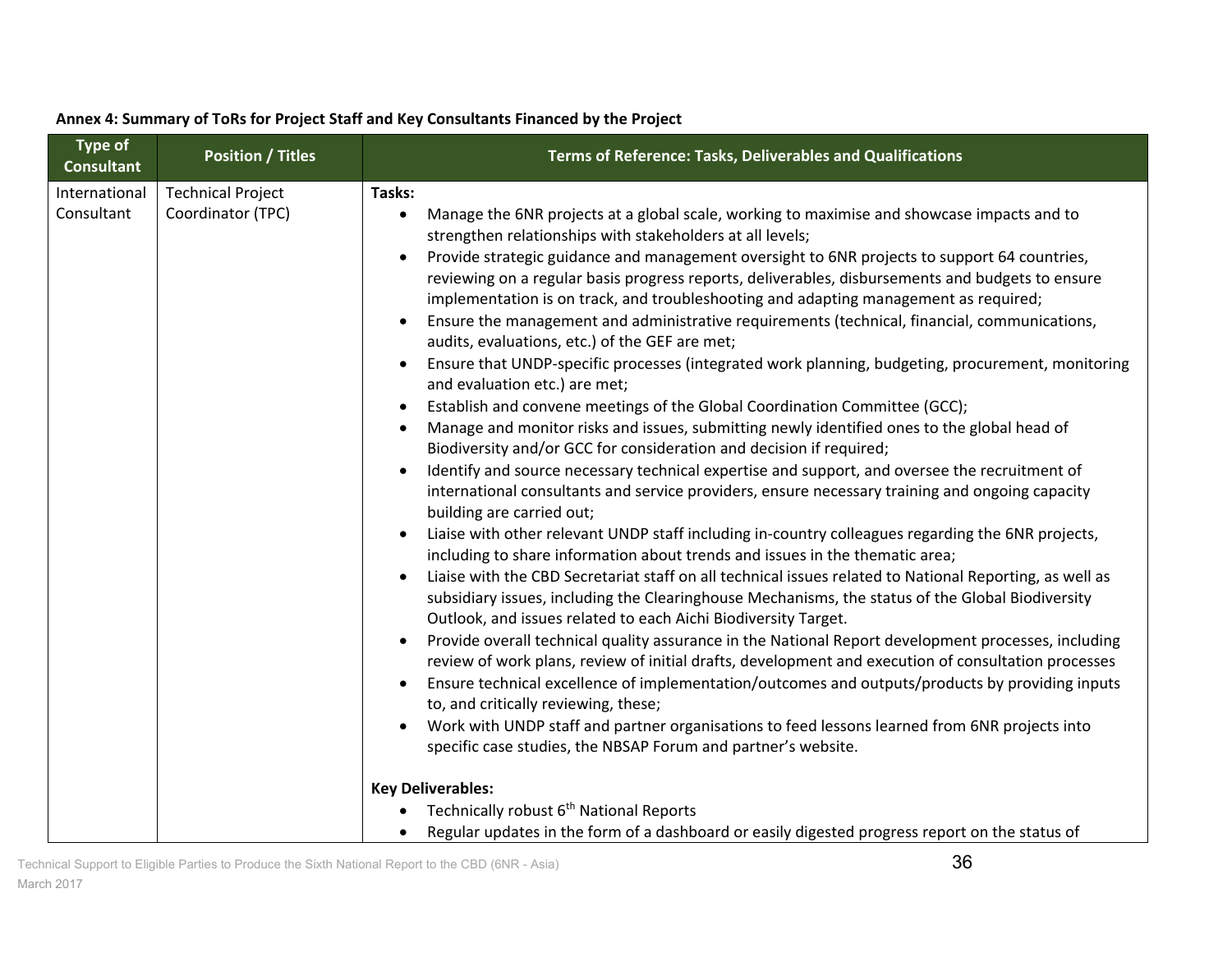| <b>Type of</b><br><b>Consultant</b> | <b>Position / Titles</b> | <b>Terms of Reference: Tasks, Deliverables and Qualifications</b>                                                                                                                |
|-------------------------------------|--------------------------|----------------------------------------------------------------------------------------------------------------------------------------------------------------------------------|
|                                     |                          | development of 6 <sup>th</sup> National Reports                                                                                                                                  |
|                                     |                          | Expert review template                                                                                                                                                           |
|                                     |                          | Completion of guidance materials and SESP Plan                                                                                                                                   |
|                                     |                          | <b>Expertise &amp; Qualifications:</b>                                                                                                                                           |
|                                     |                          | Master's degree in natural resources or relevant field highly desired                                                                                                            |
|                                     |                          | Experience with National Biodiversity Strategies and Action Plans and 5 <sup>th</sup> National Reports                                                                           |
|                                     |                          | At least 7 years of experience with thematic areas included in National Biodiversity Strategies and                                                                              |
|                                     |                          | Action Plans and 5 <sup>th</sup> National Reports, including protected areas and their status, the conservation                                                                  |
|                                     |                          | status of biodiversity, threats to biodiversity                                                                                                                                  |
|                                     |                          | Experience managing UNDP project highly desired                                                                                                                                  |
|                                     |                          | Experience developing and managing technical and expert reviews of national plans and reports                                                                                    |
|                                     | Programme Associate      | Tasks:                                                                                                                                                                           |
| G6 FTA                              |                          | Support on administrative services:                                                                                                                                              |
|                                     |                          | Serve as point of contact on administrative and operational issues between the CTU and UNDP<br>$\bullet$                                                                         |
|                                     |                          | finance, other support staff, UNDP country offices, and national implementation teams;                                                                                           |
|                                     |                          | Support the TPC in monitoring and facilitating compliance with management and administrative                                                                                     |
|                                     |                          | requirements from GEF;                                                                                                                                                           |
|                                     |                          | Support the TPC in monitoring and facilitating compliance with UNDP-specific processes in managing<br>financial resources, monitoring and evaluation, travel arrangements, etc.; |
|                                     |                          | Assist with the development and output of implementation materials, including project documents,                                                                                 |
|                                     |                          | guidance materials, templates, technical reports, etc. as required;                                                                                                              |
|                                     |                          | Support the recruitment of personnel, consultants or service providers ensuring compliance with the                                                                              |
|                                     |                          | applicable UNDP rules & regulations;                                                                                                                                             |
|                                     |                          | Facilitate and support the preparation and organisation of meetings and webinars;                                                                                                |
|                                     |                          | Facilitate knowledge-building and sharing and provide support and input to the platforms created.                                                                                |
|                                     |                          | Support on financial and technical management                                                                                                                                    |
|                                     |                          | Set up and maintain document control procedures and a document filing system, including for<br>$\bullet$                                                                         |
|                                     |                          | supporting documentation for financial reviews, continuously integrating relevant new<br>information/data;                                                                       |
|                                     |                          | Assist in managing requests for day-to-day financial administration, using advance of funds, direct                                                                              |
|                                     |                          | payments, or reimbursement using Fund Authorization and Certificate of Expenditures;                                                                                             |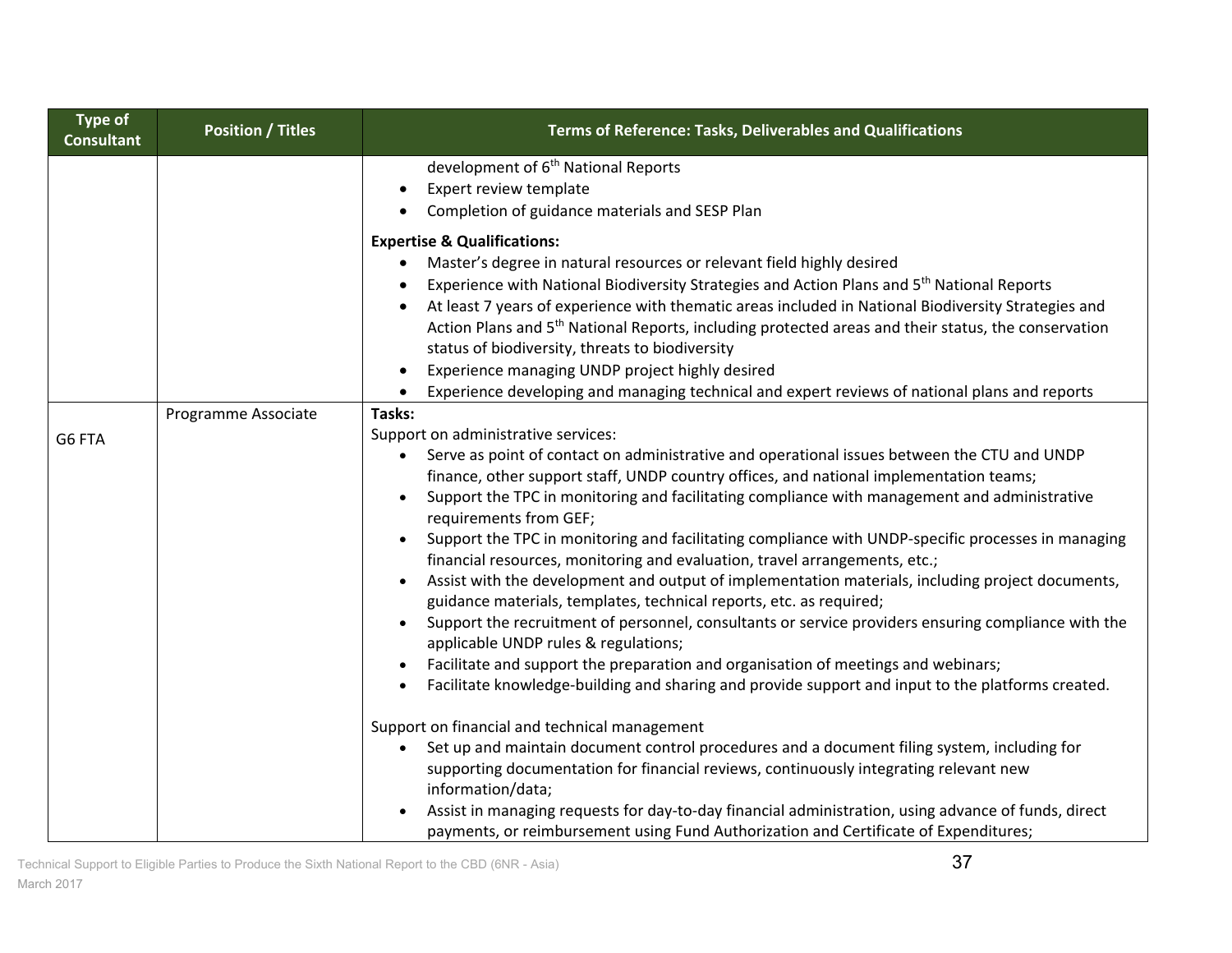| <b>Type of</b><br><b>Consultant</b> | <b>Position / Titles</b> | <b>Terms of Reference: Tasks, Deliverables and Qualifications</b>                                                                                                                                                                                                                                                                                                                                                                                                                                                                                                                                                                                                                                                                                                                                                                                                                                                                                                                     |
|-------------------------------------|--------------------------|---------------------------------------------------------------------------------------------------------------------------------------------------------------------------------------------------------------------------------------------------------------------------------------------------------------------------------------------------------------------------------------------------------------------------------------------------------------------------------------------------------------------------------------------------------------------------------------------------------------------------------------------------------------------------------------------------------------------------------------------------------------------------------------------------------------------------------------------------------------------------------------------------------------------------------------------------------------------------------------|
|                                     |                          | Maintain the internal expenditures control system which ensures that vouchers processed are<br>matched and completed; transactions are correctly recorded and posted in Atlas;<br>Take timely corrective actions on unposted vouchers, including the vouchers with budget check<br>errors, match exceptions, unapproved vouchers;<br>Create requisitions and register goods receipt in ATLAS (ERP);<br>Make budget checks for requisitions, Purchase Orders and vouchers;                                                                                                                                                                                                                                                                                                                                                                                                                                                                                                             |
|                                     |                          | Support on monitoring and reporting<br>Support and facilitate results-based programme development and management throughout the<br>$\bullet$<br>different stages of projects/programme implementation;<br>Manage information flows and support regular reviews by the TPC regarding project details,<br>schedules, risks, deliverables and budgets to ensure implementation is on track;<br>Monitor quality indicators and administer quality review processes and independent evaluations of<br>the Initiative;<br>Monitor planning and implementation carried out by responsible parties, such as by contractors and<br>service providers including in pilot countries, and that they are aligned with key milestones;<br>Maintain and manage all financial information, including disbursements to the countries<br>$\bullet$<br>Provide regular (quarterly) financial reports to the technical coordinator<br>Provide support for communication activities related to the project |
|                                     |                          | <b>Key Deliverables:</b><br>Development of a procurement plan<br>$\bullet$<br>Development of quarterly financial reports<br>Development of annual donor narrative and financial reports<br>Procurement reports as required<br>Roster of experts<br><b>Expertise &amp; Qualifications:</b>                                                                                                                                                                                                                                                                                                                                                                                                                                                                                                                                                                                                                                                                                             |
|                                     |                          | At least 2 years of experience working on project support, preferably with a UN agency<br>Experience with all aspects of procurement, preferably within the UN system<br>Experience with all aspects of financial reporting and financial management<br>Experience with UNDP's Atlas system highly desirable<br>$\bullet$                                                                                                                                                                                                                                                                                                                                                                                                                                                                                                                                                                                                                                                             |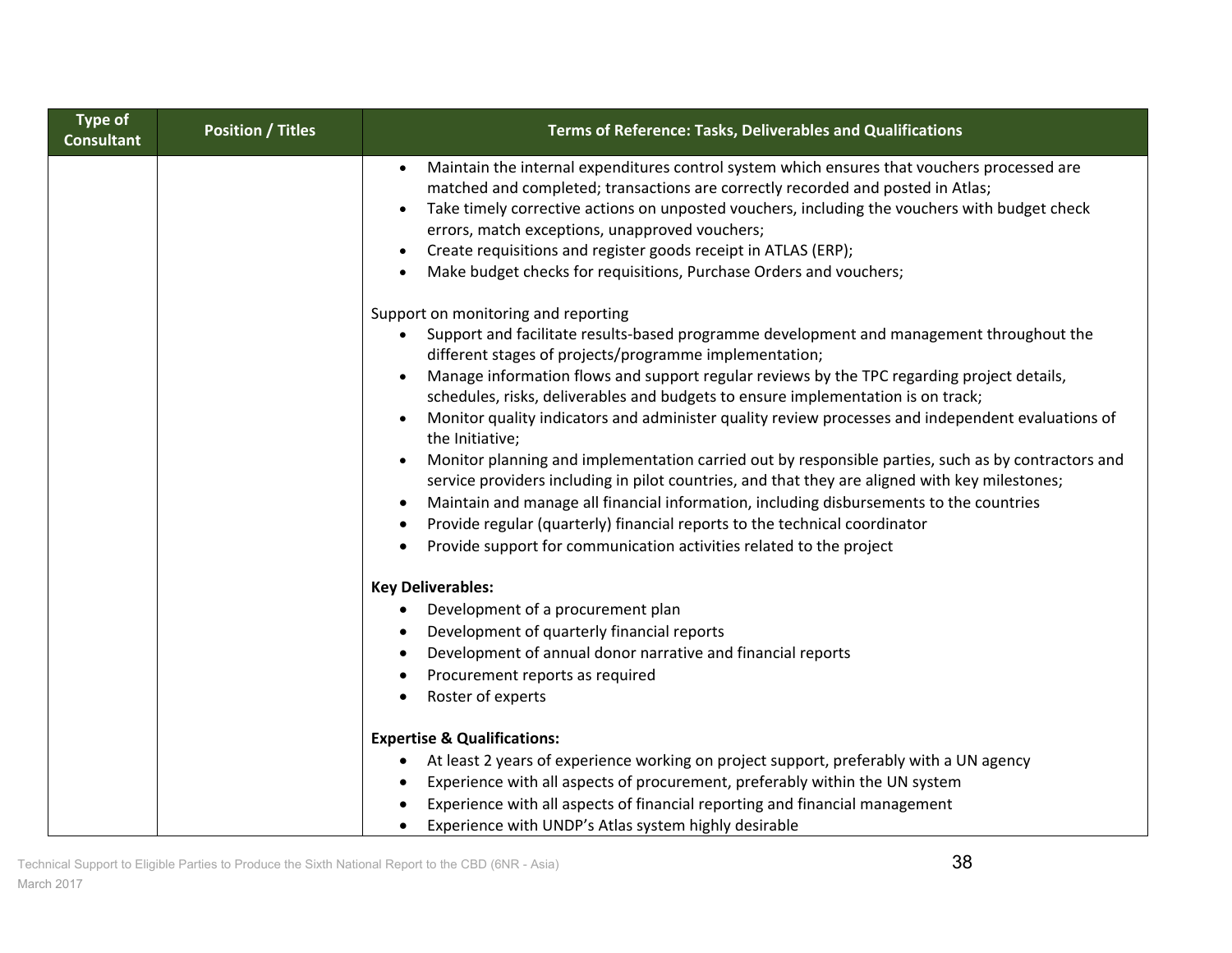| Type of<br><b>Consultant</b> | <b>Position / Titles</b>                 | <b>Terms of Reference: Tasks, Deliverables and Qualifications</b>                                                                                                                                                                                                                                                                                                                                                                                                                                                                                                                                                                                                                                                                                                                                                                                                                                                                                                                                                                                                                                                                                                                                                                                                                                                                                                                                                                                                                                                                                                                                                                                                                                  |
|------------------------------|------------------------------------------|----------------------------------------------------------------------------------------------------------------------------------------------------------------------------------------------------------------------------------------------------------------------------------------------------------------------------------------------------------------------------------------------------------------------------------------------------------------------------------------------------------------------------------------------------------------------------------------------------------------------------------------------------------------------------------------------------------------------------------------------------------------------------------------------------------------------------------------------------------------------------------------------------------------------------------------------------------------------------------------------------------------------------------------------------------------------------------------------------------------------------------------------------------------------------------------------------------------------------------------------------------------------------------------------------------------------------------------------------------------------------------------------------------------------------------------------------------------------------------------------------------------------------------------------------------------------------------------------------------------------------------------------------------------------------------------------------|
|                              |                                          | Bachelor's degree or equivalency<br>$\bullet$                                                                                                                                                                                                                                                                                                                                                                                                                                                                                                                                                                                                                                                                                                                                                                                                                                                                                                                                                                                                                                                                                                                                                                                                                                                                                                                                                                                                                                                                                                                                                                                                                                                      |
| National<br>Consultant       | <b>National Technical</b><br>Coordinator | Tasks:<br>Establish, and equip an effective Project Management Unit that will also act as the Secretariat to the<br>project Steering Committee, if so required.<br>Define the inter-institutional coordination and communication mechanisms, including those with the EA,<br>$\bullet$<br>national partners, all members of PMU, and other relevant project stakeholders.<br>Draft TOR for any sub-contracting/consultants for the national executing partners at national levels.<br>$\bullet$<br>Ensure technical direction and project progress for timely and successful completion of the 6 <sup>th</sup> National<br>Report<br>Compile and provide progress reports on quarterly basis.<br>$\bullet$<br>Prepare and implement a project's visibility plan to ensure adequate dissemination of project results and<br>lessons learned.<br><b>Key Deliverables:</b><br>Quarterly and annual reports on progress on national components<br>6 <sup>th</sup> National Report<br><b>Expertise &amp; Qualifications:</b><br>Master's degree in natural resources or relevant field highly desired<br>Relevant direct experience related to the technical scope of the project, particularly with regard to<br>$\bullet$<br>Multilateral Conventions, protected areas, climate change, and biodiversity conservation;<br>Experience in environmental and capacity building issues is highly desirable;<br>$\bullet$<br>Leadership as well as strong management and interpersonal skills;<br>Computer skills; strong communication and presentation skills;<br>$\bullet$<br>High flexibility and capacity to work under pressure. Full command of the English language, is required for<br>this post. |